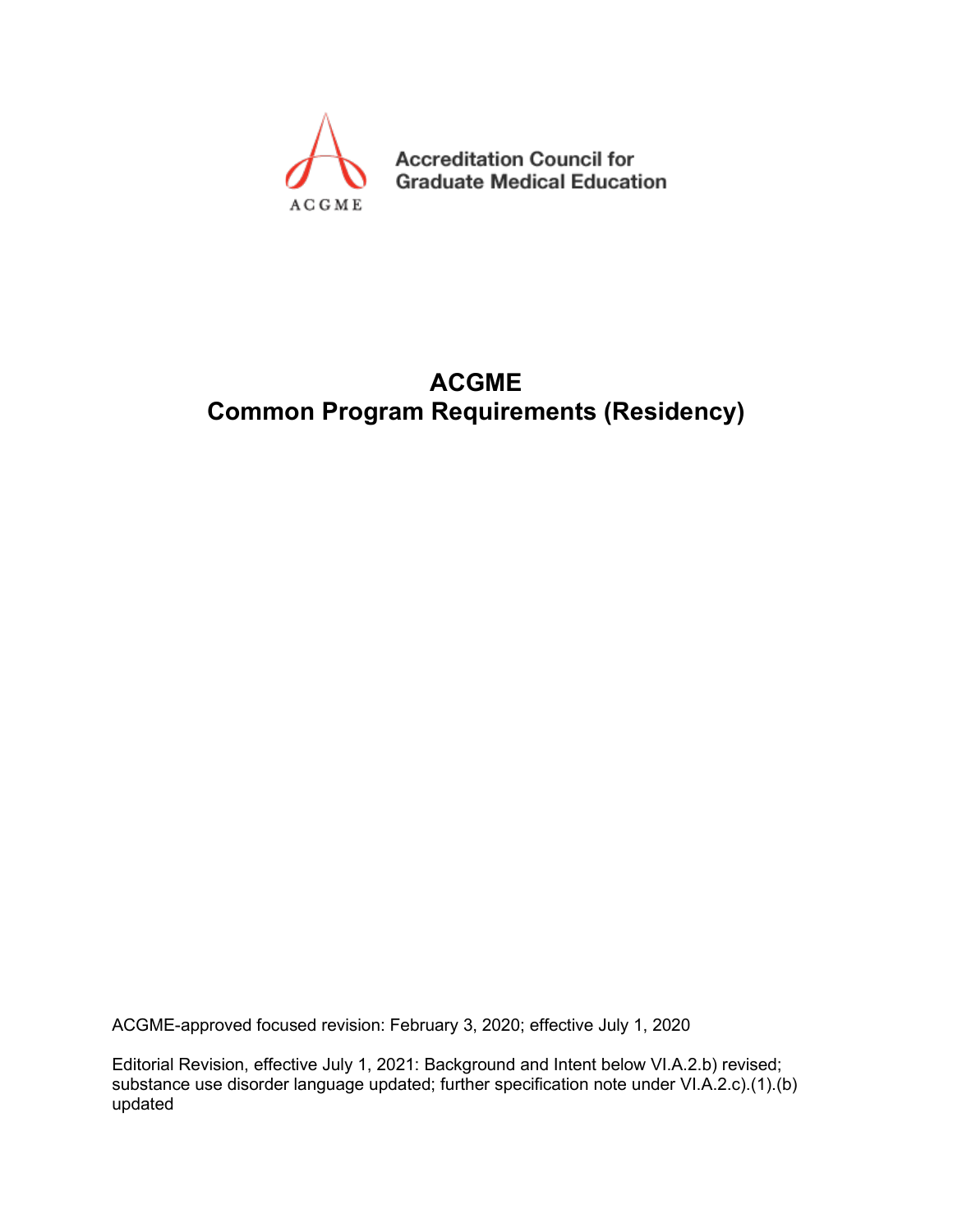|               | Common Program Requirements (Residency) Contents                        |  |
|---------------|-------------------------------------------------------------------------|--|
| Introduction. |                                                                         |  |
| Int.A.        |                                                                         |  |
| Int.B.        |                                                                         |  |
| Int.C.        |                                                                         |  |
| $\mathbf{L}$  |                                                                         |  |
| IA.           |                                                                         |  |
| LB.           |                                                                         |  |
| I.C.          |                                                                         |  |
| I.D.          |                                                                         |  |
| I.E.          |                                                                         |  |
| II.           |                                                                         |  |
| II.A.         |                                                                         |  |
| II.B.         |                                                                         |  |
| II.C.         |                                                                         |  |
| II.D.         |                                                                         |  |
| Ш.            |                                                                         |  |
| III.A.        |                                                                         |  |
| III.B.        |                                                                         |  |
| III.C.        |                                                                         |  |
|               |                                                                         |  |
| IV.A.         |                                                                         |  |
| IV.B.         |                                                                         |  |
| IV.C.         |                                                                         |  |
| IV.D.         |                                                                         |  |
|               |                                                                         |  |
| V.A.          |                                                                         |  |
| V.B.          |                                                                         |  |
| V.C.          |                                                                         |  |
|               |                                                                         |  |
| VI.A.         | Patient Safety, Quality Improvement, Supervision, and Accountability 36 |  |
| VI.B.         |                                                                         |  |
| VI.C.         |                                                                         |  |
| VI.D.         |                                                                         |  |
| VI.E.         | Clinical Responsibilities, Teamwork, and Transitions of Care 47         |  |
| VI.F.         |                                                                         |  |
|               |                                                                         |  |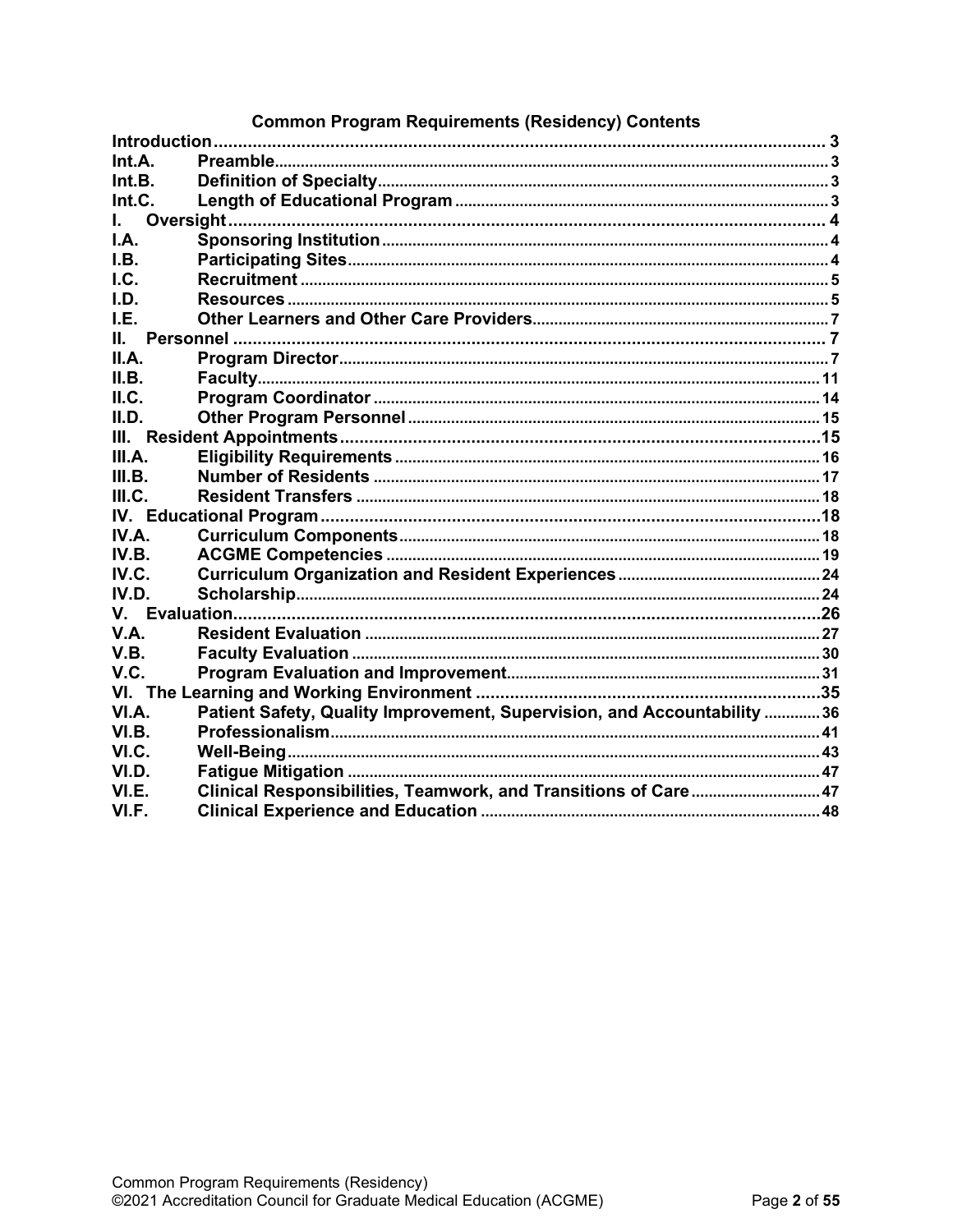#### **Common Program Requirements (Residency)**

**Where applicable, text in italics describes the underlying philosophy of the requirements in that section. These philosophic statements are not program requirements and are therefore not citable.**

**Note: Review Committees may further specify only where indicated by "The Review Committee may/must further specify."**

#### <span id="page-2-0"></span>**Introduction**

<span id="page-2-1"></span>**Int.A.** *Graduate medical education is the crucial step of professional development between medical school and autonomous clinical practice. It is in this vital phase of the continuum of medical education that residents learn to provide optimal patient care under the supervision of faculty members who not only instruct, but serve as role models of excellence, compassion, professionalism, and scholarship.*

> *Graduate medical education transforms medical students into physician scholars who care for the patient, family, and a diverse community; create and integrate new knowledge into practice; and educate future generations of physicians to serve the public. Practice patterns established during graduate medical education persist many years later.*

> *Graduate medical education has as a core tenet the graded authority and responsibility for patient care. The care of patients is undertaken with appropriate faculty supervision and conditional independence, allowing residents to attain the knowledge, skills, attitudes, and empathy required for autonomous practice. Graduate medical education develops physicians who focus on excellence in delivery of safe, equitable, affordable, quality care; and the health of the populations they serve. Graduate medical education values the strength that a diverse group of physicians brings to medical care.*

> *Graduate medical education occurs in clinical settings that establish the foundation for practice-based and lifelong learning. The professional development of the physician, begun in medical school, continues through faculty modeling of the effacement of self-interest in a humanistic environment that emphasizes joy in curiosity, problem-solving, academic rigor, and discovery. This transformation is often physically, emotionally, and intellectually demanding and occurs in a variety of clinical learning environments committed to graduate medical education and the well-being of patients, residents, fellows, faculty members, students, and all members of the health care team.*

<span id="page-2-2"></span>**Int.B. Definition of Specialty**

**[The Review Committee must further specify]**

<span id="page-2-3"></span>**Int.C. Length of Educational Program**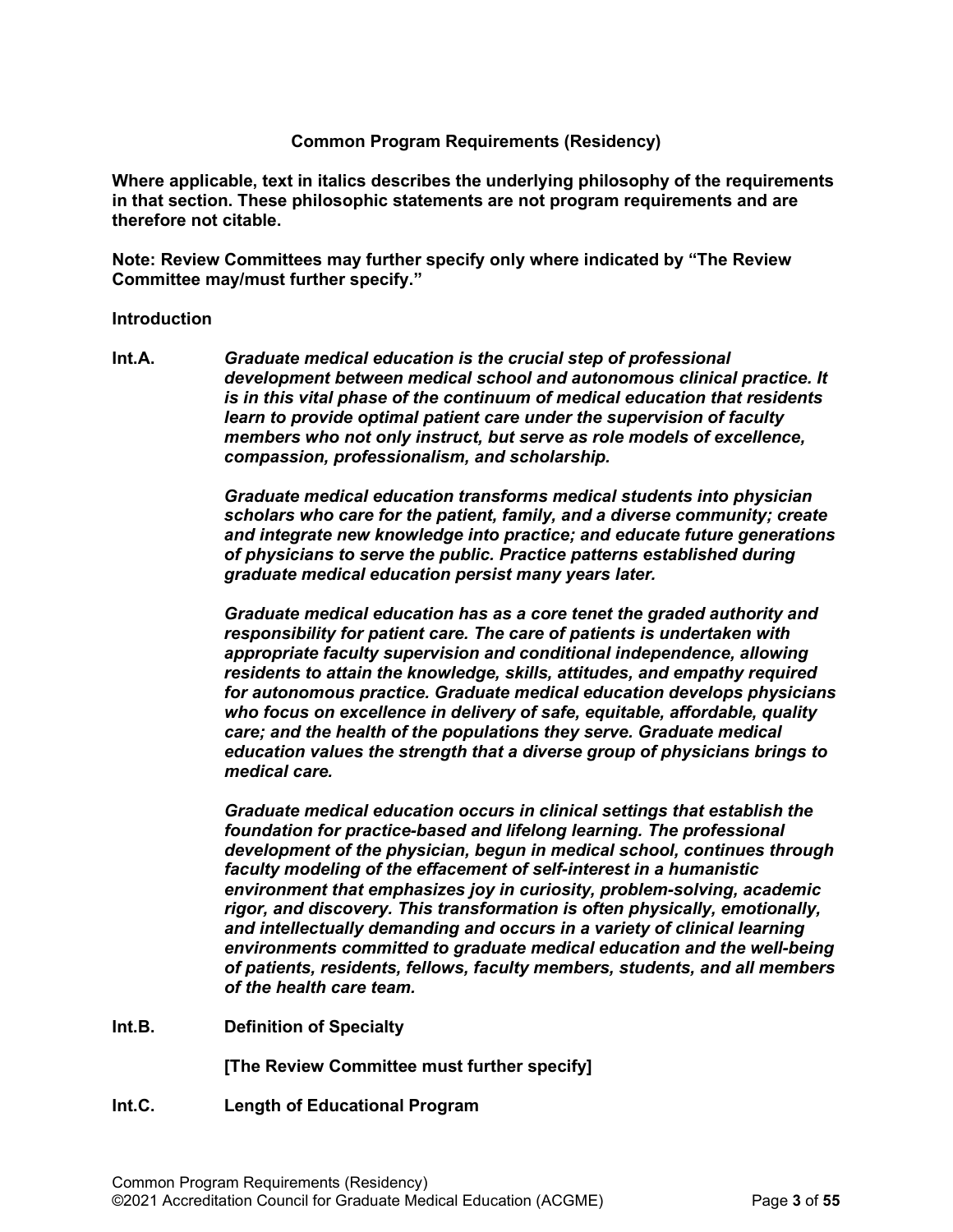# **[The Review Committee must further specify]**

- <span id="page-3-0"></span>**I. Oversight**
- <span id="page-3-1"></span>**I.A. Sponsoring Institution**

*The Sponsoring Institution is the organization or entity that assumes the ultimate financial and academic responsibility for a program of graduate medical education, consistent with the ACGME Institutional Requirements.*

*When the Sponsoring Institution is not a rotation site for the program, the most commonly utilized site of clinical activity for the program is the primary clinical site.*

**Background and Intent: Participating sites will reflect the health care needs of the community and the educational needs of the residents. A wide variety of organizations may provide a robust educational experience and, thus, Sponsoring Institutions and participating sites may encompass inpatient and outpatient settings including, but not limited to a university, a medical school, a teaching hospital, a nursing home, a school of public health, a health department, a public health agency, an organized health care delivery system, a medical examiner's office, an educational consortium, a teaching health center, a physician group practice, federally qualified health center, or an educational foundation.**

<span id="page-3-2"></span>

| I.A.1.      | The program must be sponsored by one ACGME-accredited<br>Sponsoring Institution. (Core)*                                                                                                                                        |
|-------------|---------------------------------------------------------------------------------------------------------------------------------------------------------------------------------------------------------------------------------|
| I.B.        | <b>Participating Sites</b>                                                                                                                                                                                                      |
|             | A participating site is an organization providing educational experiences or<br>educational assignments/rotations for residents.                                                                                                |
| I.B.1.      | The program, with approval of its Sponsoring Institution, must<br>designate a primary clinical site. (Core)                                                                                                                     |
|             | [The Review Committee may specify which other<br>specialties/programs must be present at the primary clinical site]                                                                                                             |
| I.B.2.      | There must be a program letter of agreement (PLA) between the<br>program and each participating site that governs the relationship<br>between the program and the participating site providing a required<br>assignment. (Core) |
| I.B.2.a)    | The PLA must:                                                                                                                                                                                                                   |
| I.B.2.a)(1) | be renewed at least every 10 years; and, (Core)                                                                                                                                                                                 |
| I.B.2.a)(2) | be approved by the designated institutional official<br>(DIO). (Core)                                                                                                                                                           |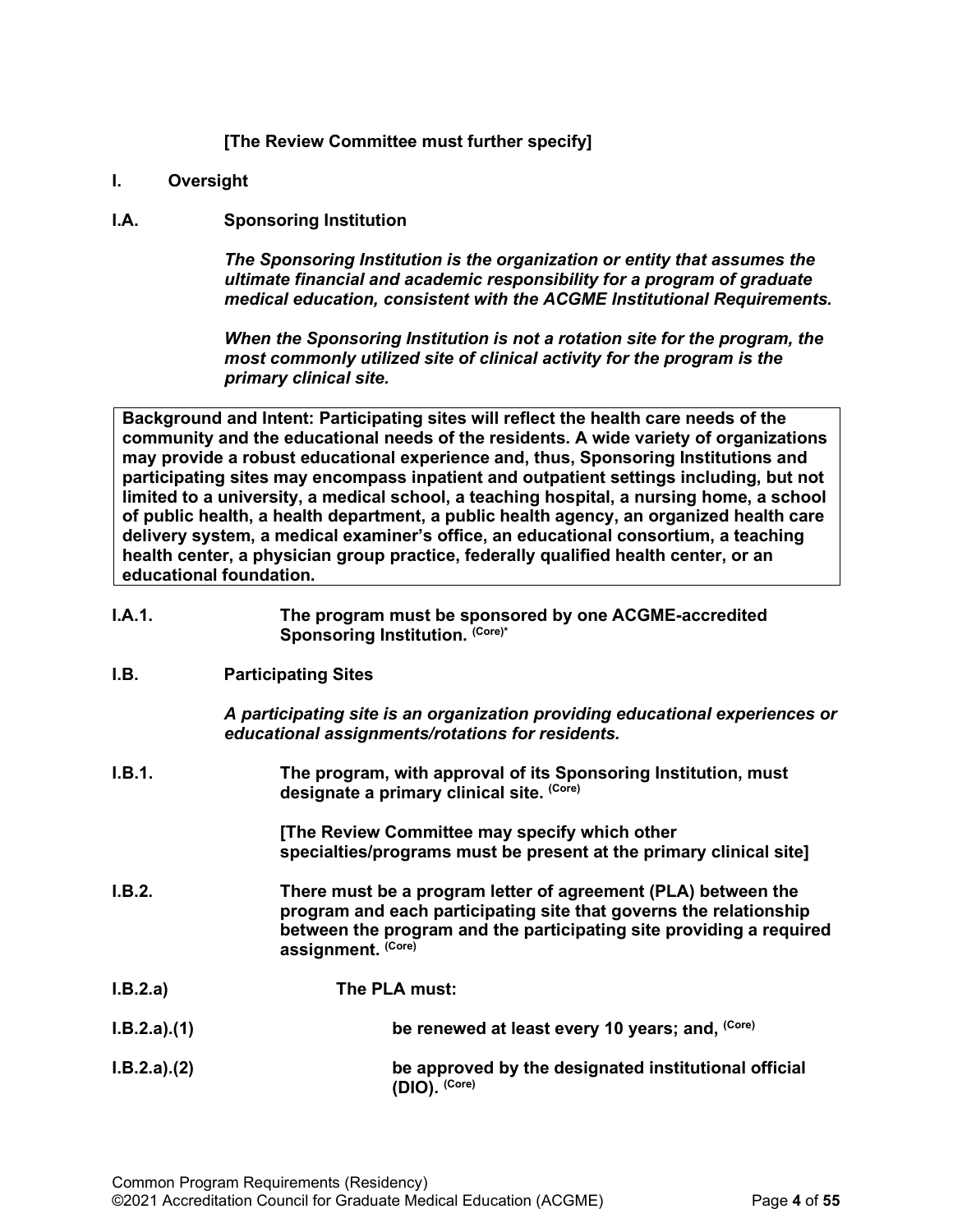- **I.B.3. The program must monitor the clinical learning and working environment at all participating sites. (Core)**
- **I.B.3.a) At each participating site there must be one faculty member, designated by the program director as the site director, who is accountable for resident education at that site, in collaboration with the program director. (Core)**

**Background and Intent: While all residency programs must be sponsored by a single ACGME-accredited Sponsoring Institution, many programs will utilize other clinical settings to provide required or elective training experiences. At times it is appropriate to utilize community sites that are not owned by or affiliated with the Sponsoring Institution. Some of these sites may be remote for geographic, transportation, or communication issues. When utilizing such sites the program must ensure the quality of the educational experience. The requirements under I.B.3. are intended to ensure that this will be the case.**

**Suggested elements to be considered in PLAs will be found in the ACGME Program Director's Guide to the Common Program Requirements. These include:**

- **Identifying the faculty members who will assume educational and supervisory responsibility for residents**
- **Specifying the responsibilities for teaching, supervision, and formal evaluation of residents**
- **Specifying the duration and content of the educational experience**
- **Stating the policies and procedures that will govern resident education during the assignment**
- **I.B.4. The program director must submit any additions or deletions of participating sites routinely providing an educational experience, required for all residents, of one month full time equivalent (FTE) or more through the ACGME's Accreditation Data System (ADS). (Core)**

**[The Review Committee may further specify]**

<span id="page-4-0"></span>**I.C. The program, in partnership with its Sponsoring Institution, must engage in practices that focus on mission-driven, ongoing, systematic recruitment and retention of a diverse and inclusive workforce of residents, fellows (if present), faculty members, senior administrative staff members, and other relevant members of its academic community. (Core)**

**Background and Intent: It is expected that the Sponsoring Institution has, and programs implement, policies and procedures related to recruitment and retention of minorities underrepresented in medicine and medical leadership in accordance with the Sponsoring Institution's mission and aims. The program's annual evaluation must include an assessment of the program's efforts to recruit and retain a diverse workforce, as noted in V.C.1.c).(5).(c).**

<span id="page-4-1"></span>**I.D. Resources**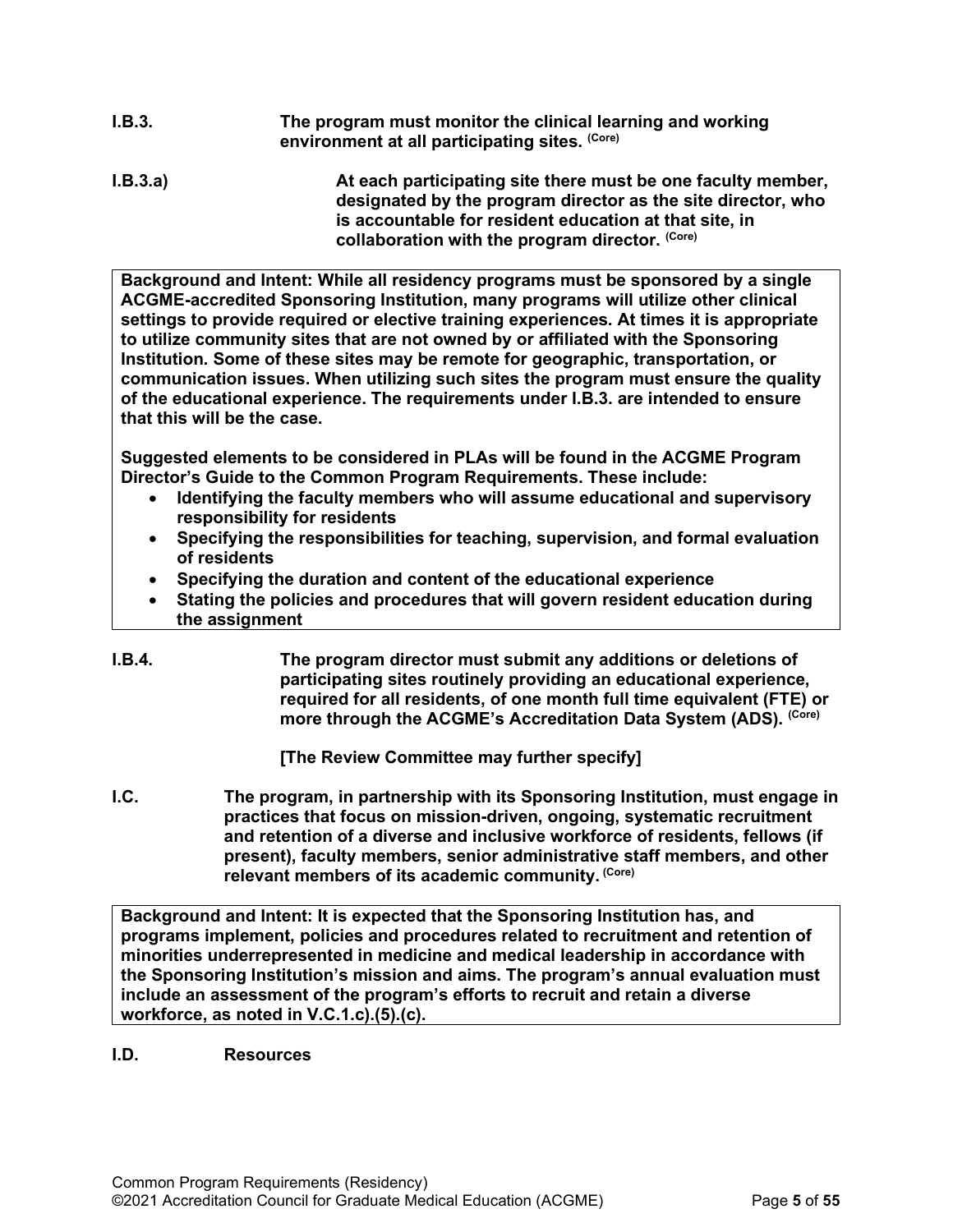| I.D.1.   | The program, in partnership with its Sponsoring Institution, must<br>ensure the availability of adequate resources for resident education.<br>(Core)                                       |
|----------|--------------------------------------------------------------------------------------------------------------------------------------------------------------------------------------------|
|          | [The Review Committee must further specify]                                                                                                                                                |
| I.D.2.   | The program, in partnership with its Sponsoring Institution, must<br>ensure healthy and safe learning and working environments that<br>promote resident well-being and provide for: (Core) |
| I.D.2.a) | access to food while on duty; (Core)                                                                                                                                                       |
| I.D.2.b  | safe, quiet, clean, and private sleep/rest facilities available<br>and accessible for residents with proximity appropriate for<br>safe patient care; (Core)                                |

**Background and Intent: Care of patients within a hospital or health system occurs continually through the day and night. Such care requires that residents function at their peak abilities, which requires the work environment to provide them with the ability to meet their basic needs within proximity of their clinical responsibilities. Access to food and rest are examples of these basic needs, which must be met while residents are working. Residents should have access to refrigeration where food may be stored. Food should be available when residents are required to be in the hospital overnight. Rest facilities are necessary, even when overnight call is not required, to accommodate the fatigued resident.**

**I.D.2.c) clean and private facilities for lactation that have refrigeration capabilities, with proximity appropriate for safe patient care; (Core)**

**Background and Intent: Sites must provide private and clean locations where residents may lactate and store the milk within a refrigerator. These locations should be in close proximity to clinical responsibilities. It would be helpful to have additional support within these locations that may assist the resident with the continued care of patients, such as a computer and a phone. While space is important, the time required for lactation is also critical for the well-being of the resident and the resident's family, as outlined in VI.C.1.d).(1).**

| I.D.2.d | security and safety measures appropriate to the participating<br>site; and, (Core)                                                                                                                                                              |
|---------|-------------------------------------------------------------------------------------------------------------------------------------------------------------------------------------------------------------------------------------------------|
| I.D.2.e | accommodations for residents with disabilities consistent<br>with the Sponsoring Institution's policy. (Core)                                                                                                                                   |
| I.D.3.  | Residents must have ready access to specialty-specific and other<br>appropriate reference material in print or electronic format. This<br>must include access to electronic medical literature databases with<br>full text capabilities. (Core) |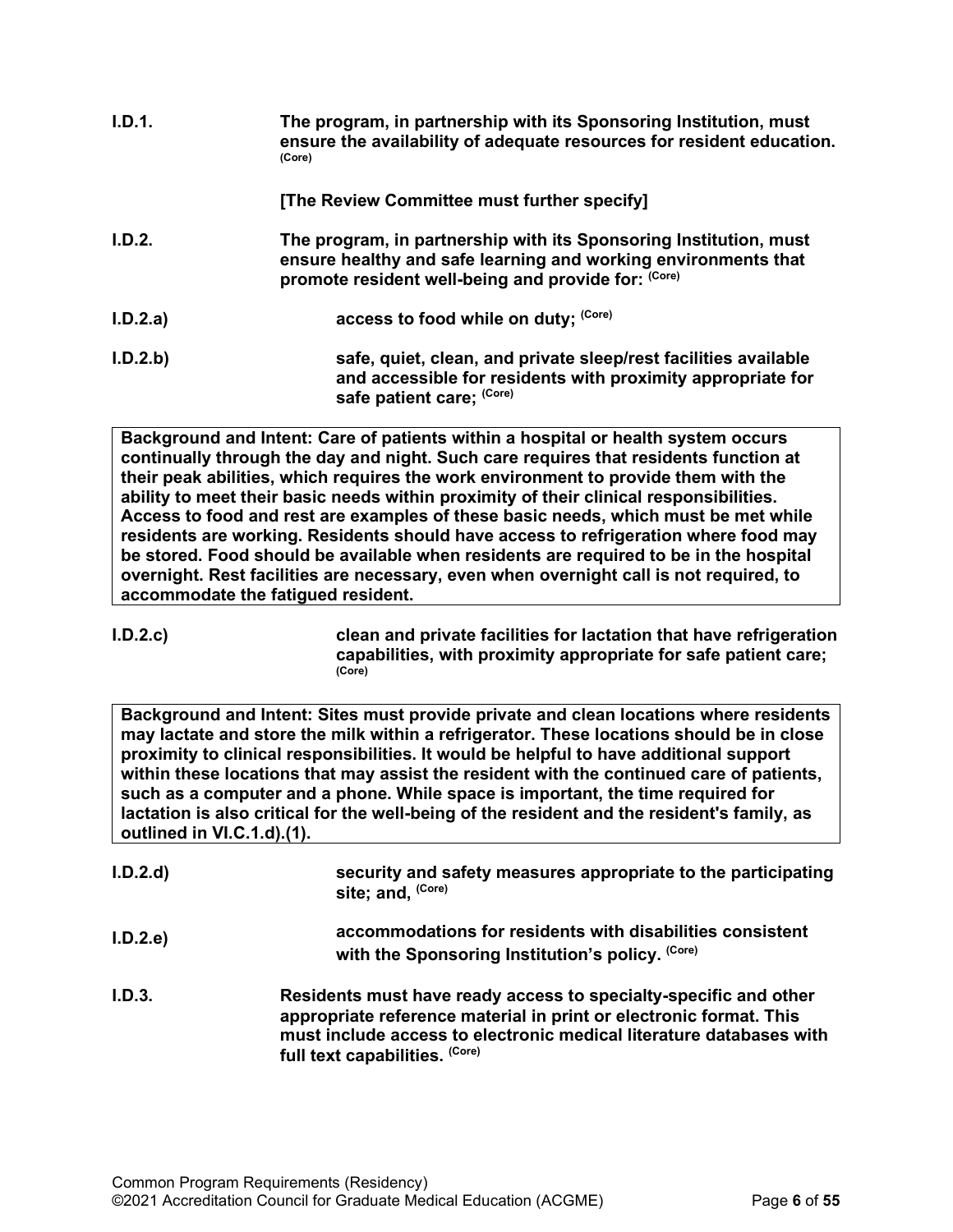**I.D.4. The program's educational and clinical resources must be adequate to support the number of residents appointed to the program. (Core)**

**[The Review Committee may further specify]**

- <span id="page-6-0"></span>**I.E. The presence of other learners and other care providers, including, but not limited to, residents from other programs, subspecialty fellows, and advanced practice providers, must enrich the appointed residents' education. (Core)**
- **I.E.1. The program must report circumstances when the presence of other learners has interfered with the residents' education to the DIO and Graduate Medical Education Committee (GMEC). (Core)**

**Background and Intent: The clinical learning environment has become increasingly complex and often includes care providers, students, and post-graduate residents and fellows from multiple disciplines. The presence of these practitioners and their learners enriches the learning environment. Programs have a responsibility to monitor the learning environment to ensure that residents' education is not compromised by the presence of other providers and learners.**

- <span id="page-6-1"></span>**II. Personnel**
- <span id="page-6-2"></span>**II.A. Program Director**
- **II.A.1. There must be one faculty member appointed as program director with authority and accountability for the overall program, including compliance with all applicable program requirements. (Core)**
- **II.A.1.a) The Sponsoring Institution's GMEC must approve a change in program director. (Core)**
- **II.A.1.b) Final approval of the program director resides with the Review Committee. (Core)**

**Background and Intent: While the ACGME recognizes the value of input from numerous individuals in the management of a residency, a single individual must be designated as program director and made responsible for the program. This individual will have dedicated time for the leadership of the residency, and it is this individual's responsibility to communicate with the residents, faculty members, DIO, GMEC, and the ACGME. The program director's nomination is reviewed and approved by the GMEC. Final approval of program directors resides with the Review Committee.**

**II.A.1.c) The program must demonstrate retention of the program director for a length of time adequate to maintain continuity of leadership and program stability. (Core)**

**[The Review Committee may further specify]**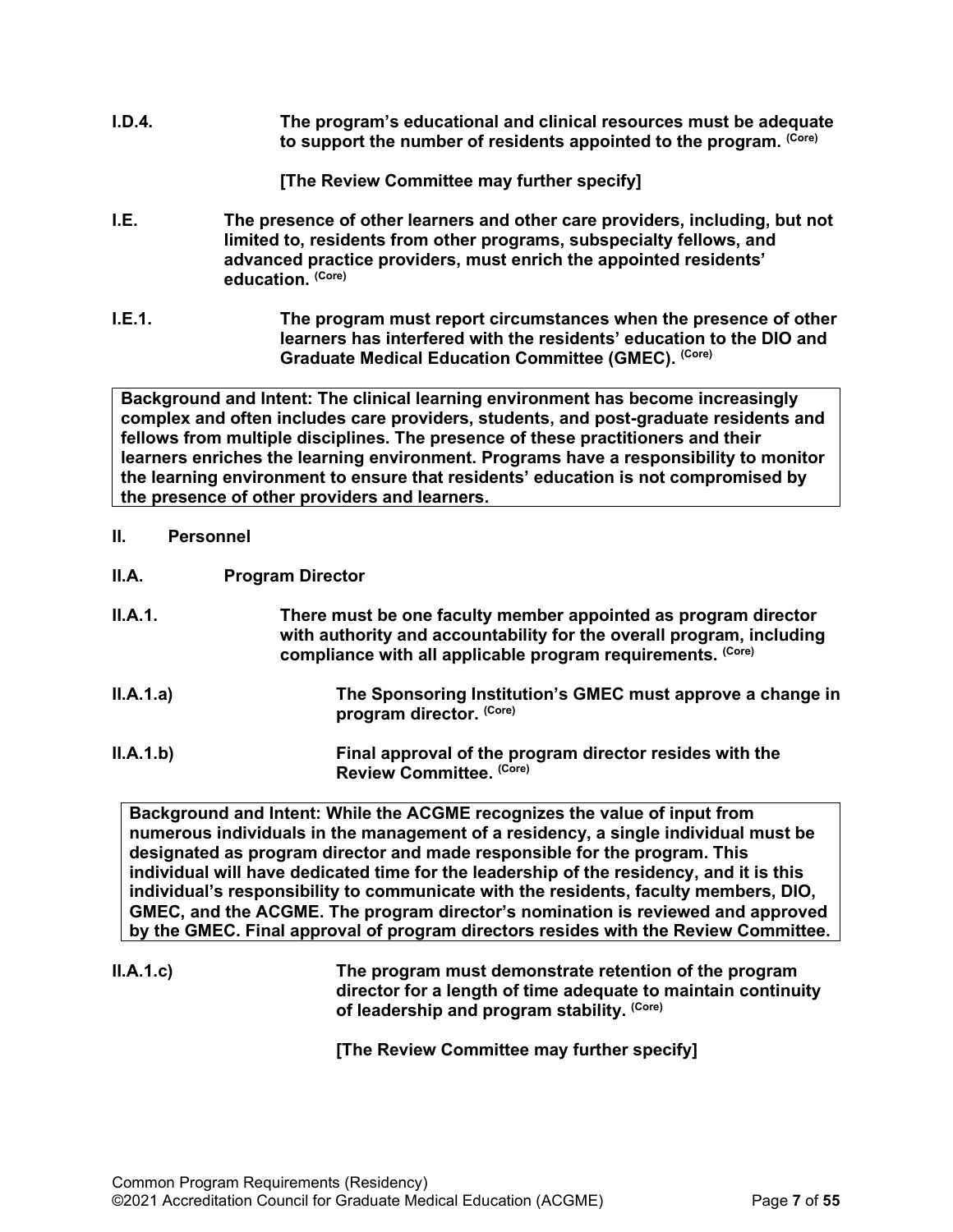**Background and Intent: The success of residency programs is generally enhanced by continuity in the program director position. The professional activities required of a program director are unique and complex and take time to master. All programs are encouraged to undertake succession planning to facilitate program stability when there is necessary turnover in the program director position.**

**II.A.2. At a minimum, the program director must be provided with the salary support required to devote 20 percent FTE of non-clinical**  time to the administration of the program. (Core)

> **[The Review Committee may further specify. If the Review Committee specifies support greater than 20 percent, II.A.2. and the accompanying Background and Intent will be modified to reflect the level of support specified by the Review Committee]**

**[The Review Committee may further specify regarding support for associate program director(s)]**

**Background and Intent: Twenty percent FTE is defined as one day per week.** 

**"Administrative time" is defined as non-clinical time spent meeting the responsibilities of the program director as detailed in requirements II.A.4.-II.A.4.a).(16).** 

**The requirement does not address the source of funding required to provide the specified salary support.**

**II.A.3. Qualifications of the program director:**

**II.A.3.a) must include specialty expertise and at least three years of documented educational and/or administrative experience, or qualifications acceptable to the Review Committee; (Core)**

**Background and Intent: Leading a program requires knowledge and skills that are established during residency and subsequently further developed. The time period from completion of residency until assuming the role of program director allows the individual to cultivate leadership abilities while becoming professionally established. The three-year period is intended for the individual's professional maturation.**

**The broad allowance for educational and/or administrative experience recognizes that strong leaders arise through diverse pathways. These areas of expertise are important when identifying and appointing a program director. The choice of a program director should be informed by the mission of the program and the needs of the community.**

**In certain circumstances, the program and Sponsoring Institution may propose and the Review Committee may accept a candidate for program director who fulfills these goals but does not meet the three-year minimum.**

**II.A.3.b) must include current certification in the specialty for which they are the program director by the American Board of \_\_\_\_\_ or by the American Osteopathic Board of \_\_\_\_\_, or specialty**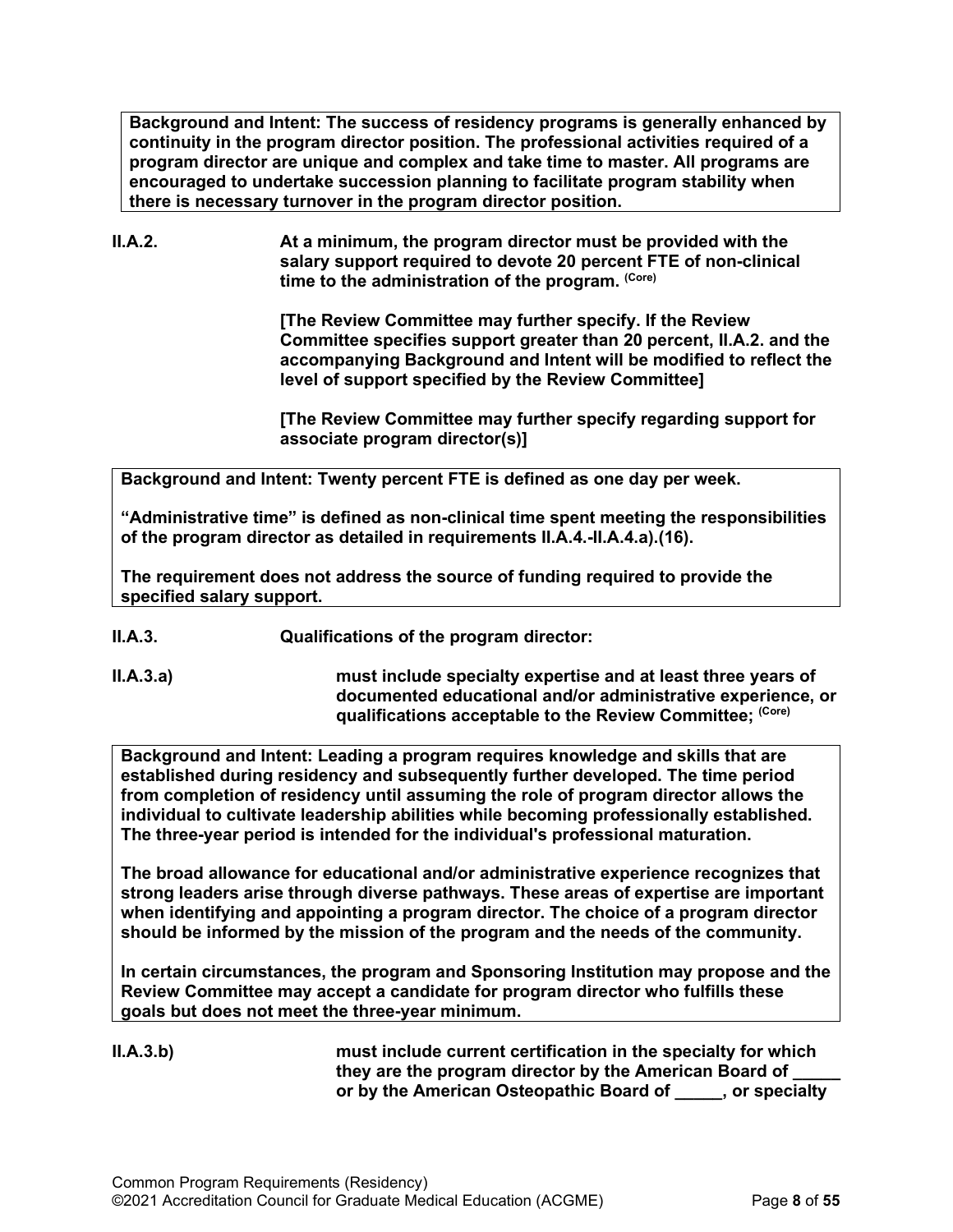|          | qualifications that are acceptable to the Review Committee;<br>(Core)                                                                                                                                                                                                                                                    |
|----------|--------------------------------------------------------------------------------------------------------------------------------------------------------------------------------------------------------------------------------------------------------------------------------------------------------------------------|
|          | [The Review Committee may further specify acceptable<br>specialty qualifications or that only ABMS and AOA<br>certification will be considered acceptable]                                                                                                                                                               |
| II.A.3.c | must include current medical licensure and appropriate<br>medical staff appointment; and, (Core)                                                                                                                                                                                                                         |
| II.A.3.d | must include ongoing clinical activity. (Core)                                                                                                                                                                                                                                                                           |
|          | Background and Intent: A program director is a role model for faculty members and<br>residents. The program director must participate in clinical activity consistent with the<br>specialty. This activity will allow the program director to role model the Core<br>Competencies for the faculty members and residents. |
|          | [The Review Committee may further specify additional program<br>director qualifications]                                                                                                                                                                                                                                 |

**II.A.4. Program Director Responsibilities**

**The program director must have responsibility, authority, and accountability for: administration and operations; teaching and scholarly activity; resident recruitment and selection, evaluation, and promotion of residents, and disciplinary action; supervision of residents; and resident education in the context of patient care. (Core)**

- **II.A.4.a) The program director must:**
- 

**II.A.4.a).(1) be a role model of professionalism;** (Core)

**Background and Intent: The program director, as the leader of the program, must serve as a role model to residents in addition to fulfilling the technical aspects of the role. As residents are expected to demonstrate compassion, integrity, and respect for others, they must be able to look to the program director as an exemplar. It is of utmost importance, therefore, that the program director model outstanding professionalism, high quality patient care, educational excellence, and a scholarly approach to work. The program director creates an environment where respectful discussion is welcome, with the goal of continued improvement of the educational experience.**

**II.A.4.a).(2) design and conduct the program in a fashion consistent with the needs of the community, the mission(s) of the Sponsoring Institution, and the mission(s) of the program; (Core)**

**Background and Intent: The mission of institutions participating in graduate medical education is to improve the health of the public. Each community has health needs that vary based upon location and demographics. Programs must understand the social**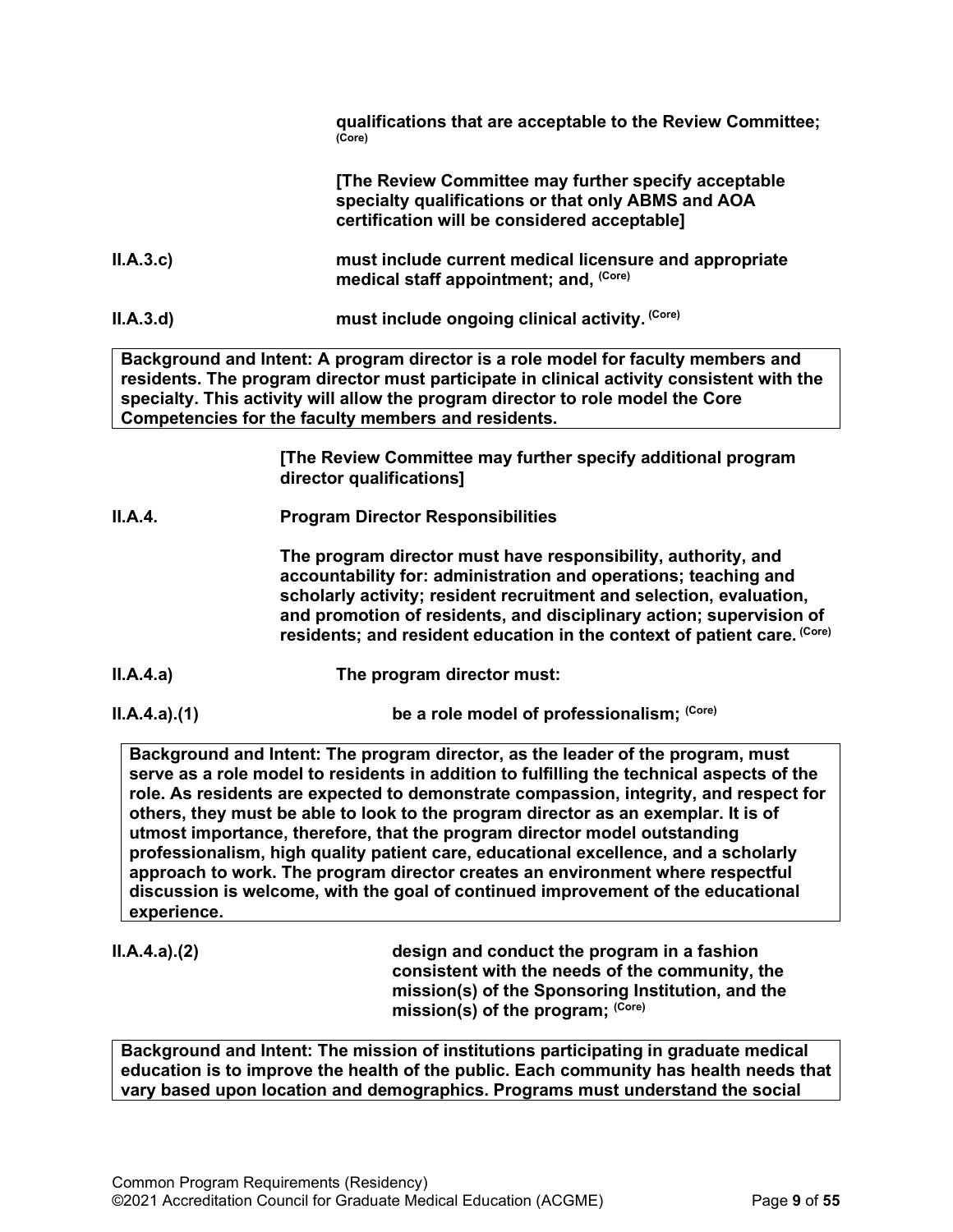**determinants of health of the populations they serve and incorporate them in the design and implementation of the program curriculum, with the ultimate goal of addressing these needs and health disparities.**

| ILA.4.a)(3) | administer and maintain a learning environment<br>conducive to educating the residents in each of the<br><b>ACGME Competency domains: (Core)</b>                                                                                                                                                                                                                                                                                    |
|-------------|-------------------------------------------------------------------------------------------------------------------------------------------------------------------------------------------------------------------------------------------------------------------------------------------------------------------------------------------------------------------------------------------------------------------------------------|
| experience. | Background and Intent: The program director may establish a leadership team to<br>assist in the accomplishment of program goals. Residency programs can be highly<br>complex. In a complex organization, the leader typically has the ability to delegate<br>authority to others, yet remains accountable. The leadership team may include<br>physician and non-physician personnel with varying levels of education, training, and |
| ILA.4.a)(4) | develop and oversee a process to evaluate candidates<br>prior to approval as program faculty members for<br>participation in the residency program education and<br>at least annually thereafter, as outlined in V.B.; (Core)                                                                                                                                                                                                       |
| ILA.4.a)(5) | have the authority to approve program faculty<br>members for participation in the residency program<br>education at all sites; (Core)                                                                                                                                                                                                                                                                                               |
| ILA.4.a)(6) | have the authority to remove program faculty<br>members from participation in the residency program<br>education at all sites; (Core)                                                                                                                                                                                                                                                                                               |
| ILA.4.a)(7) | have the authority to remove residents from<br>supervising interactions and/or learning environments<br>that do not meet the standards of the program; (Core)                                                                                                                                                                                                                                                                       |

**Background and Intent: The program director has the responsibility to ensure that all who educate residents effectively role model the Core Competencies. Working with a resident is a privilege that is earned through effective teaching and professional role modeling. This privilege may be removed by the program director when the standards of the clinical learning environment are not met.**

**There may be faculty in a department who are not part of the educational program, and the program director controls who is teaching the residents.**

| ILA.4.a)(8)  | submit accurate and complete information required<br>and requested by the DIO, GMEC, and ACGME; (Core)                                                                |
|--------------|-----------------------------------------------------------------------------------------------------------------------------------------------------------------------|
| ILA.4.a)(9)  | provide applicants who are offered an interview with<br>information related to the applicant's eligibility for the<br>relevant specialty board examination(s); (Core) |
| ILA.4.a.(10) | provide a learning and working environment in which<br>residents have the opportunity to raise concerns and                                                           |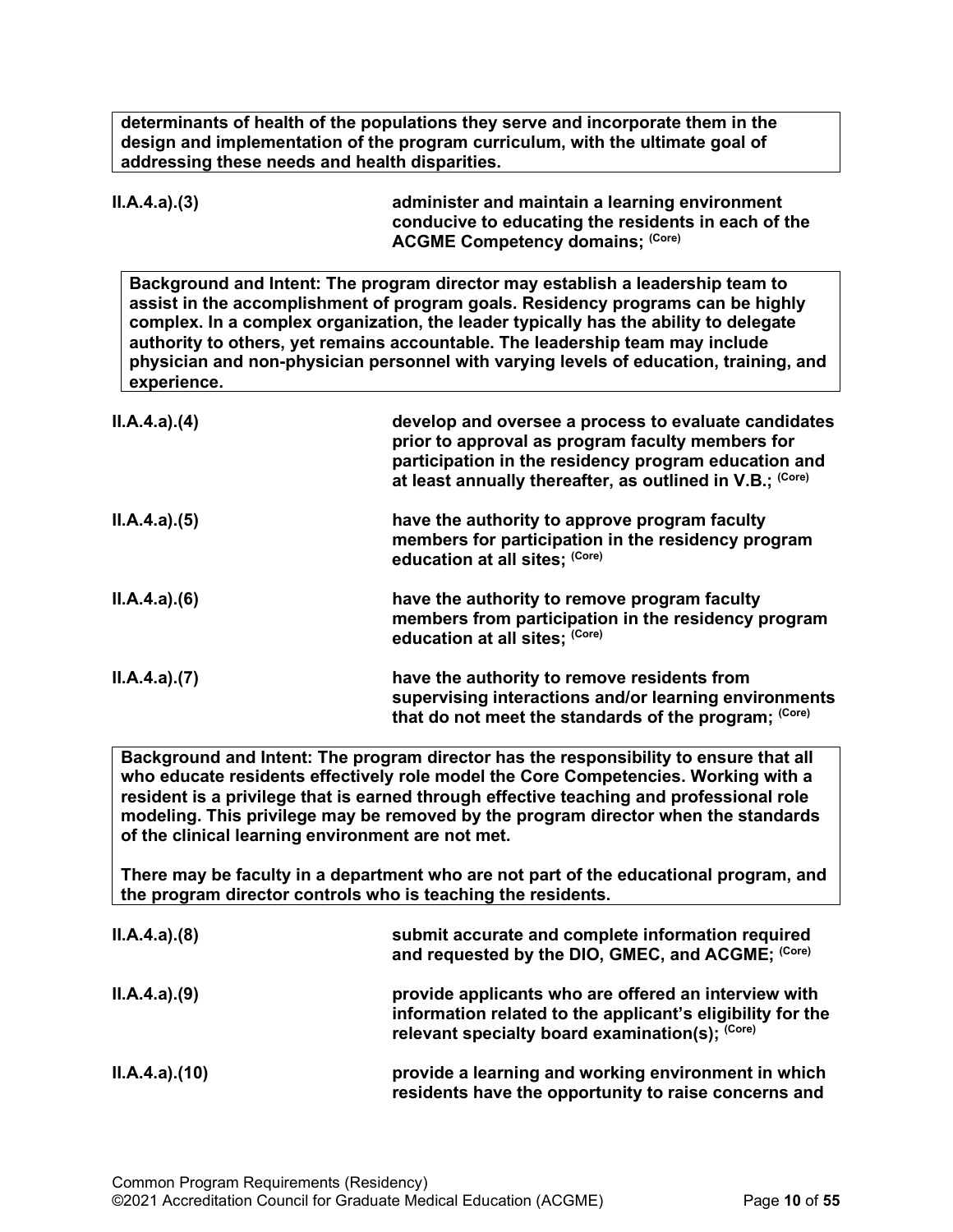|                 | provide feedback in a confidential manner as<br>appropriate, without fear of intimidation or retaliation;<br>(Core)                                                                                                                                                                                                                                                                                                                    |
|-----------------|----------------------------------------------------------------------------------------------------------------------------------------------------------------------------------------------------------------------------------------------------------------------------------------------------------------------------------------------------------------------------------------------------------------------------------------|
| ILA.4.a)(11)    | ensure the program's compliance with the Sponsoring<br>Institution's policies and procedures related to<br>grievances and due process; (Core)                                                                                                                                                                                                                                                                                          |
| ILA.4.a)(12)    | ensure the program's compliance with the Sponsoring<br>Institution's policies and procedures for due process<br>when action is taken to suspend or dismiss, not to<br>promote, or not to renew the appointment of a<br>resident; (Core)                                                                                                                                                                                                |
|                 | Background and Intent: A program does not operate independently of its Sponsoring<br>Institution. It is expected that the program director will be aware of the Sponsoring<br>Institution's policies and procedures, and will ensure they are followed by the<br>program's leadership, faculty members, support personnel, and residents.                                                                                              |
| ILA.4.a)(13)    | ensure the program's compliance with the Sponsoring<br>Institution's policies and procedures on employment<br>and non-discrimination; (Core)                                                                                                                                                                                                                                                                                           |
| ILA.4.a)(13)(a) | Residents must not be required to sign a non-<br>competition guarantee or restrictive covenant.<br>(Core)                                                                                                                                                                                                                                                                                                                              |
| ILA.4.a)(14)    | document verification of program completion for all<br>graduating residents within 30 days; (Core)                                                                                                                                                                                                                                                                                                                                     |
| ILA.4.a)(15)    | provide verification of an individual resident's<br>completion upon the resident's request, within 30<br>days; and, (Core)                                                                                                                                                                                                                                                                                                             |
|                 | Background and Intent: Primary verification of graduate medical education is<br>important to credentialing of physicians for further training and practice. Such<br>verification must be accurate and timely. Sponsoring Institution and program policies<br>for record retention are important to facilitate timely documentation of residents who<br>have previously completed the program. Residents who leave the program prior to |

| ILA.4.a)(16) | obtain review and approval of the Sponsoring<br>Institution's DIO before submitting information or<br>requests to the ACGME, as required in the Institutional<br>Requirements and outlined in the ACGME Program<br>Director's Guide to the Common Program |
|--------------|-----------------------------------------------------------------------------------------------------------------------------------------------------------------------------------------------------------------------------------------------------------|
|              | Requirements. (Core)                                                                                                                                                                                                                                      |

**completion also require timely documentation of their summative evaluation.**

<span id="page-10-0"></span>**II.B. Faculty**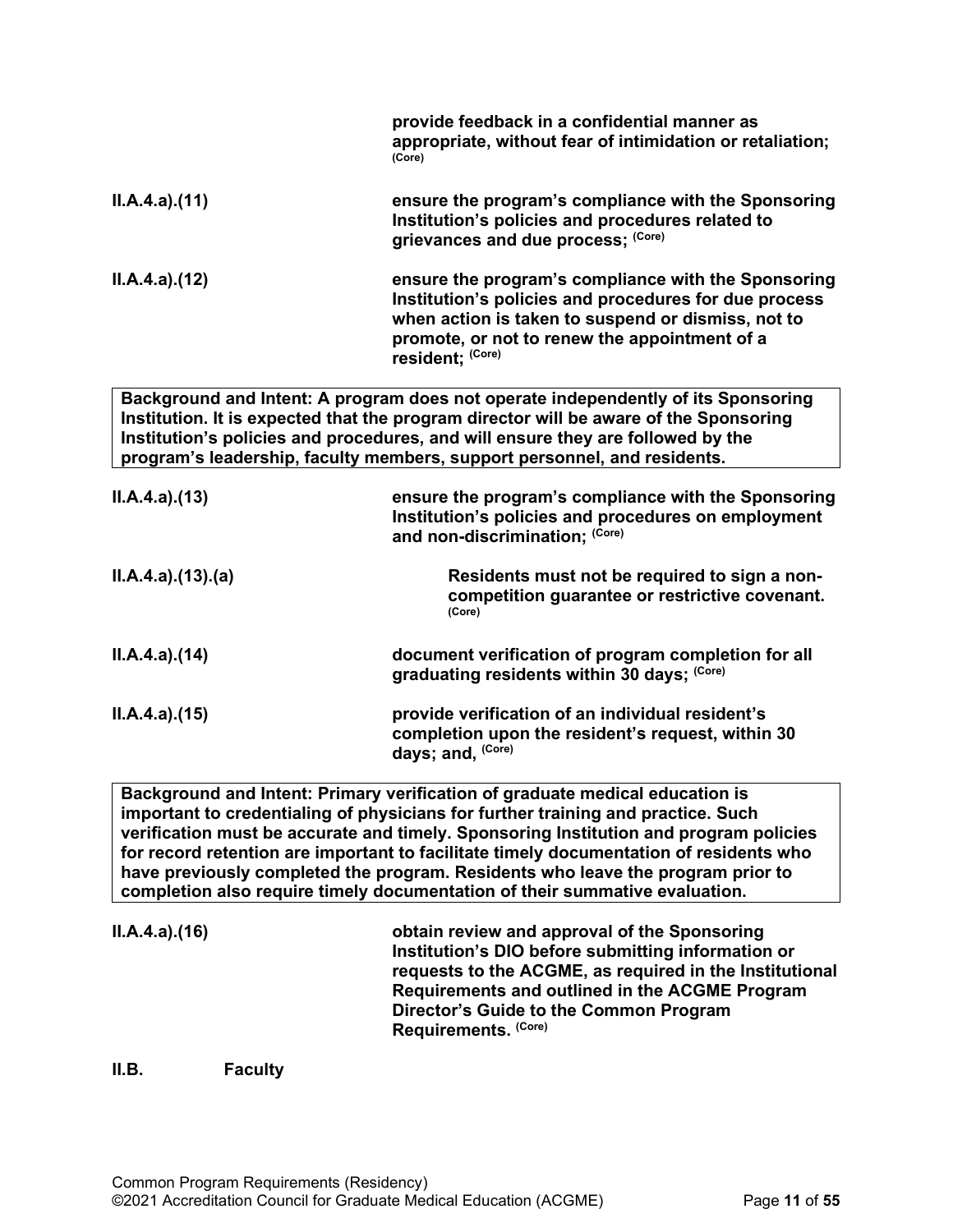*Faculty members are a foundational element of graduate medical education – faculty members teach residents how to care for patients. Faculty members provide an important bridge allowing residents to grow and become practice-ready, ensuring that patients receive the highest quality of care. They are role models for future generations of physicians by demonstrating compassion, commitment to excellence in teaching and patient care, professionalism, and a dedication to lifelong learning. Faculty members experience the pride and joy of fostering the growth and development of future colleagues. The care they provide is enhanced by the opportunity to teach. By employing a scholarly approach to patient care, faculty members, through the graduate medical education system, improve the health of the individual and the population.*

*Faculty members ensure that patients receive the level of care expected from a specialist in the field. They recognize and respond to the needs of the patients, residents, community, and institution. Faculty members provide appropriate levels of supervision to promote patient safety. Faculty members create an effective learning environment by acting in a professional manner and attending to the well-being of the residents and themselves.*

**Background and Intent: "Faculty" refers to the entire teaching force responsible for educating residents. The term "faculty," including "core faculty," does not imply or require an academic appointment or salary support.**

| II.B.1.   | At each participating site, there must be a sufficient number of<br>faculty members with competence to instruct and supervise all<br>residents at that location. (Core) |
|-----------|-------------------------------------------------------------------------------------------------------------------------------------------------------------------------|
|           | [The Review Committee may further specify]                                                                                                                              |
| II.B.2.   | <b>Faculty members must:</b>                                                                                                                                            |
| II.B.2.a) | be role models of professionalism; (Core)                                                                                                                               |
| II.B.2.b) | demonstrate commitment to the delivery of safe, quality,<br>cost-effective, patient-centered care; (Core)                                                               |

**Background and Intent: Patients have the right to expect quality, cost-effective care with patient safety at its core. The foundation for meeting this expectation is formed during residency and fellowship. Faculty members model these goals and continually strive for improvement in care and cost, embracing a commitment to the patient and the community they serve.**

| II.B.2.c | demonstrate a strong interest in the education of residents;<br>(Core)                                                  |
|----------|-------------------------------------------------------------------------------------------------------------------------|
| II.B.2.d | devote sufficient time to the educational program to fulfill<br>their supervisory and teaching responsibilities; (Core) |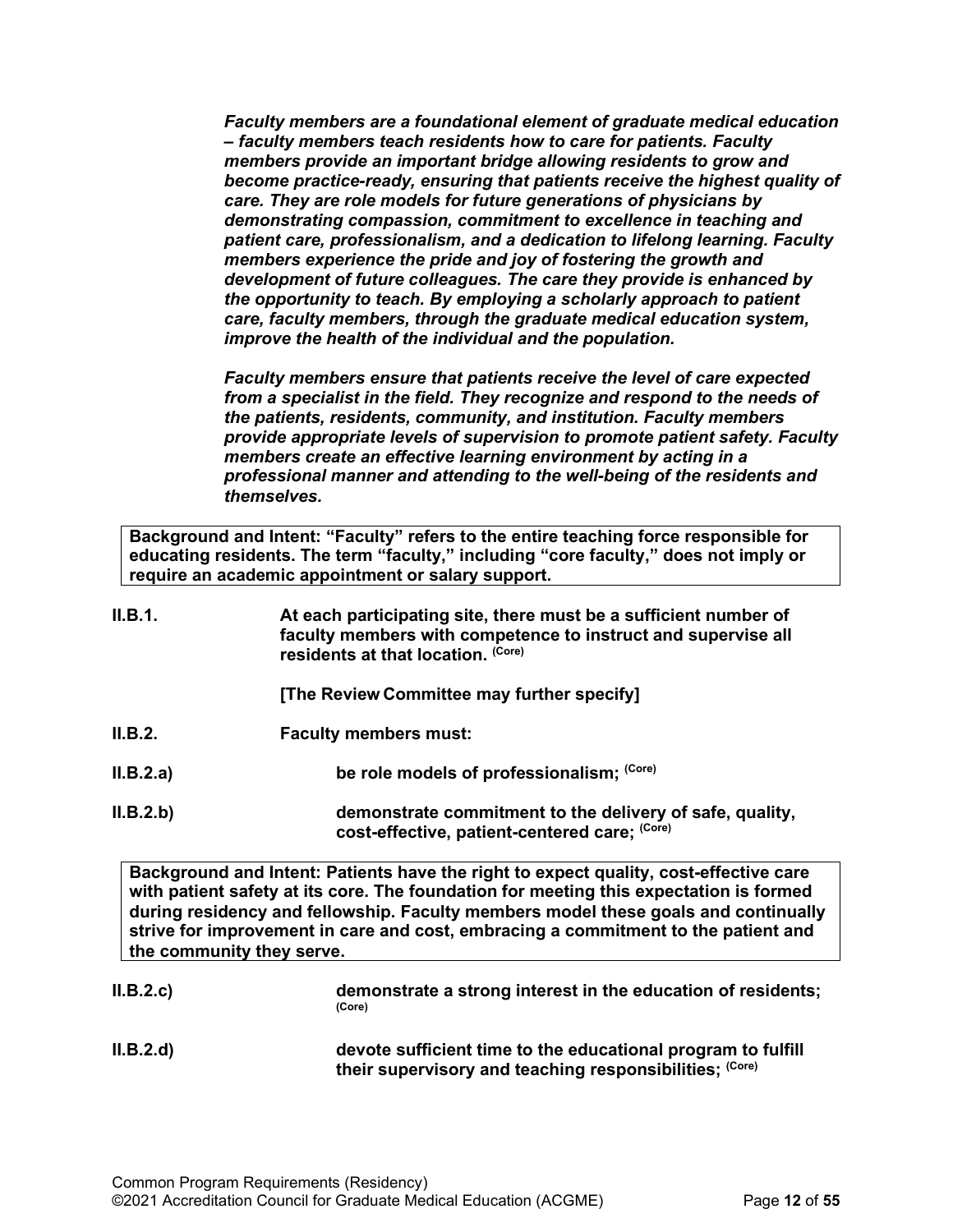| II.B.2.e  | administer and maintain an educational environment<br>conducive to educating residents; (Core)                  |
|-----------|-----------------------------------------------------------------------------------------------------------------|
| II.B.2.f  | regularly participate in organized clinical discussions,<br>rounds, journal clubs, and conferences; and, (Core) |
| II.B.2.g. | pursue faculty development designed to enhance their skills<br>at least annually: (Core)                        |

**Background and Intent: Faculty development is intended to describe structured programming developed for the purpose of enhancing transference of knowledge, skill, and behavior from the educator to the learner. Faculty development may occur in a variety of configurations (lecture, workshop, etc.) using internal and/or external resources. Programming is typically needs-based (individual or group) and may be specific to the institution or the program. Faculty development programming is to be reported for the residency program faculty in the aggregate.**

| ILB.2.g. (1) | as educators; (Core)                                                                      |
|--------------|-------------------------------------------------------------------------------------------|
| ILB.2.g. (2) | in quality improvement and patient safety; (Core)                                         |
| ILB.2.g. (3) | in fostering their own and their residents' well-being;<br>and, (Core)                    |
| ILB.2.g. (4) | in patient care based on their practice-based learning<br>and improvement efforts. (Core) |

**Background and Intent: Practice-based learning serves as the foundation for the practice of medicine. Through a systematic analysis of one's practice and review of the literature, one is able to make adjustments that improve patient outcomes and care. Thoughtful consideration to practice-based analysis improves quality of care, as well as patient safety. This allows faculty members to serve as role models for residents in practice-based learning.**

|             | [The Review Committee may further specify additional faculty<br>responsibilities]                                                                                                                           |
|-------------|-------------------------------------------------------------------------------------------------------------------------------------------------------------------------------------------------------------|
| II.B.3.     | <b>Faculty Qualifications</b>                                                                                                                                                                               |
| II.B.3.a)   | Faculty members must have appropriate qualifications in<br>their field and hold appropriate institutional appointments.<br>(Core)                                                                           |
|             | [The Review Committee may further specify]                                                                                                                                                                  |
| II.B.3.b)   | <b>Physician faculty members must:</b>                                                                                                                                                                      |
| ILB.3.b)(1) | have current certification in the specialty by the<br>American Board of _____ or the American Osteopathic<br>Board of _____, or possess qualifications judged<br>acceptable to the Review Committee. (Core) |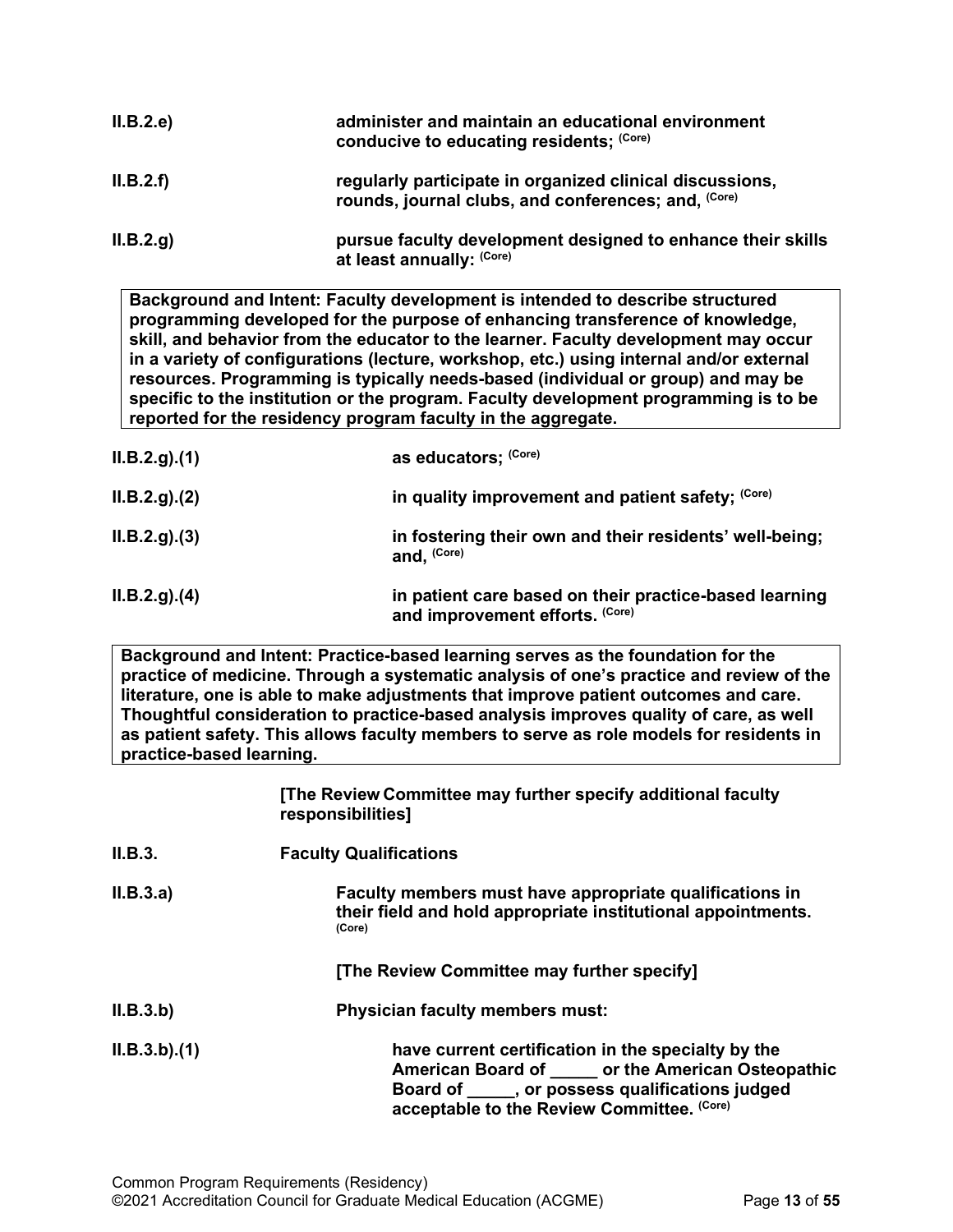**[The Review Committee may further specify additional qualifications]**

#### **II.B.3.c) Any non-physician faculty members who participate in residency program education must be approved by the program director. (Core)**

**[The Review Committee may further specify]**

**Background and Intent: The provision of optimal and safe patient care requires a team approach. The education of residents by non-physician educators enables the resident to better manage patient care and provides valuable advancement of the residents' knowledge. Furthermore, other individuals contribute to the education of the resident in the basic science of the specialty or in research methodology. If the program director determines that the contribution of a non-physician individual is significant to the education of the residents, the program director may designate the individual as a program faculty member or a program core faculty member.**

#### **II.B.4. Core Faculty**

**Core faculty members must have a significant role in the education and supervision of residents and must devote a significant portion of their entire effort to resident education and/or administration, and must, as a component of their activities, teach, evaluate, and provide formative feedback to residents. (Core)**

**Background and Intent: Core faculty members are critical to the success of resident education. They support the program leadership in developing, implementing, and assessing curriculum and in assessing residents' progress toward achievement of competence in the specialty. Core faculty members should be selected for their broad knowledge of and involvement in the program, permitting them to effectively evaluate the program, including completion of the annual ACGME Faculty Survey.**

| II.B.4.a) | Core faculty members must be designated by the program<br>director. (Core)                                       |
|-----------|------------------------------------------------------------------------------------------------------------------|
| II.B.4.b) | Core faculty members must complete the annual ACGME<br>Faculty Survey. (Core)                                    |
|           | [The Review Committee must specify the minimum number of core<br>faculty and/or the core faculty-resident ratio] |
|           | [The Review Committee may further specify requirements regarding<br>support for core faculty members]            |
|           | [The Review Committee may specify requirements specific to<br>associate program director(s)]                     |
|           |                                                                                                                  |

#### <span id="page-13-0"></span>**II.C. Program Coordinator**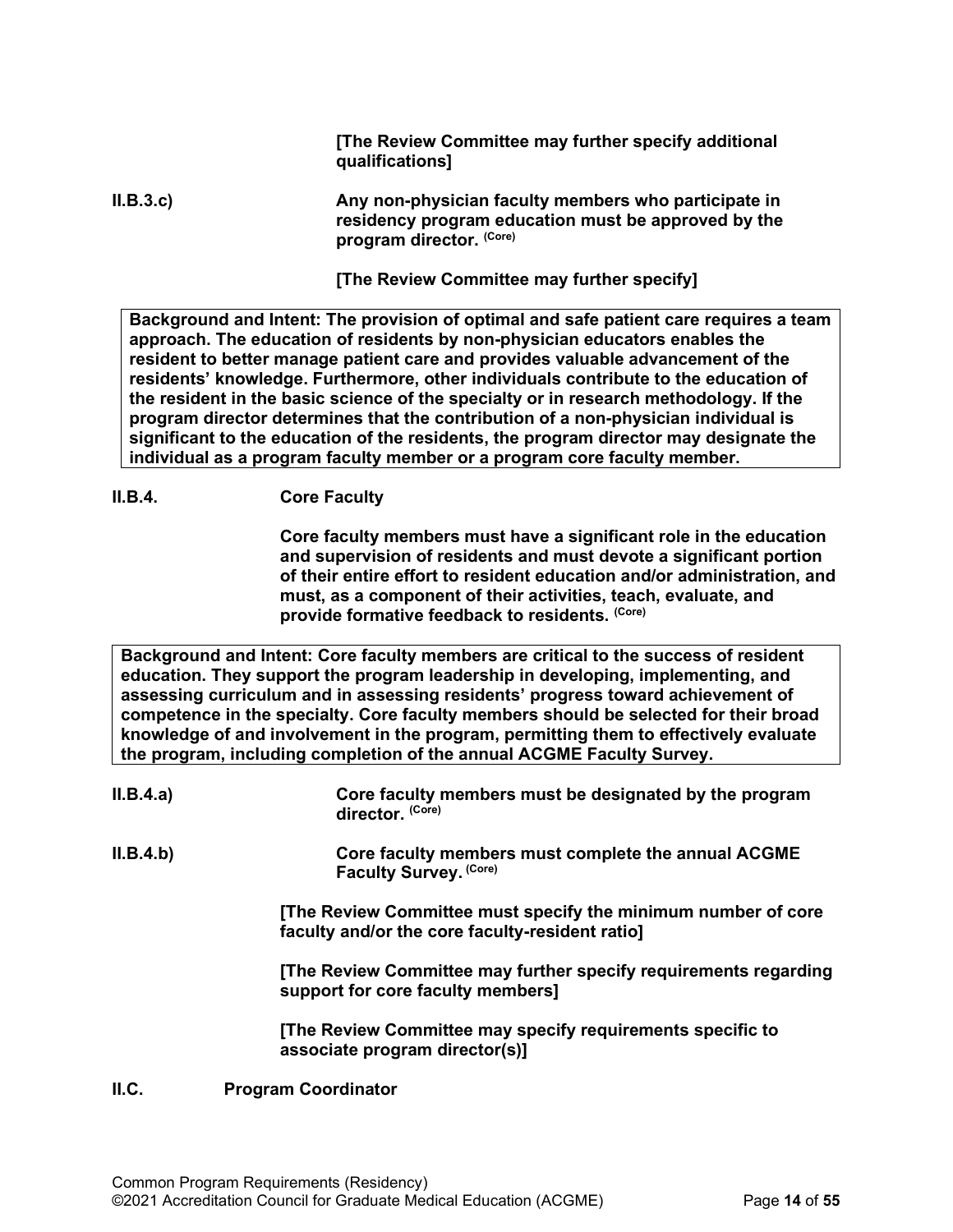- **II.C.1. There must be a program coordinator. (Core)**
- **II.C.2. At a minimum, the program coordinator must be supported at 50 percent FTE for the administration of the program. (Core)**

**[The Review Committee may further specify. If the Review Committee specifies support greater than 50 percent, II.C.2. and the accompanying Background and Intent will be modified to reflect the level of support specified by the Review Committee]**

**Background and Intent: Fifty percent FTE is defined as two-and-a-half (2.5) days per week.** 

**The requirement does not address the source of funding required to provide the specified salary support.**

**Each program requires a lead administrative person, frequently referred to as a program coordinator, administrator, or as titled by the institution. This person will frequently manage the day-to-day operations of the program and serve as an important liaison with learners, faculty and other staff members, and the ACGME. Individuals serving in this role are recognized as program coordinators by the ACGME.**

**The program coordinator is a member of the leadership team and is critical to the success of the program. As such, the program coordinator must possess skills in leadership and personnel management. Program coordinators are expected to develop unique knowledge of the ACGME and Program Requirements, policies, and procedures. Program coordinators assist the program director in accreditation efforts, educational programming, and support of residents.**

**Programs, in partnership with their Sponsoring Institutions, should encourage the professional development of their program coordinators and avail them of opportunities for both professional and personal growth. Programs with fewer residents may not require a full-time coordinator; one coordinator may support more than one program.**

#### <span id="page-14-0"></span>**II.D. Other Program Personnel**

**The program, in partnership with its Sponsoring Institution***,* **must jointly ensure the availability of necessary personnel for the effective administration of the program. (Core)**

**[The Review Committee may further specify]**

**Background and Intent: Multiple personnel may be required to effectively administer a program. These may include staff members with clerical skills, project managers, education experts, and staff members to maintain electronic communication for the program. These personnel may support more than one program in more than one discipline.**

#### <span id="page-14-1"></span>**III. Resident Appointments**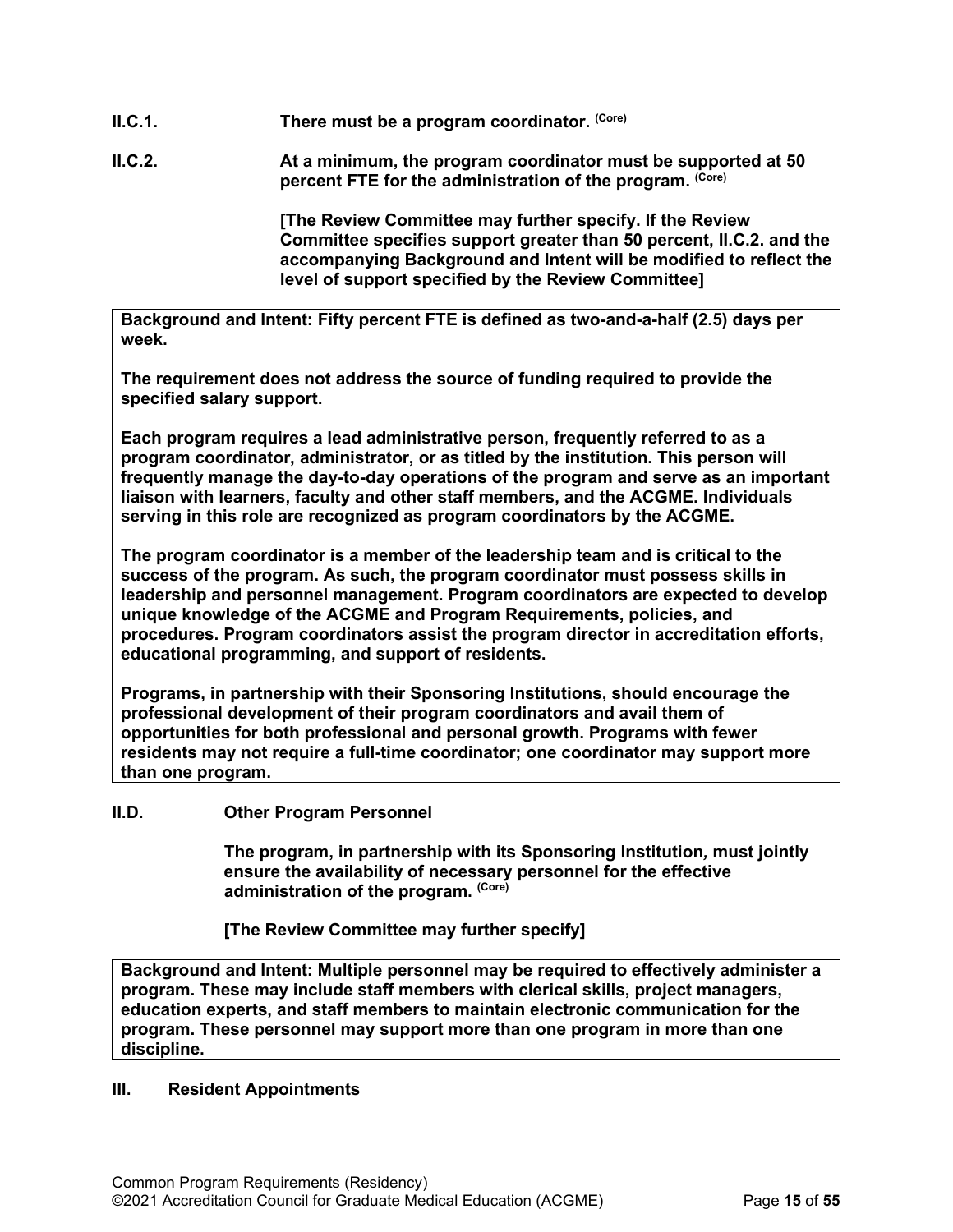<span id="page-15-0"></span>

| III.A.        | <b>Eligibility Requirements</b>                                                                                                                                                                                                                                                                                                                                                                                                                                                                                                 |
|---------------|---------------------------------------------------------------------------------------------------------------------------------------------------------------------------------------------------------------------------------------------------------------------------------------------------------------------------------------------------------------------------------------------------------------------------------------------------------------------------------------------------------------------------------|
| III.A.1.      | An applicant must meet one of the following qualifications to be<br>eligible for appointment to an ACGME-accredited program: (Core)                                                                                                                                                                                                                                                                                                                                                                                             |
| III.A.1.a)    | graduation from a medical school in the United States or<br>Canada, accredited by the Liaison Committee on Medical<br>Education (LCME) or graduation from a college of<br>osteopathic medicine in the United States, accredited by the<br>American Osteopathic Association Commission on<br>Osteopathic College Accreditation (AOACOCA); or, (Core)                                                                                                                                                                             |
| III.A.1.b)    | graduation from a medical school outside of the United<br>States or Canada, and meeting one of the following additional<br>qualifications: (Core)                                                                                                                                                                                                                                                                                                                                                                               |
| III.A.1.b)(1) | holding a currently valid certificate from the<br><b>Educational Commission for Foreign Medical</b><br>Graduates (ECFMG) prior to appointment; or, (Core)                                                                                                                                                                                                                                                                                                                                                                       |
| III.A.1.b)(2) | holding a full and unrestricted license to practice<br>medicine in the United States licensing jurisdiction in<br>which the ACGME-accredited program is located. (Core)                                                                                                                                                                                                                                                                                                                                                         |
| III.A.2.      | All prerequisite post-graduate clinical education required for initial<br>entry or transfer into ACGME-accredited residency programs must<br>be completed in ACGME-accredited residency programs, AOA-<br>approved residency programs, Royal College of Physicians and<br>Surgeons of Canada (RCPSC)-accredited or College of Family<br>Physicians of Canada (CFPC)-accredited residency programs<br>located in Canada, or in residency programs with ACGME<br>International (ACGME-I) Advanced Specialty Accreditation. (Core) |
| III.A.2.a)    | Residency programs must receive verification of each<br>resident's level of competency in the required clinical field<br>using ACGME, CanMEDS, or ACGME-I Milestones evaluations<br>from the prior training program upon matriculation. (Core)                                                                                                                                                                                                                                                                                  |
|               | [The Review Committee may further specify prerequisite<br>postgraduate clinical education]                                                                                                                                                                                                                                                                                                                                                                                                                                      |
|               | Background and Intent: Programs with ACGME-I Foundational Accreditation or from<br>institutions with ACGME-I accreditation do not qualify unless the program has also<br>achieved ACGME-I Advanced Specialty Accreditation. To ensure entrants into ACGME-<br>accredited programs from ACGME-I programs have attained the prerequisite<br>milestones for this training, they must be from programs that have ACGME-I Advanced                                                                                                   |

**Specialty Accreditation.**

### **III.A.3. A physician who has completed a residency program that was not accredited by ACGME, AOA, RCPSC, CFPC, or ACGME-I (with Advanced Specialty Accreditation) may enter an ACGME-accredited**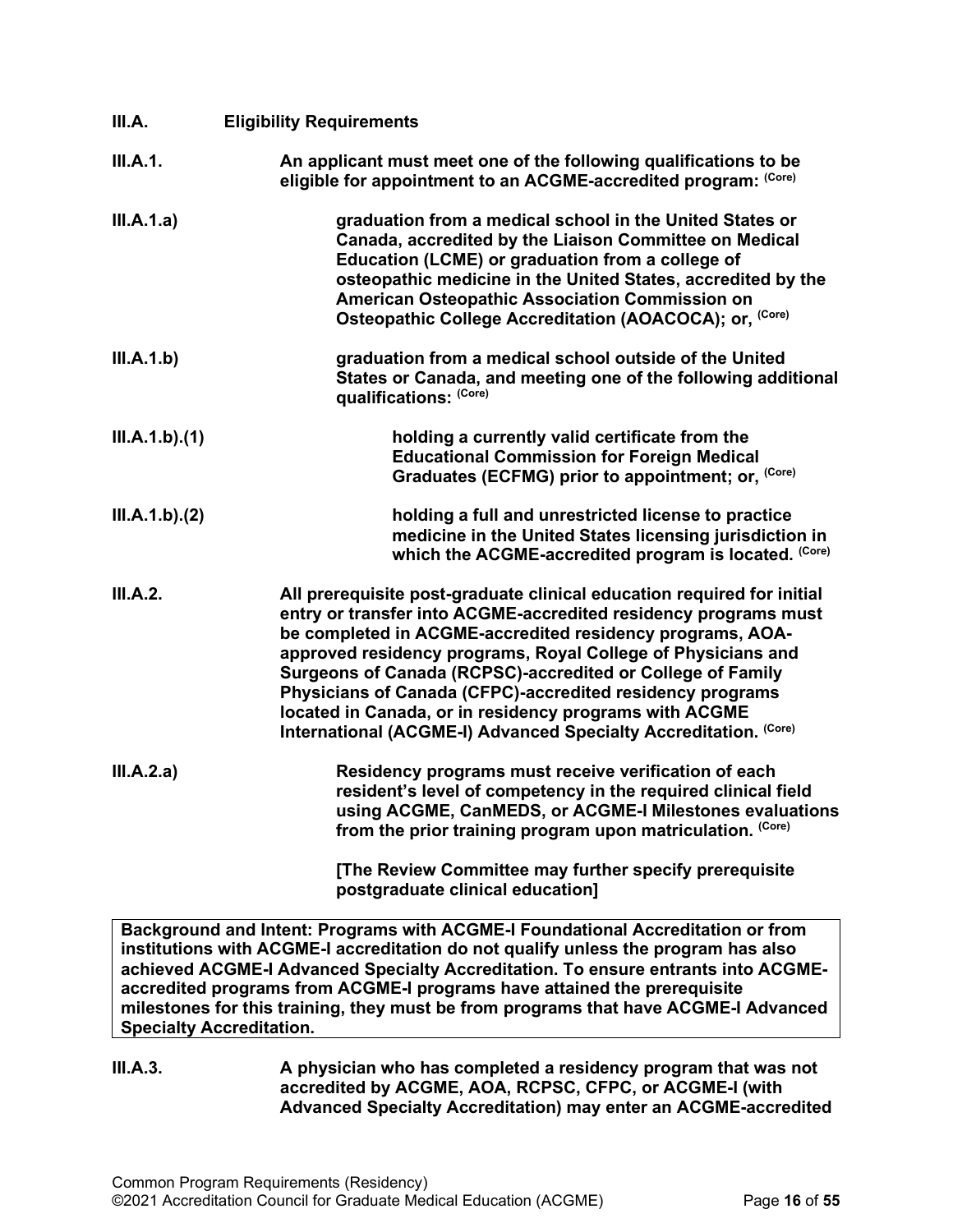<span id="page-16-0"></span>

|               | residency program in the same specialty at the PGY-1 level and, at<br>the discretion of the program director of the ACGME-accredited<br>program and with approval by the GMEC, may be advanced to the<br>PGY-2 level based on ACGME Milestones evaluations at the ACGME-<br>accredited program. This provision applies only to entry into<br>residency in those specialties for which an initial clinical year is not<br>required for entry. (Core)                                                                              |
|---------------|----------------------------------------------------------------------------------------------------------------------------------------------------------------------------------------------------------------------------------------------------------------------------------------------------------------------------------------------------------------------------------------------------------------------------------------------------------------------------------------------------------------------------------|
| III.A.4.      | <b>Resident Eligibility Exception</b>                                                                                                                                                                                                                                                                                                                                                                                                                                                                                            |
|               | The Review Committee for ______ will allow the following exception<br>to the resident eligibility requirements: (Core)                                                                                                                                                                                                                                                                                                                                                                                                           |
|               | [Note: A Review Committee may permit the eligibility exception if the<br>specialty requires completion of a prerequisite residency program<br>prior to admission. If the specialty-specific Program Requirements<br>define multiple program formats, the Review Committee may permit<br>the exception only for the format(s) that require completion of a<br>prerequisite residency program prior to admission. If this language<br>is not applicable, this section will not appear in the specialty-<br>specific requirements.] |
| III.A.4.a)    | An ACGME-accredited residency program may accept an<br>exceptionally qualified international graduate applicant who<br>does not satisfy the eligibility requirements listed in III.A.1.-<br>III.A.3., but who does meet all of the following additional<br>qualifications and conditions: (Core)                                                                                                                                                                                                                                 |
| III.A.4.a)(1) | evaluation by the program director and residency<br>selection committee of the applicant's suitability to<br>enter the program, based on prior training and review<br>of the summative evaluations of this training; and, (Core)                                                                                                                                                                                                                                                                                                 |
| III.A.4.a)(2) | review and approval of the applicant's exceptional<br>qualifications by the GMEC; and, (Core)                                                                                                                                                                                                                                                                                                                                                                                                                                    |
| III.A.4.a)(3) | verification of Educational Commission for Foreign<br>Medical Graduates (ECFMG) certification. (Core)                                                                                                                                                                                                                                                                                                                                                                                                                            |
| III.A.4.b)    | Applicants accepted through this exception must have an<br>evaluation of their performance by the Clinical Competency<br>Committee within 12 weeks of matriculation. (Core)                                                                                                                                                                                                                                                                                                                                                      |
| III.B.        | The program director must not appoint more residents than approved by<br>the Review Committee. (Core)                                                                                                                                                                                                                                                                                                                                                                                                                            |
| III.B.1.      | All complement increases must be approved by the Review<br>Committee. (Core)                                                                                                                                                                                                                                                                                                                                                                                                                                                     |
|               | [The Review Committee may further specify minimum complement<br>numbers]                                                                                                                                                                                                                                                                                                                                                                                                                                                         |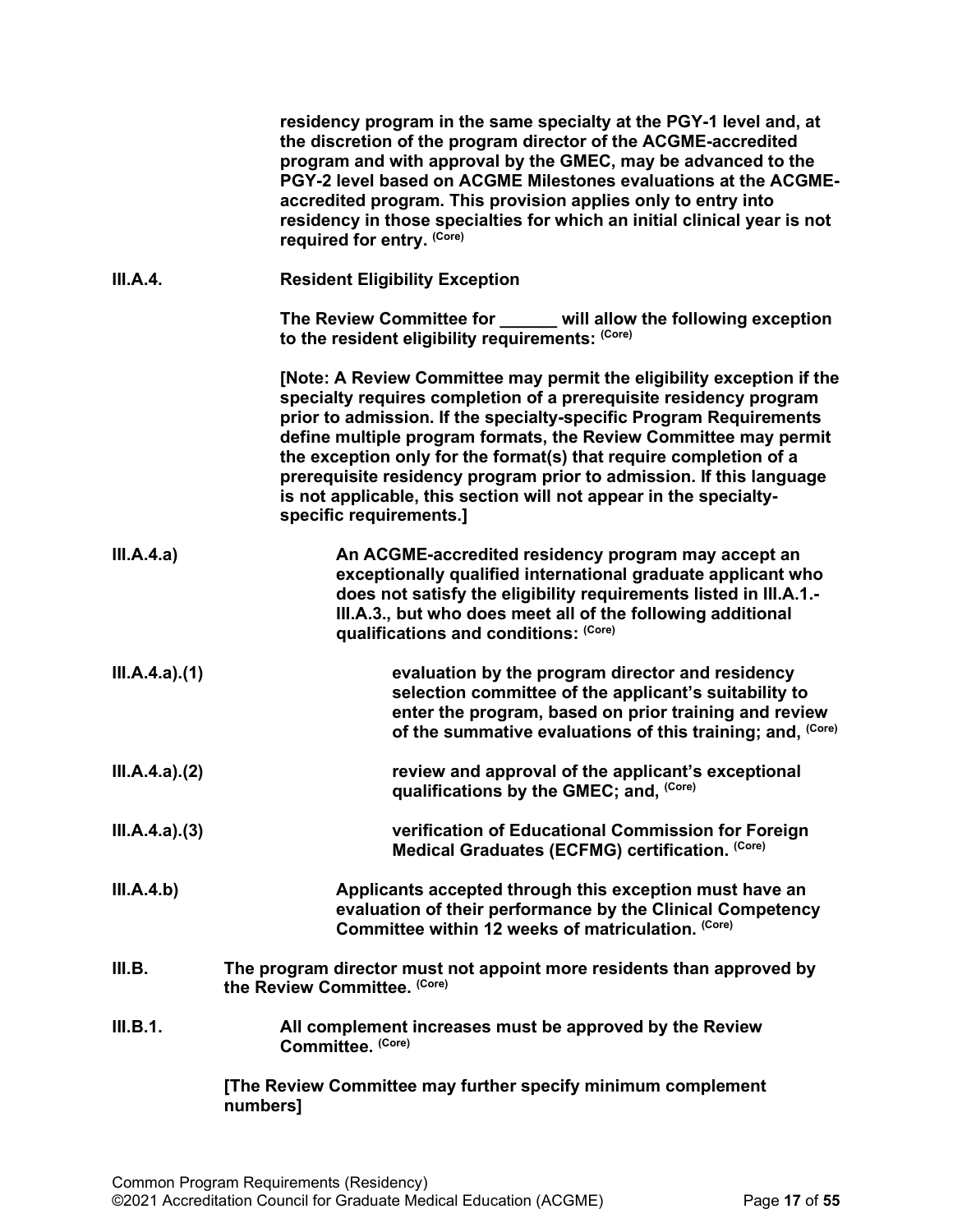#### <span id="page-17-0"></span>**III.C. Resident Transfers**

**The program must obtain verification of previous educational experiences and a summative competency-based performance evaluation prior to acceptance of a transferring resident, and Milestones evaluations upon matriculation. (Core)**

**[The Review Committee may further specify]**

<span id="page-17-1"></span>**IV. Educational Program**

*The ACGME accreditation system is designed to encourage excellence and innovation in graduate medical education regardless of the organizational affiliation, size, or location of the program.*

*The educational program must support the development of knowledgeable, skillful physicians who provide compassionate care.*

*In addition, the program is expected to define its specific program aims consistent with the overall mission of its Sponsoring Institution, the needs of the community it serves and that its graduates will serve, and the distinctive capabilities of physicians it intends to graduate. While programs must demonstrate substantial compliance with the Common and specialty-specific Program Requirements, it is recognized that within this framework, programs may place different emphasis on*  research, leadership, public health, etc. It is expected that the program aims will *reflect the nuanced program-specific goals for it and its graduates; for example, it is expected that a program aiming to prepare physician-scientists will have a different curriculum from one focusing on community health.*

- <span id="page-17-2"></span>**IV.A.** The curriculum must contain the following educational components: (Core)
- **IV.A.1. a set of program aims consistent with the Sponsoring Institution's mission, the needs of the community it serves, and the desired distinctive capabilities of its graduates; (Core)**
- **IV.A.1.a) The program's aims must be made available to program applicants, residents, and faculty members. (Core)**
- **IV.A.2. competency-based goals and objectives for each educational experience designed to promote progress on a trajectory to autonomous practice. These must be distributed, reviewed, and available to residents and faculty members; (Core)**

**Background and Intent: The trajectory to autonomous practice is documented by Milestones evaluation. The Milestones detail the progress of a resident in attaining skill in each competency domain. They are developed by each specialty group and allow evaluation based on observable behaviors. Milestones are considered formative and should be used to identify learning needs. This may lead to focused or general curricular revision in any given program or to individualized learning plans for any specific resident.**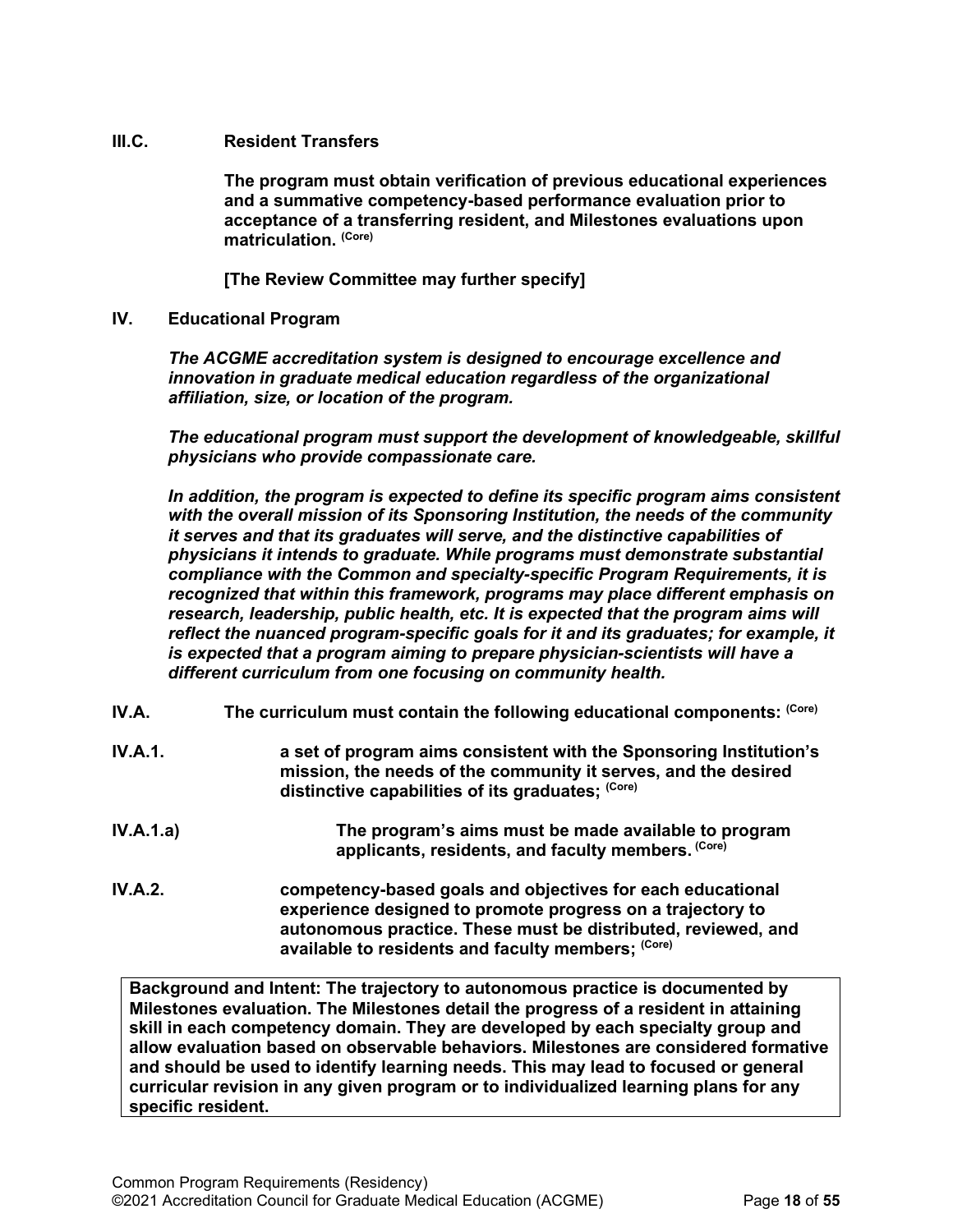# **IV.A.3. delineation of resident responsibilities for patient care, progressive responsibility for patient management, and graded supervision; (Core)**

**Background and Intent: These responsibilities may generally be described by PGY level and specifically by Milestones progress as determined by the Clinical Competency Committee. This approach encourages the transition to competencybased education. An advanced learner may be granted more responsibility independent of PGY level and a learner needing more time to accomplish a certain task may do so in a focused rather than global manner.**

- **IV.A.4. a broad range of structured didactic activities; (Core)**
- **IV.A.4.a) Residents must be provided with protected time to participate in core didactic activities. (Core)**

**Background and Intent: It is intended that residents will participate in structured didactic activities. It is recognized that there may be circumstances in which this is not possible. Programs should define core didactic activities for which time is protected and the circumstances in which residents may be excused from these didactic activities. Didactic activities may include, but are not limited to, lectures, conferences, courses, labs, asynchronous learning, simulations, drills, case discussions, grand rounds, didactic teaching, and education in critical appraisal of medical evidence.**

#### **IV.A.5. advancement of residents' knowledge of ethical principles foundational to medical professionalism; and, (Core)**

- **IV.A.6. advancement in the residents' knowledge of the basic principles of scientific inquiry, including how research is designed, conducted, evaluated, explained to patients, and applied to patient care. (Core)**
- <span id="page-18-0"></span>**IV.B. ACGME Competencies**

**Background and Intent: The Competencies provide a conceptual framework describing the required domains for a trusted physician to enter autonomous practice. These Competencies are core to the practice of all physicians, although the specifics are further defined by each specialty. The developmental trajectories in each of the Competencies are articulated through the Milestones for each specialty.**

| <b>IV.B.1.</b> | The program must integrate the following ACGME Competencies |
|----------------|-------------------------------------------------------------|
|                | into the curriculum: <sup>(Core)</sup>                      |
|                |                                                             |

**IV.B.1.a) Professionalism Residents must demonstrate a commitment to professionalism and an adherence to ethical principles. (Core) IV.B.1.a).(1) Residents must demonstrate competence in:**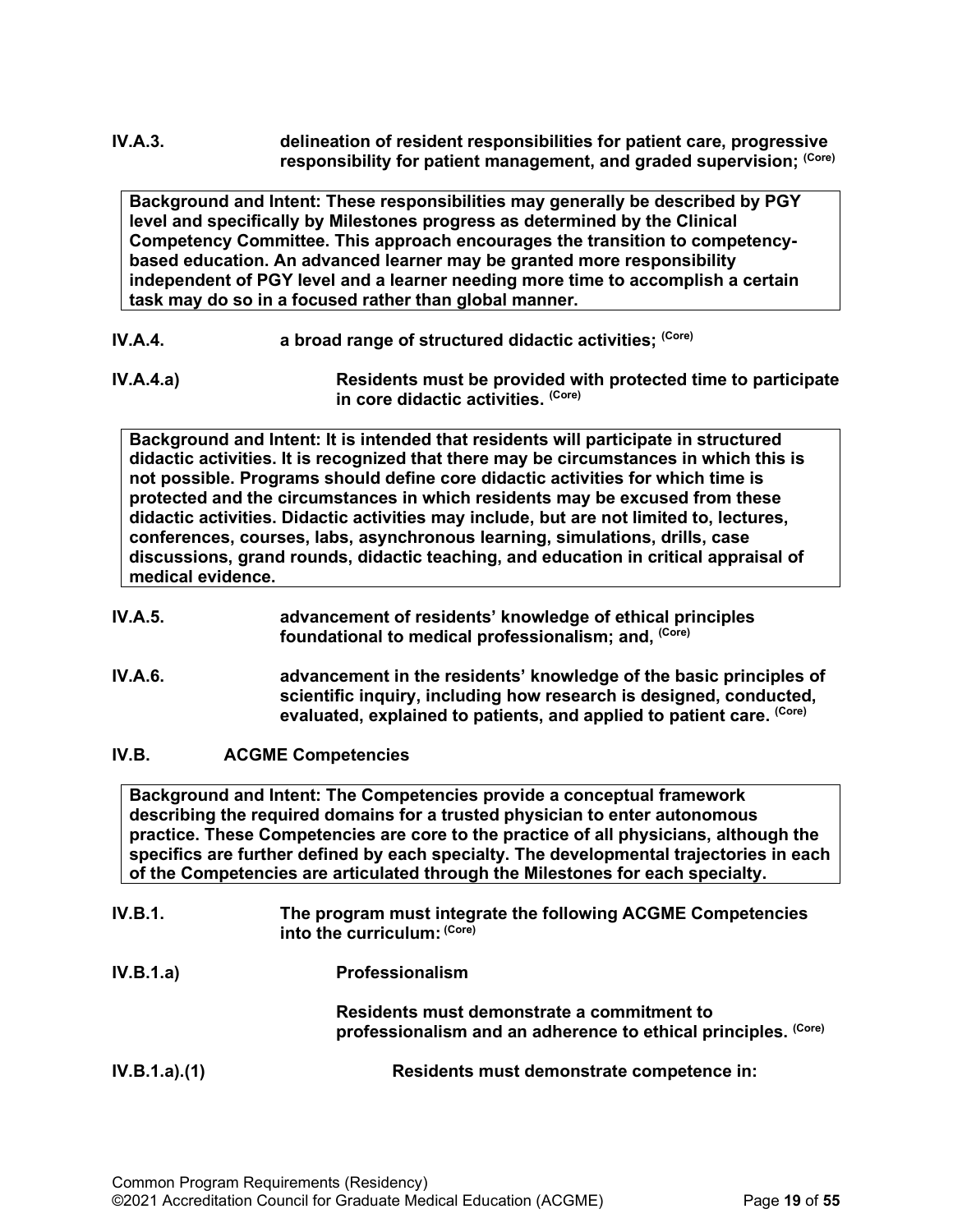| IV.B.1.a)(1)(a)   | compassion, integrity, and respect for others;<br>(Core)                 |
|-------------------|--------------------------------------------------------------------------|
| IV.B.1.a).(1).(b) | responsiveness to patient needs that<br>supersedes self-interest; (Core) |

**Background and Intent: This includes the recognition that under certain circumstances, the interests of the patient may be best served by transitioning care to another provider. Examples include fatigue, conflict or duality of interest, not connecting well with a patient, or when another physician would be better for the situation based on skill set or knowledge base.**

| IV.B.1.a) (1) (c) | respect for patient privacy and autonomy: (Core)                                                                                                                                                                                           |
|-------------------|--------------------------------------------------------------------------------------------------------------------------------------------------------------------------------------------------------------------------------------------|
| IV.B.1.a).(1).(d) | accountability to patients, society, and the<br>profession; (Core)                                                                                                                                                                         |
| IV.B.1.a).(1).(e) | respect and responsiveness to diverse patient<br>populations, including but not limited to<br>diversity in gender, age, culture, race, religion,<br>disabilities, national origin, socioeconomic<br>status, and sexual orientation; (Core) |
| IV.B.1.a).(1).(f) | ability to recognize and develop a plan for one's<br>own personal and professional well-being; and,<br>(Core)                                                                                                                              |
| IV.B.1.a).(1).(g) | appropriately disclosing and addressing<br>conflict or duality of interest. (Core)                                                                                                                                                         |

**IV.B.1.b) Patient Care and Procedural Skills**

**Background and Intent: Quality patient care is safe, effective, timely, efficient, patientcentered, equitable, and designed to improve population health, while reducing per capita costs. (See the Institute of Medicine [IOM]'s** *Crossing the Quality Chasm: A New Health System for the 21st Century***, 2001 and Berwick D, Nolan T, Whittington J.**  *The Triple Aim: care, cost, and quality. Health Affairs.* **2008; 27(3):759-769.). In addition, there should be a focus on improving the clinician's well-being as a means to improve patient care and reduce burnout among residents, fellows, and practicing physicians.**

**These organizing principles inform the Common Program Requirements across all Competency domains. Specific content is determined by the Review Committees with input from the appropriate professional societies, certifying boards, and the community.**

**IV.B.1.b).(1) Residents must be able to provide patient care that is compassionate, appropriate, and effective for the treatment of health problems and the promotion of health. (Core)**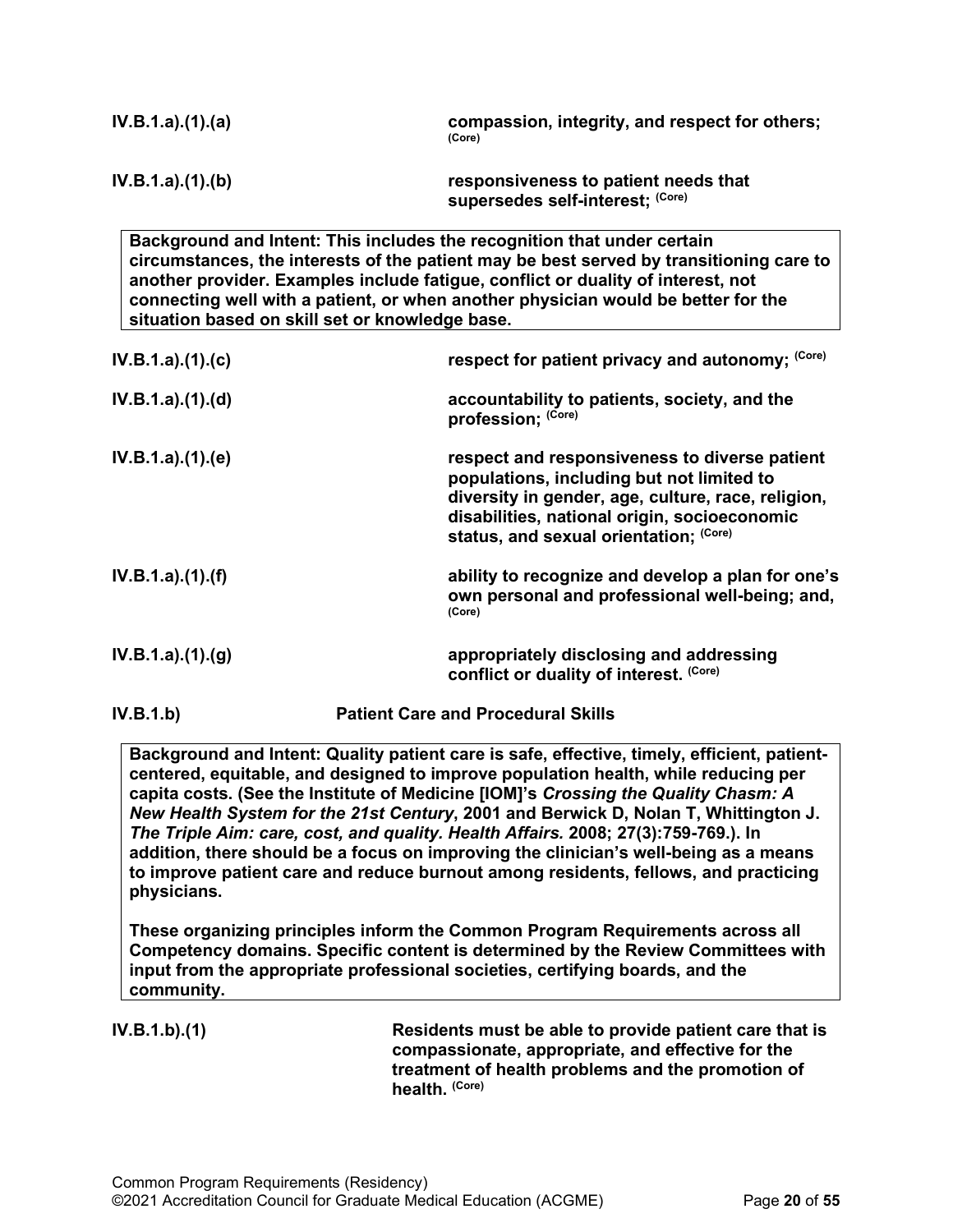|                         | [The Review Committee must further specify]                                                                                                                                                                                                                                                                                                      |
|-------------------------|--------------------------------------------------------------------------------------------------------------------------------------------------------------------------------------------------------------------------------------------------------------------------------------------------------------------------------------------------|
| IV.B.1.b)(2)            | Residents must be able to perform all medical,<br>diagnostic, and surgical procedures considered<br>essential for the area of practice. (Core)                                                                                                                                                                                                   |
|                         | [The Review Committee may further specify]                                                                                                                                                                                                                                                                                                       |
| IV.B.1.c)               | <b>Medical Knowledge</b>                                                                                                                                                                                                                                                                                                                         |
|                         | Residents must demonstrate knowledge of established and<br>evolving biomedical, clinical, epidemiological and social-<br>behavioral sciences, as well as the application of this<br>knowledge to patient care. (Core)                                                                                                                            |
|                         | [The Review Committee must further specify]                                                                                                                                                                                                                                                                                                      |
| IV.B.1.d)               | <b>Practice-based Learning and Improvement</b>                                                                                                                                                                                                                                                                                                   |
|                         | Residents must demonstrate the ability to investigate and<br>evaluate their care of patients, to appraise and assimilate<br>scientific evidence, and to continuously improve patient care<br>based on constant self-evaluation and lifelong learning. (Core)                                                                                     |
| learning.               | Background and Intent: Practice-based learning and improvement is one of the<br>defining characteristics of being a physician. It is the ability to investigate and<br>evaluate the care of patients, to appraise and assimilate scientific evidence, and to<br>continuously improve patient care based on constant self-evaluation and lifelong |
| residency.              | The intention of this Competency is to help a physician develop the habits of mind<br>required to continuously pursue quality improvement, well past the completion of                                                                                                                                                                           |
| $IV.B.1.d$ $(1)$        | Residents must demonstrate competence in:                                                                                                                                                                                                                                                                                                        |
| $IV.B.1.d$ $.(1).(a)$   | identifying strengths, deficiencies, and limits in<br>one's knowledge and expertise; (Core)                                                                                                                                                                                                                                                      |
| $IV.B.1.d$ $(1).$ (b)   | setting learning and improvement goals; (Core)                                                                                                                                                                                                                                                                                                   |
| $IV.B.1.d$ $.(1).(c)$   | identifying and performing appropriate learning<br>activities; (Core)                                                                                                                                                                                                                                                                            |
| $IV.B.1.d$ $.(1). (d)$  | systematically analyzing practice using quality<br>improvement methods, and implementing<br>changes with the goal of practice improvement;<br>(Core)                                                                                                                                                                                             |
| $IV.B.1.d$ . $(1).$ (e) | incorporating feedback and formative<br>evaluation into daily practice; (Core)                                                                                                                                                                                                                                                                   |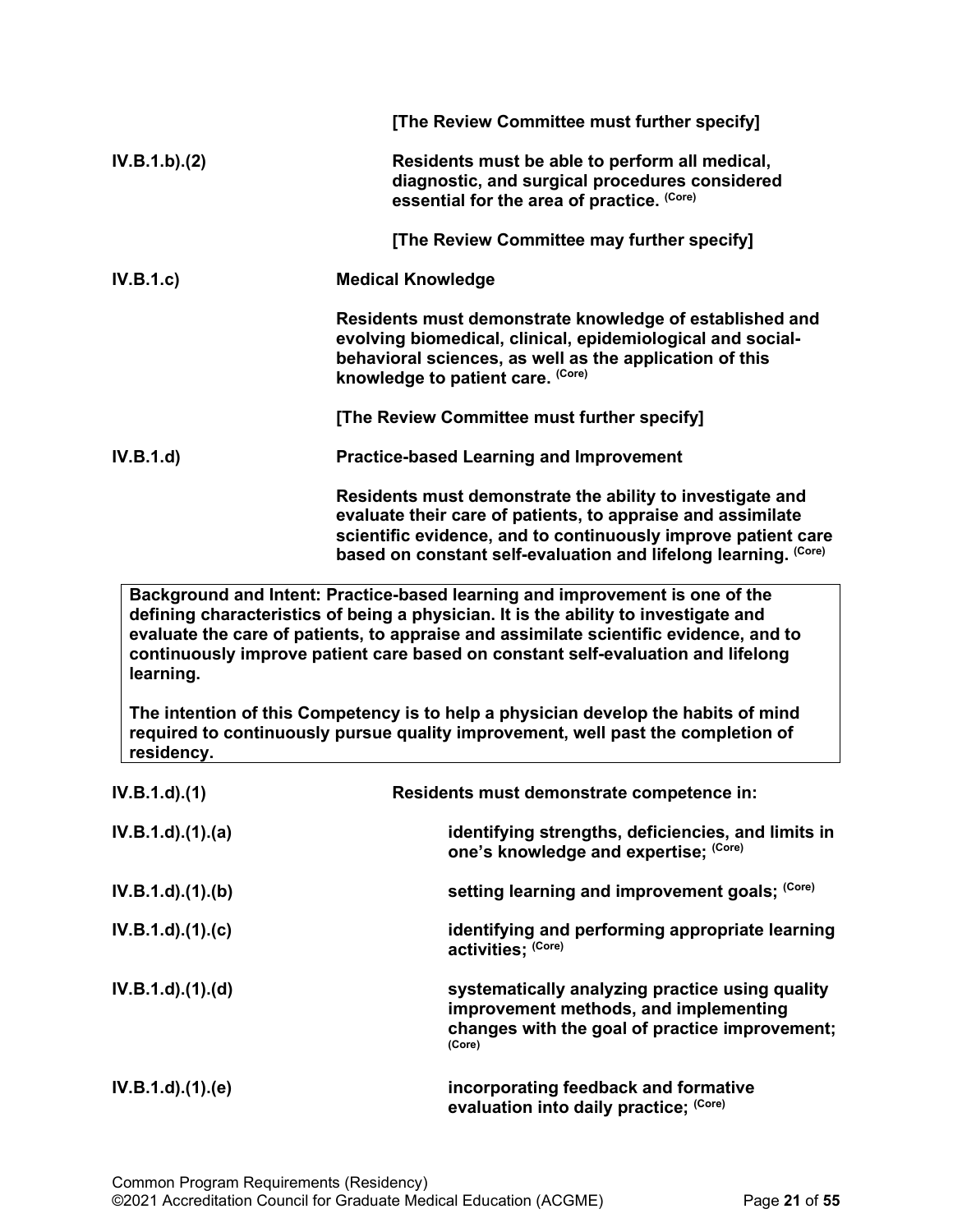| $IV.B.1.d$ $.(1).(f)$    | locating, appraising, and assimilating evidence<br>from scientific studies related to their patients'<br>health problems; and, (Core)                                                                             |
|--------------------------|-------------------------------------------------------------------------------------------------------------------------------------------------------------------------------------------------------------------|
| $IV.B.1.d$ . $(1).(g)$   | using information technology to optimize<br>learning. (Core)                                                                                                                                                      |
|                          | [The Review Committee may further specify by adding to the<br>list of sub-competencies]                                                                                                                           |
| IV.B.1.e)                | <b>Interpersonal and Communication Skills</b>                                                                                                                                                                     |
|                          | Residents must demonstrate interpersonal and<br>communication skills that result in the effective exchange of<br>information and collaboration with patients, their families,<br>and health professionals. (Core) |
| IV.B.1.e).(1)            | Residents must demonstrate competence in:                                                                                                                                                                         |
| IV.B.1.e).(1).(a)        | communicating effectively with patients,<br>families, and the public, as appropriate, across<br>a broad range of socioeconomic and cultural<br>backgrounds; (Core)                                                |
| IV.B.1.e).(1).(b)        | communicating effectively with physicians,<br>other health professionals, and health-related<br>agencies; (Core)                                                                                                  |
| IV.B.1.e).(1).(c)        | working effectively as a member or leader of a<br>health care team or other professional group;<br>(Core)                                                                                                         |
| IV.B.1.e). (1). (d)      | educating patients, families, students,<br>residents, and other health professionals; (Core)                                                                                                                      |
| IV.B.1.e).(1).(e)        | acting in a consultative role to other physicians<br>and health professionals; and, (Core)                                                                                                                        |
| $IV.B.1.e$ ). $(1).$ (f) | maintaining comprehensive, timely, and legible<br>medical records, if applicable. (Core)                                                                                                                          |
| IV.B.1.e). (2)           | Residents must learn to communicate with patients<br>and families to partner with them to assess their care<br>goals, including, when appropriate, end-of-life goals.<br>(Core)                                   |
|                          | [The Review Committee may further specify by adding to the                                                                                                                                                        |

**list of sub-competencies]**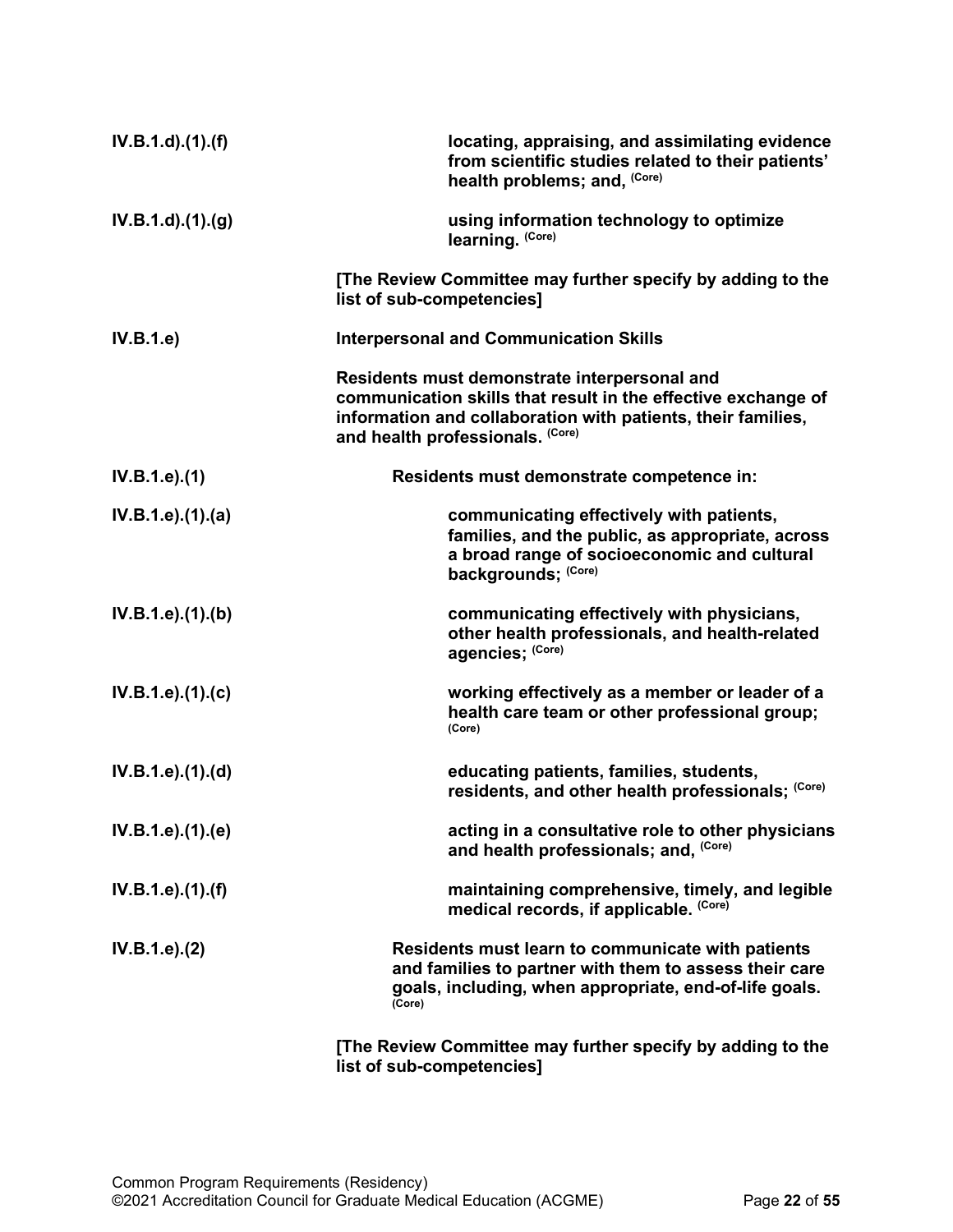**Background and Intent: When there are no more medications or interventions that can achieve a patient's goals or provide meaningful improvements in quality or length of life, a discussion about the patient's goals, values, and choices surrounding the end of life is one of the most important conversations that can occur. Residents must learn to participate effectively and compassionately in these meaningful human interactions, for the sake of their patients and themselves.**

**Programs may teach this skill through direct clinical experience, simulation, or other means of active learning.**

| IV.B.1.f)         | <b>Systems-based Practice</b>                                                                                                                                                                                                                                                |
|-------------------|------------------------------------------------------------------------------------------------------------------------------------------------------------------------------------------------------------------------------------------------------------------------------|
|                   | Residents must demonstrate an awareness of and<br>responsiveness to the larger context and system of health<br>care, including the social determinants of health, as well as<br>the ability to call effectively on other resources to provide<br>optimal health care. (Core) |
| IV.B.1.f).(1)     | Residents must demonstrate competence in:                                                                                                                                                                                                                                    |
| IV.B.1.f).(1).(a) | working effectively in various health care<br>delivery settings and systems relevant to their<br>clinical specialty; (Core)                                                                                                                                                  |

**Background and Intent: Medical practice occurs in the context of an increasingly complex clinical care environment where optimal patient care requires attention to compliance with external and internal administrative and regulatory requirements.**

**IV.B.1.f).(1).(b) coordinating patient care across the health care continuum and beyond as relevant to their clinical specialty; (Core)**

**Background and Intent: Every patient deserves to be treated as a whole person. Therefore it is recognized that any one component of the health care system does not meet the totality of the patient's needs. An appropriate transition plan requires coordination and forethought by an interdisciplinary team. The patient benefits from proper care and the system benefits from proper use of resources.**

| IV.B.1.f).(1).(c) | advocating for quality patient care and optimal<br>patient care systems; (Core)                             |
|-------------------|-------------------------------------------------------------------------------------------------------------|
| IV.B.1.f).(1).(d) | working in interprofessional teams to enhance<br>patient safety and improve patient care quality;<br>(Core) |
| IV.B.1.f).(1).(e) | participating in identifying system errors and<br>implementing potential systems solutions; (Core)          |
| IV.B.1.f).(1).(f) | incorporating considerations of value, cost<br>awareness, delivery and payment, and risk-                   |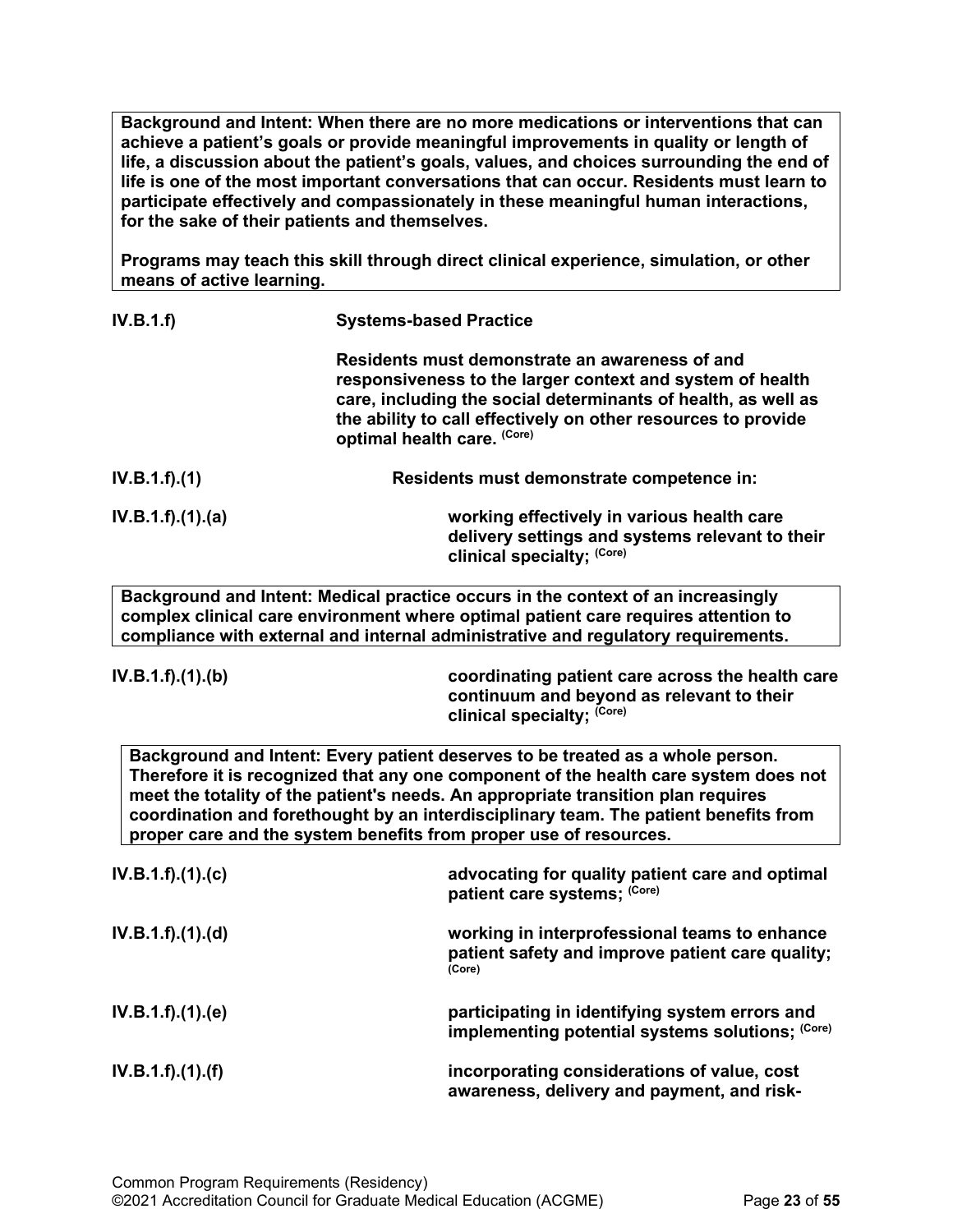|                   | benefit analysis in patient and/or population-<br>based care as appropriate; and, (Core)                                                                                                       |
|-------------------|------------------------------------------------------------------------------------------------------------------------------------------------------------------------------------------------|
| IV.B.1.f).(1).(g) | understanding health care finances and its<br>impact on individual patients' health decisions.<br>(Core)                                                                                       |
| IV.B.1.f).(2)     | Residents must learn to advocate for patients within<br>the health care system to achieve the patient's and<br>family's care goals, including, when appropriate, end-<br>of-life goals. (Core) |
|                   | [The Review Committee may further specify by adding to the<br>list of sub-competencies]                                                                                                        |
| IV.C.             | <b>Curriculum Organization and Resident Experiences</b>                                                                                                                                        |
| <b>IV.C.1.</b>    | The curriculum must be structured to optimize resident educational<br>experiences, the length of these experiences, and supervisory<br>continuity. (Core)                                      |
|                   | [The Review Committee must further specify]                                                                                                                                                    |
|                   | Background and Intent: In some specialties, frequent rotational transitions,                                                                                                                   |

<span id="page-23-0"></span>**inadequate continuity of faculty member supervision, and dispersed patient locations within the hospital have adversely affected optimal resident education and effective team-based care. The need for patient care continuity varies from specialty to specialty and by clinical situation, and may be addressed by the individual Review Committee.**

**IV.C.2. The program must provide instruction and experience in pain management if applicable for the specialty, including recognition of the signs of addiction. (Core)**

**[The Review Committee may further specify]**

**[The Review Committee may specify required didactic and clinical experiences]**

#### <span id="page-23-1"></span>**IV.D. Scholarship**

*Medicine is both an art and a science. The physician is a humanistic scientist who cares for patients. This requires the ability to think critically, evaluate the literature, appropriately assimilate new knowledge, and practice lifelong learning. The program and faculty must create an environment that fosters the acquisition of such skills through resident participation in scholarly activities. Scholarly activities may include discovery, integration, application, and teaching.*

*The ACGME recognizes the diversity of residencies and anticipates that programs prepare physicians for a variety of roles, including clinicians,*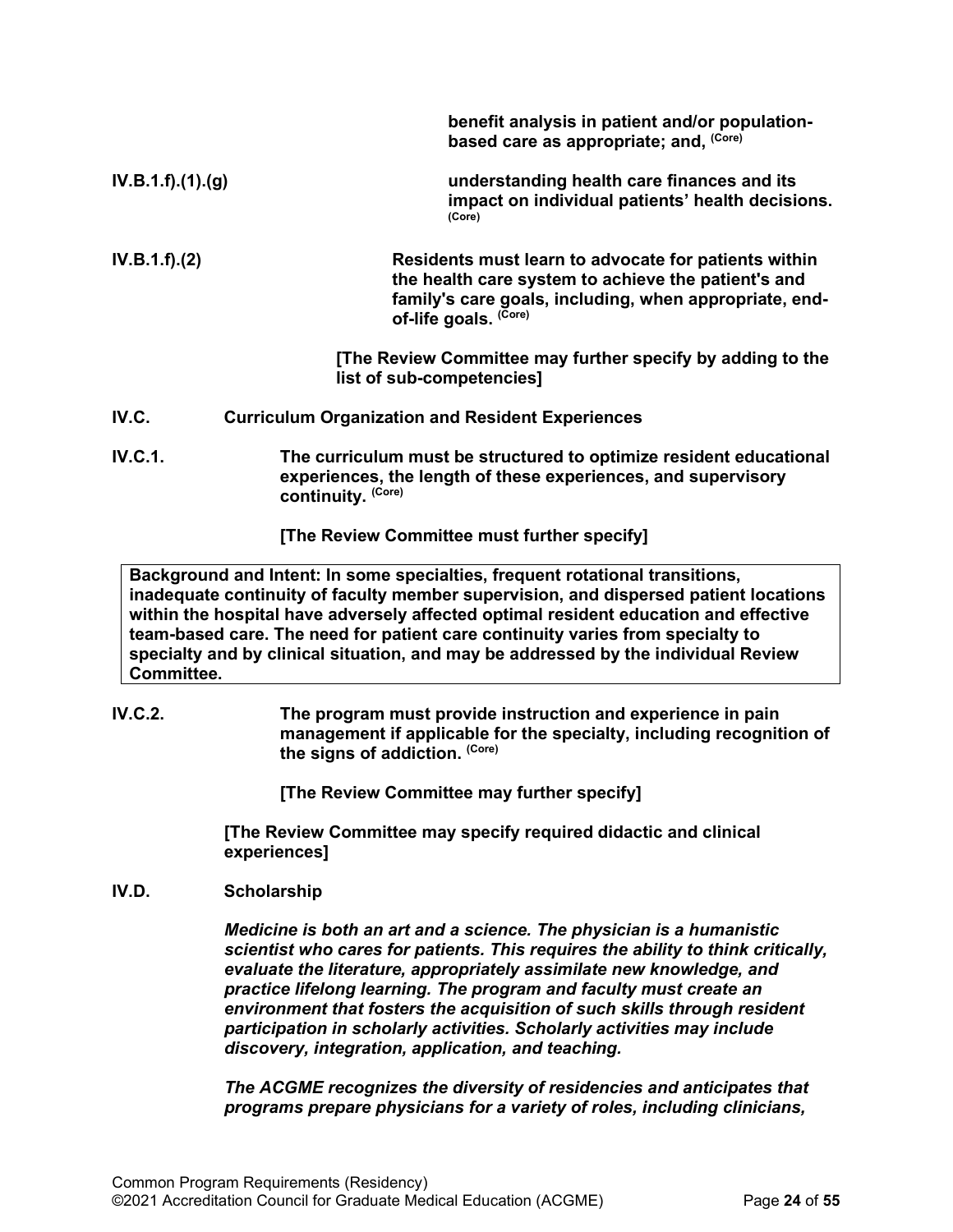*scientists, and educators. It is expected that the program's scholarship will reflect its mission(s) and aims, and the needs of the community it serves. For example, some programs may concentrate their scholarly activity on quality improvement, population health, and/or teaching, while other programs might choose to utilize more classic forms of biomedical research as the focus for scholarship.*

| IV.D.1.   | <b>Program Responsibilities</b>                                                                                                                                                    |
|-----------|------------------------------------------------------------------------------------------------------------------------------------------------------------------------------------|
| IV.D.1.a) | The program must demonstrate evidence of scholarly<br>activities consistent with its mission(s) and aims. (Core)                                                                   |
| IV.D.1.b) | The program, in partnership with its Sponsoring Institution,<br>must allocate adequate resources to facilitate resident and<br>faculty involvement in scholarly activities. (Core) |
|           | [The Review Committee may further specify]                                                                                                                                         |
| IV.D.1.c  | The program must advance residents' knowledge and<br>practice of the scholarly approach to evidence-based patient<br>care. (Core)                                                  |

**Background and Intent: The scholarly approach can be defined as a synthesis of teaching, learning, and research with the aim of encouraging curiosity and critical thinking based on an understanding of physiology, pathophysiology, differential diagnosis, treatments, treatment alternatives, efficiency of care, and patient safety. While some faculty members are responsible for fulfilling the traditional elements of scholarship through research, integration, and teaching, all faculty members are responsible for advancing residents' scholarly approach to patient care.**

**Elements of a scholarly approach to patient care include:**

- **Asking meaningful questions to stimulate residents to utilize learning resources to create a differential diagnosis, a diagnostic algorithm, and treatment plan**
- **Challenging the evidence that the residents use to reach their medical decisions so that they understand the benefits and limits of the medical literature**
- **When appropriate, dissemination of scholarly learning in a peer-reviewed manner (publication or presentation)**
- **Improving resident learning by encouraging them to teach using a scholarly approach**

**The scholarly approach to patient care begins with curiosity, is grounded in the principles of evidence-based medicine, expands the knowledge base through dissemination, and develops the habits of lifelong learning by encouraging residents to be scholarly teachers.**

- **IV.D.2. Faculty Scholarly Activity**
- **IV.D.2.a) Among their scholarly activity, programs must demonstrate accomplishments in at least three of the following domains: (Core)**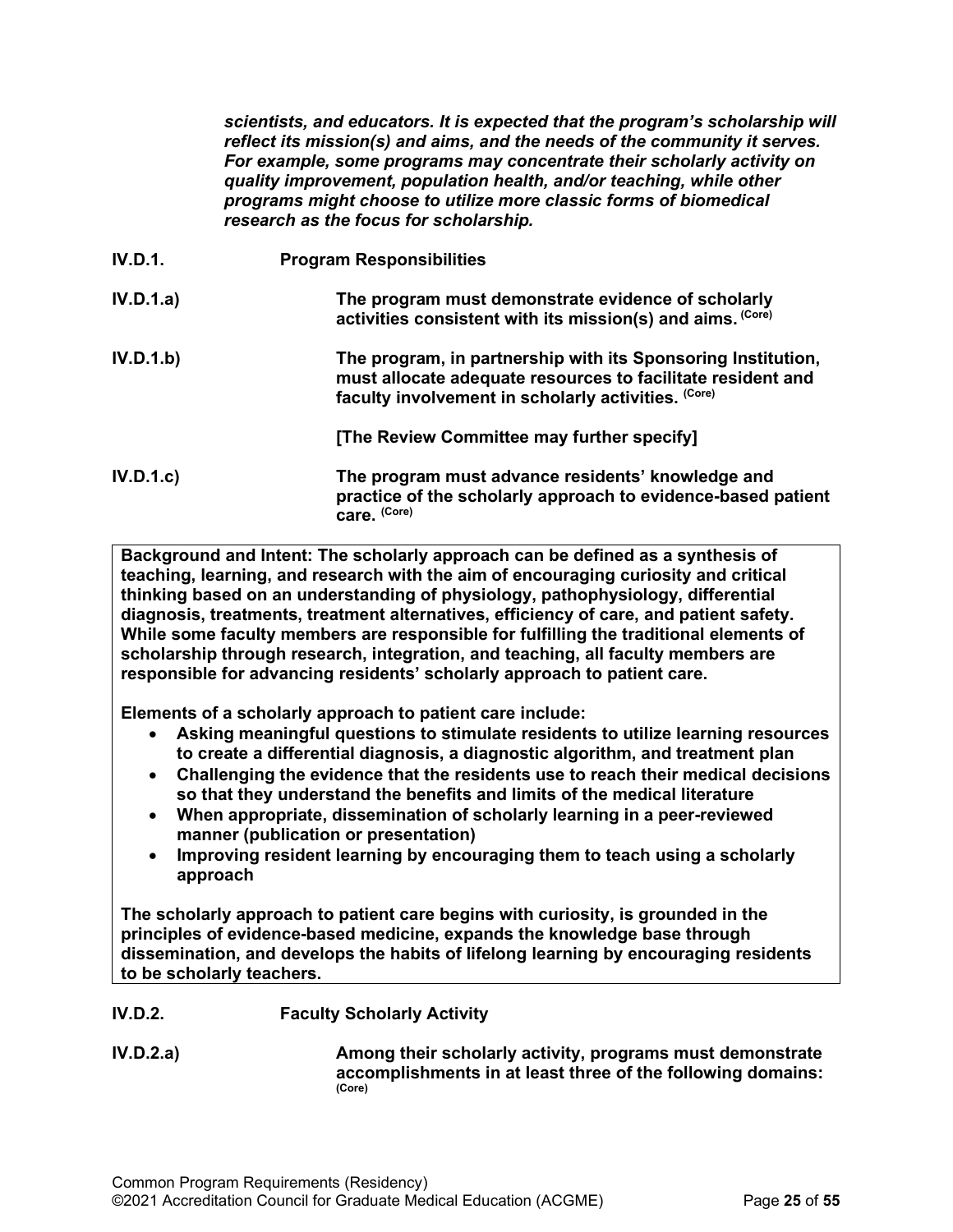- **Research in basic science, education, translational science, patient care, or population health**
- **Peer-reviewed grants**
- **Quality improvement and/or patient safety initiatives**
- **Systematic reviews, meta-analyses, review articles, chapters in medical textbooks, or case reports**
- **Creation of curricula, evaluation tools, didactic educational activities, or electronic educational materials**
- **Contribution to professional committees, educational organizations, or editorial boards**
- **Innovations in education**

**IV.D.2.b) The program must demonstrate dissemination of scholarly activity within and external to the program by the following methods:**

> **[Review Committee will choose to require either IV.D.2.b).(1) or both IV.D.2.b).(1) and IV.D.2.b).(2)]**

**Background and Intent: For the purposes of education, metrics of scholarly activity represent one of the surrogates for the program's effectiveness in the creation of an environment of inquiry that advances the residents' scholarly approach to patient care. The Review Committee will evaluate the dissemination of scholarship for the program as a whole, not for individual faculty members, for a five-year interval, for both core and non-core faculty members, with the goal of assessing the effectiveness of the creation of such an environment. The ACGME recognizes that there may be differences in scholarship requirements between different specialties and between residencies and fellowships in the same specialty.**

| IV.D.2.b).(1)  | faculty participation in grand rounds, posters,<br>workshops, quality improvement presentations,<br>podium presentations, grant leadership, non-peer-<br>reviewed print/electronic resources, articles or<br>publications, book chapters, textbooks, webinars,<br>service on professional committees, or serving as a<br>journal reviewer, journal editorial board member, or<br>editor: (Outcome)# |
|----------------|-----------------------------------------------------------------------------------------------------------------------------------------------------------------------------------------------------------------------------------------------------------------------------------------------------------------------------------------------------------------------------------------------------|
| IV.D.2.b).(2)  | peer-reviewed publication. (Outcome)                                                                                                                                                                                                                                                                                                                                                                |
| <b>IV.D.3.</b> | <b>Resident Scholarly Activity</b>                                                                                                                                                                                                                                                                                                                                                                  |
| IV.D.3.a)      | Residents must participate in scholarship. (Core)                                                                                                                                                                                                                                                                                                                                                   |
|                | [The Review Committee may further specify]                                                                                                                                                                                                                                                                                                                                                          |
|                |                                                                                                                                                                                                                                                                                                                                                                                                     |

#### <span id="page-25-0"></span>**V. Evaluation**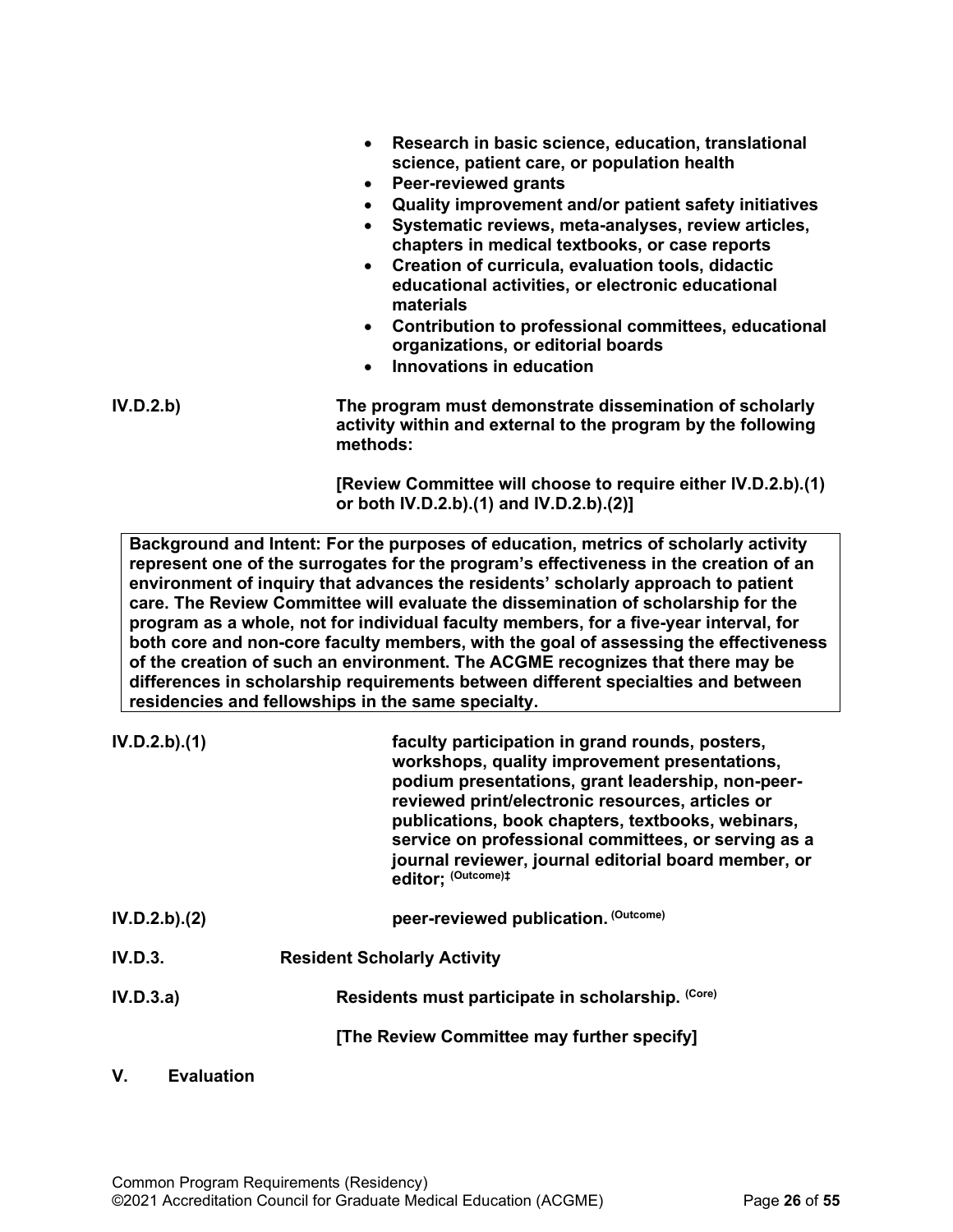# <span id="page-26-0"></span>**V.A. Resident Evaluation**

# **V.A.1. Feedback and Evaluation**

**Background and Intent: Feedback is ongoing information provided regarding aspects of one's performance, knowledge, or understanding. The faculty empower residents to provide much of that feedback themselves in a spirit of continuous learning and self-reflection. Feedback from faculty members in the context of routine clinical care should be frequent, and need not always be formally documented.**

**Formative and summative evaluation have distinct definitions. Formative evaluation is**  *monitoring resident learning* **and providing ongoing feedback that can be used by residents to improve their learning in the context of provision of patient care or other educational opportunities. More specifically, formative evaluations help:**

- **residents identify their strengths and weaknesses and target areas that need work**
- **program directors and faculty members recognize where residents are struggling and address problems immediately**

**Summative evaluation is** *evaluating a resident's learning* **by comparing the residents against the goals and objectives of the rotation and program, respectively. Summative evaluation is utilized to make decisions about promotion to the next level of training, or program completion.**

**End-of-rotation and end-of-year evaluations have both summative and formative components. Information from a summative evaluation can be used formatively when residents or faculty members use it to guide their efforts and activities in subsequent rotations and to successfully complete the residency program.**

**Feedback, formative evaluation, and summative evaluation compare intentions with accomplishments, enabling the transformation of a neophyte physician to one with growing expertise.** 

# **V.A.1.a) Faculty members must directly observe, evaluate, and frequently provide feedback on resident performance during**  each rotation or similar educational assignment.<sup>(Core)</sup>

**Background and Intent: Faculty members should provide feedback frequently throughout the course of each rotation. Residents require feedback from faculty members to reinforce well-performed duties and tasks, as well as to correct deficiencies. This feedback will allow for the development of the learner as they strive to achieve the Milestones. More frequent feedback is strongly encouraged for residents who have deficiencies that may result in a poor final rotation evaluation.**

- **V.A.1.b) Evaluation must be documented at the completion of the assignment. (Core)**
- **V.A.1.b).(1) For block rotations of greater than three months in duration, evaluation must be documented at least every three months. (Core)**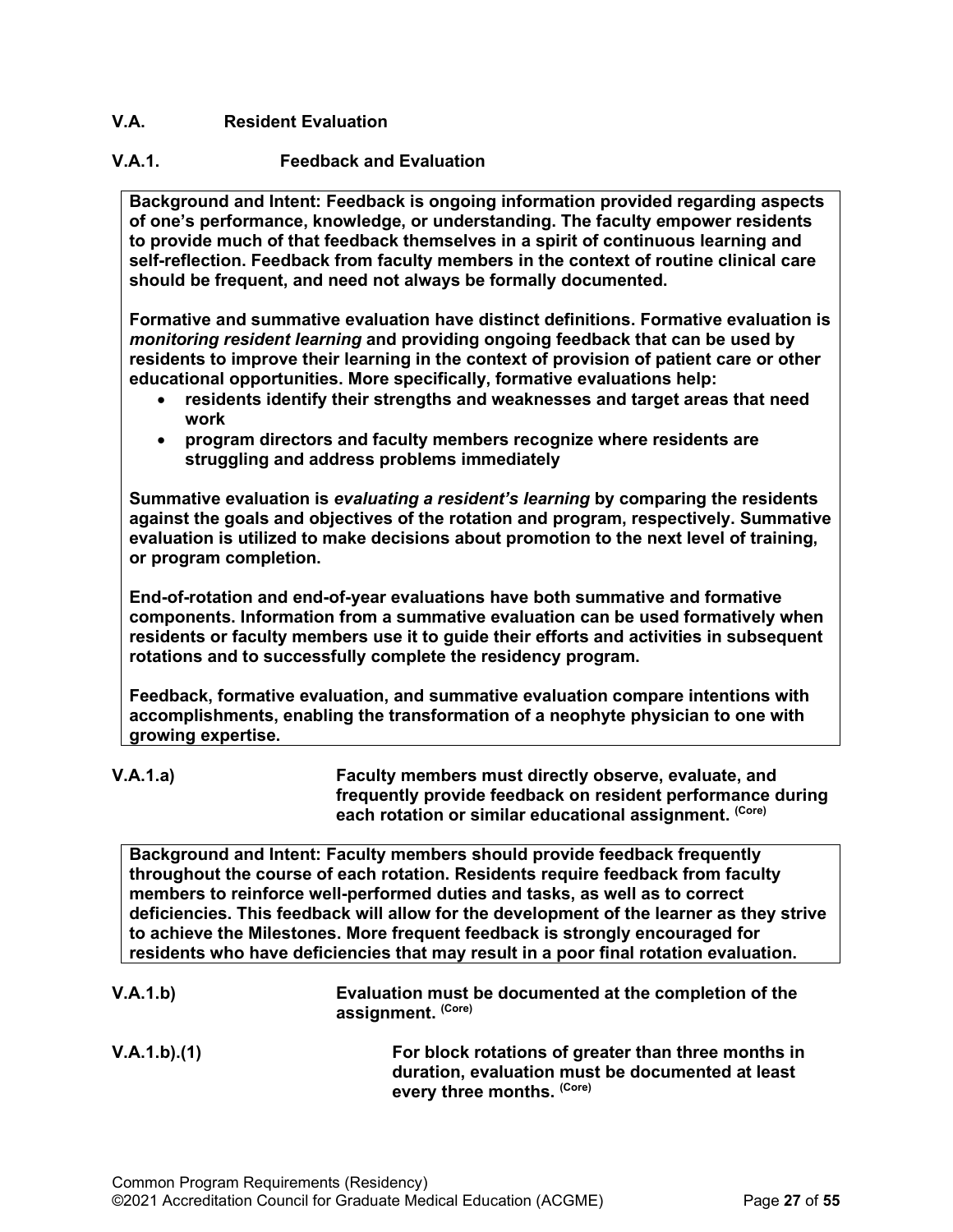| V.A.1.b)(2)       | Longitudinal experiences, such as continuity clinic in<br>the context of other clinical responsibilities, must be<br>evaluated at least every three months and at<br>completion. (Core) |
|-------------------|-----------------------------------------------------------------------------------------------------------------------------------------------------------------------------------------|
| V.A.1.c)          | The program must provide an objective performance<br>evaluation based on the Competencies and the specialty-<br>specific Milestones, and must: (Core)                                   |
| $V.A.1.c.$ (1)    | use multiple evaluators (e.g., faculty members, peers,<br>patients, self, and other professional staff members);<br>and, (Core)                                                         |
| V.A.1.c. (2)      | provide that information to the Clinical Competency<br>Committee for its synthesis of progressive resident<br>performance and improvement toward unsupervised<br>practice. (Core)       |
| V.A.1.d           | The program director or their designee, with input from the<br><b>Clinical Competency Committee, must:</b>                                                                              |
| V.A.1.d)(1)       | meet with and review with each resident their<br>documented semi-annual evaluation of performance,<br>including progress along the specialty-specific<br>Milestones; (Core)             |
| $V.A.1.d$ . $(2)$ | assist residents in developing individualized learning<br>plans to capitalize on their strengths and identify areas<br>for growth; and, (Core)                                          |
| V.A.1.d.3         | develop plans for residents failing to progress,<br>following institutional policies and procedures. (Core)                                                                             |

**Background and Intent: Learning is an active process that requires effort from the teacher and the learner. Faculty members evaluate a resident's performance at least at the end of each rotation. The program director or their designee will review those evaluations, including their progress on the Milestones, at a minimum of every six months. Residents should be encouraged to reflect upon the evaluation, using the information to reinforce well-performed tasks or knowledge or to modify deficiencies in knowledge or practice. Working together with the faculty members, residents should develop an individualized learning plan.**

**Residents who are experiencing difficulties with achieving progress along the Milestones may require intervention to address specific deficiencies. Such intervention, documented in an individual remediation plan developed by the program director or a faculty mentor and the resident, will take a variety of forms based on the specific learning needs of the resident. However, the ACGME recognizes that there are situations which require more significant intervention that may alter the time course of resident progression. To ensure due process, it is essential that the program director follow institutional policies and procedures.**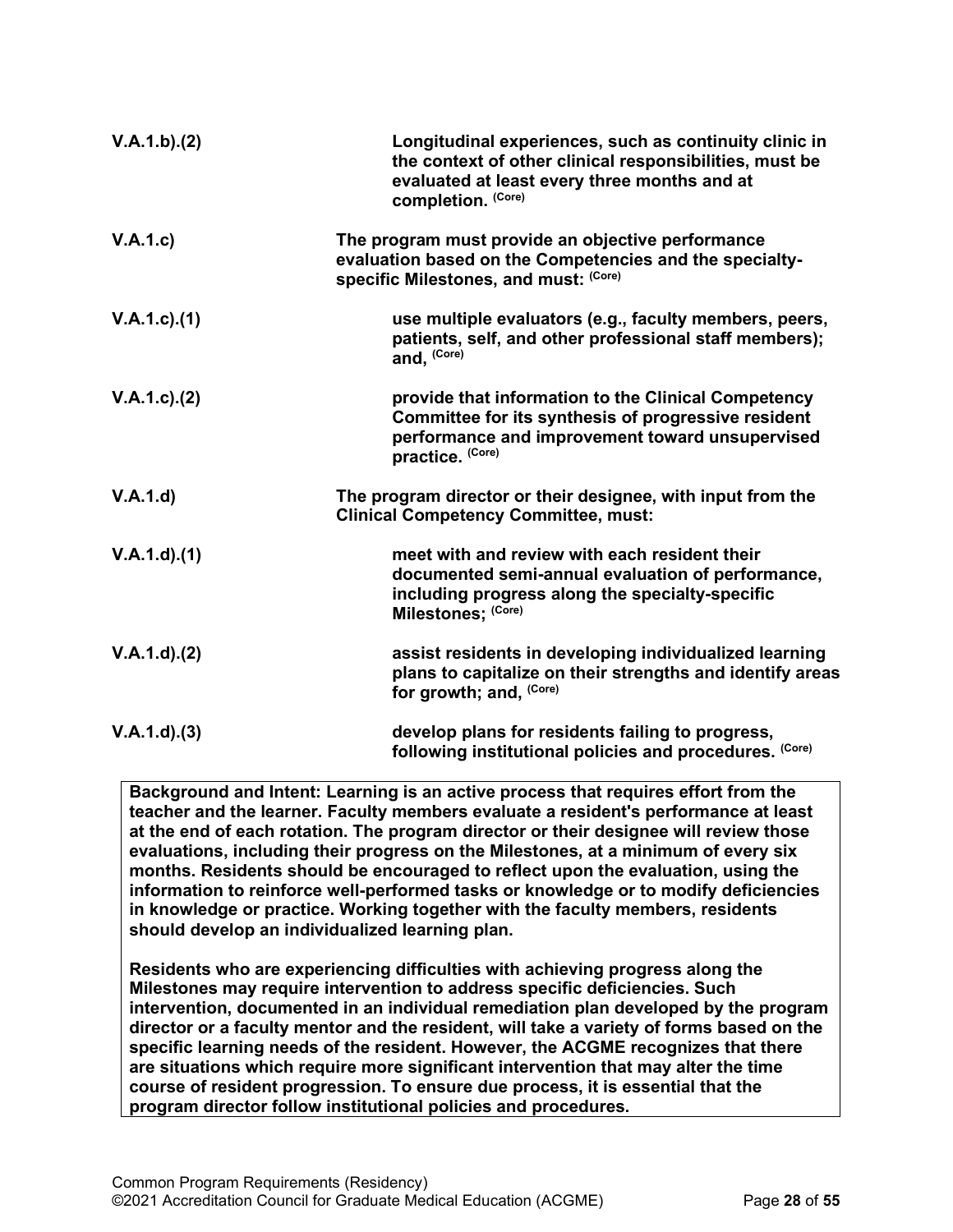| V.A.1.e         | At least annually, there must be a summative evaluation of<br>each resident that includes their readiness to progress to the<br>next year of the program, if applicable. (Core)                                                 |
|-----------------|---------------------------------------------------------------------------------------------------------------------------------------------------------------------------------------------------------------------------------|
| V.A.1.f)        | The evaluations of a resident's performance must be<br>accessible for review by the resident. (Core)                                                                                                                            |
|                 | [The Review Committee may further specify under any requirement<br>in V.A.1.-V.A.1.f)]                                                                                                                                          |
| V.A.2.          | <b>Final Evaluation</b>                                                                                                                                                                                                         |
| V.A.2.a)        | The program director must provide a final evaluation for each<br>resident upon completion of the program. (Core)                                                                                                                |
| V.A.2.a)(1)     | The specialty-specific Milestones, and when applicable<br>the specialty-specific Case Logs, must be used as<br>tools to ensure residents are able to engage in<br>autonomous practice upon completion of the program.<br>(Core) |
| V.A.2.a)(2)     | The final evaluation must:                                                                                                                                                                                                      |
| V.A.2.a)(2).(a) | become part of the resident's permanent record<br>maintained by the institution, and must be<br>accessible for review by the resident in<br>accordance with institutional policy; (Core)                                        |
| V.A.2.a)(2).(b) | verify that the resident has demonstrated the<br>knowledge, skills, and behaviors necessary to<br>enter autonomous practice; (Core)                                                                                             |
| V.A.2.a)(2).(c) | consider recommendations from the Clinical<br>Competency Committee; and, (Core)                                                                                                                                                 |
| V.A.2.a)(2)(d)  | be shared with the resident upon completion of<br>the program. (Core)                                                                                                                                                           |
| V.A.3.          | A Clinical Competency Committee must be appointed by the<br>program director. (Core)                                                                                                                                            |
| V.A.3.a)        | At a minimum, the Clinical Competency Committee must<br>include three members of the program faculty, at least one of<br>whom is a core faculty member. (Core)                                                                  |
| V.A.3.a)(1)     | Additional members must be faculty members from<br>the same program or other programs, or other health<br>professionals who have extensive contact and<br>experience with the program's residents. (Core)                       |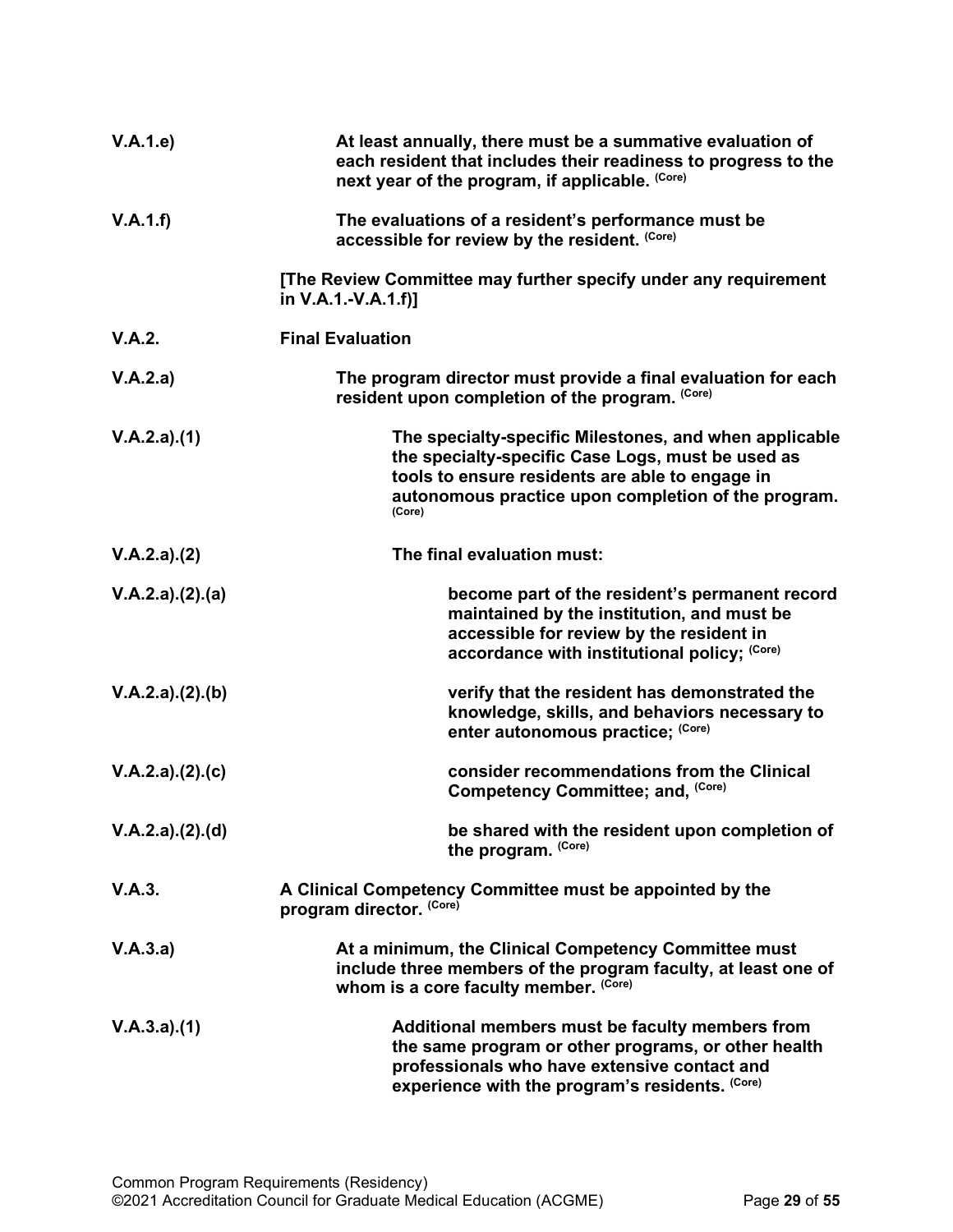**Background and Intent: The requirements regarding the Clinical Competency Committee do not preclude or limit a program director's participation on the Clinical Competency Committee. The intent is to leave flexibility for each program to decide the best structure for its own circumstances, but a program should consider: its program director's other roles as resident advocate, advisor, and confidante; the impact of the program director's presence on the other Clinical Competency Committee members' discussions and decisions; the size of the program faculty; and other program-relevant factors. The program director has final responsibility for resident evaluation and promotion decisions.**

**Program faculty may include more than the physician faculty members, such as other physicians and non-physicians who teach and evaluate the program's residents. There may be additional members of the Clinical Competency Committee. Chief residents who have completed core residency programs in their specialty may be members of the Clinical Competency Committee.** 

| V.A.3.b)    | The Clinical Competency Committee must: |                                                                                                                                       |
|-------------|-----------------------------------------|---------------------------------------------------------------------------------------------------------------------------------------|
| V.A.3.b)(1) |                                         | review all resident evaluations at least semi-annually;<br>(Core)                                                                     |
| V.A.3.b)(2) |                                         | determine each resident's progress on achievement of<br>the specialty-specific Milestones; and, (Core)                                |
| V.A.3.b)(3) |                                         | meet prior to the residents' semi-annual evaluations<br>and advise the program director regarding each<br>resident's progress. (Core) |
| <b>V.B.</b> | <b>Faculty Evaluation</b>               |                                                                                                                                       |

<span id="page-29-0"></span>**V.B.1. The program must have a process to evaluate each faculty member's performance as it relates to the educational program at least annually. (Core)**

**Background and Intent: The program director is responsible for the education program and for whom delivers it. While the term "faculty" may be applied to physicians within a given institution for other reasons, it is applied to residency program faculty members only through approval by a program director. The development of the faculty improves the education, clinical, and research aspects of a program. Faculty members have a strong commitment to the resident and desire to provide optimal education and work opportunities. Faculty members must be provided feedback on their contribution to the mission of the program. All faculty members who interact with residents desire feedback on their education, clinical care, and research. If a faculty member does not interact with residents, feedback is not required. With regard to the diverse operating environments and configurations, the residency program director may need to work with others to determine the effectiveness of the program's faculty performance with regard to their role in the educational program. All teaching faculty members should have their educational efforts evaluated by the residents in a confidential and anonymous manner. Other aspects for the feedback may include research or clinical productivity, review of patient outcomes, or peer review of scholarly activity. The process should reflect the local environment and identify the necessary information.**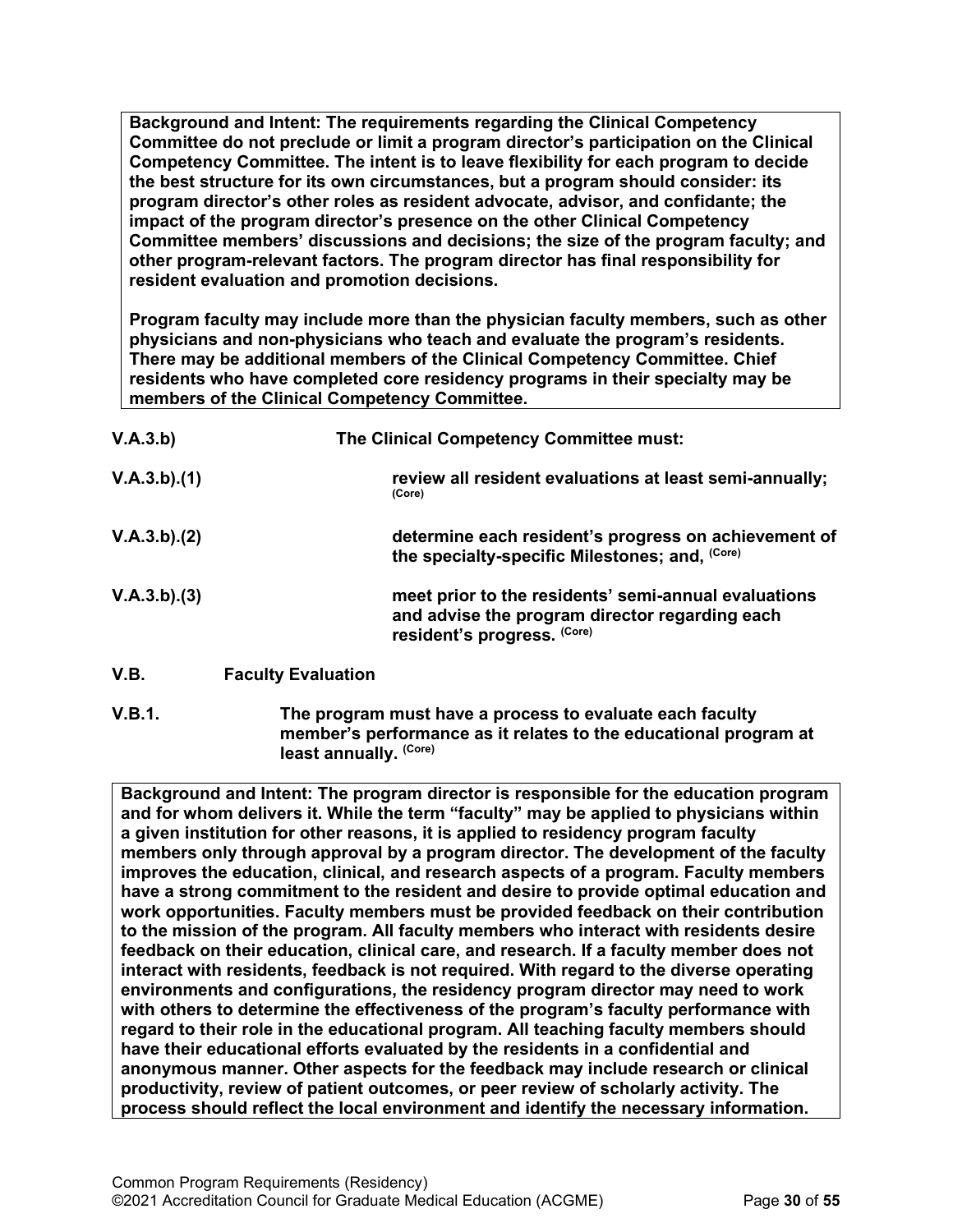**The feedback from the various sources should be summarized and provided to the faculty on an annual basis by a member of the leadership team of the program.**

<span id="page-30-0"></span>

| V.B.1.a)     | This evaluation must include a review of the faculty member's<br>clinical teaching abilities, engagement with the educational<br>program, participation in faculty development related to their<br>skills as an educator, clinical performance, professionalism,<br>and scholarly activities. (Core)                                                                                                                                                                                                                  |
|--------------|-----------------------------------------------------------------------------------------------------------------------------------------------------------------------------------------------------------------------------------------------------------------------------------------------------------------------------------------------------------------------------------------------------------------------------------------------------------------------------------------------------------------------|
| V.B.1.b)     | This evaluation must include written, anonymous, and<br>confidential evaluations by the residents. (Core)                                                                                                                                                                                                                                                                                                                                                                                                             |
| V.B.2.       | Faculty members must receive feedback on their evaluations at least<br>annually. (Core)                                                                                                                                                                                                                                                                                                                                                                                                                               |
| V.B.3.       | Results of the faculty educational evaluations should be<br>incorporated into program-wide faculty development plans. (Core)                                                                                                                                                                                                                                                                                                                                                                                          |
|              | Background and Intent: The quality of the faculty's teaching and clinical care is a<br>determinant of the quality of the program and the quality of the residents' future<br>clinical care. Therefore, the program has the responsibility to evaluate and improve the<br>program faculty members' teaching, scholarship, professionalism, and quality care.<br>This section mandates annual review of the program's faculty members for this<br>purpose, and can be used as input into the Annual Program Evaluation. |
| V.C.         | <b>Program Evaluation and Improvement</b>                                                                                                                                                                                                                                                                                                                                                                                                                                                                             |
| V.C.1.       | The program director must appoint the Program Evaluation<br><b>Committee to conduct and document the Annual Program</b><br>Evaluation as part of the program's continuous improvement<br>process. (Core)                                                                                                                                                                                                                                                                                                              |
| V.C.1.a)     | The Program Evaluation Committee must be composed of at<br>least two program faculty members, at least one of whom is a<br>core faculty member, and at least one resident. (Core)                                                                                                                                                                                                                                                                                                                                     |
| V.C.1.b)     | Program Evaluation Committee responsibilities must include:                                                                                                                                                                                                                                                                                                                                                                                                                                                           |
| V.C.1.b)(1)  | acting as an advisor to the program director, through<br>program oversight; (Core)                                                                                                                                                                                                                                                                                                                                                                                                                                    |
| V.C.1.b).(2) | review of the program's self-determined goals and<br>progress toward meeting them; (Core)                                                                                                                                                                                                                                                                                                                                                                                                                             |
| V.C.1.b)(3)  | guiding ongoing program improvement, including<br>development of new goals, based upon outcomes;<br>and, (Core)                                                                                                                                                                                                                                                                                                                                                                                                       |
| V.C.1.b)(4)  | review of the current operating environment to identify<br>strengths, challenges, opportunities, and threats as<br>related to the program's mission and aims. (Core)                                                                                                                                                                                                                                                                                                                                                  |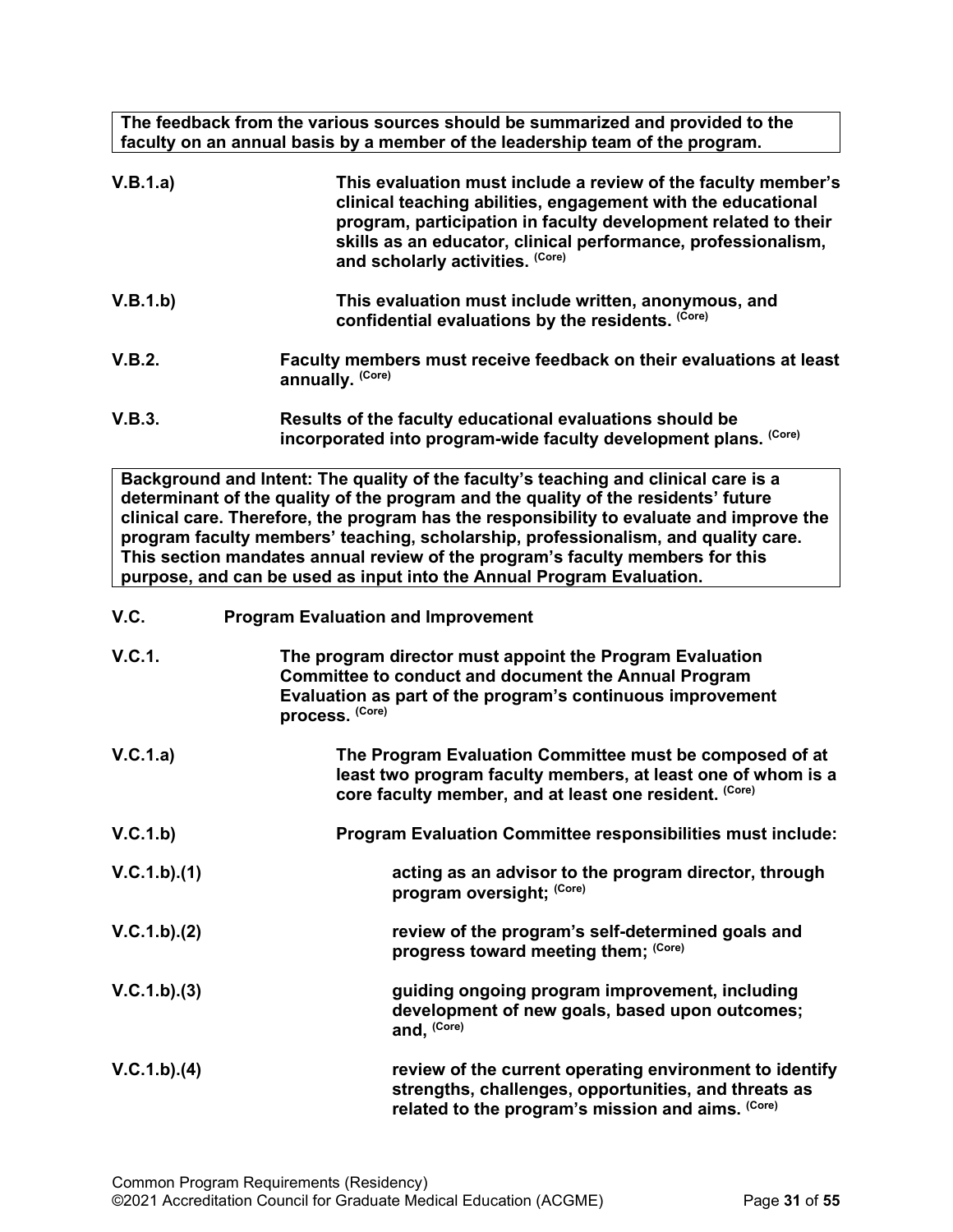**Background and Intent: In order to achieve its mission and train quality physicians, a program must evaluate its performance and plan for improvement in the Annual Program Evaluation. Performance of residents and faculty members is a reflection of program quality, and can use metrics that reflect the goals that a program has set for itself. The Program Evaluation Committee utilizes outcome parameters and other data to assess the program's progress toward achievement of its goals and aims.**

| V.C.1.c             | The Program Evaluation Committee should consider the<br>following elements in its assessment of the program: |
|---------------------|--------------------------------------------------------------------------------------------------------------|
| $V.C.1.c$ ). $(1)$  | curriculum; (Core)                                                                                           |
| V.C.1.c). (2)       | outcomes from prior Annual Program Evaluation(s);<br>(Core)                                                  |
| V.C.1.c.3)          | ACGME letters of notification, including citations,<br>Areas for Improvement, and comments; (Core)           |
| $V.C.1.c$ ). $(4)$  | quality and safety of patient care; (Core)                                                                   |
| V.C.1.c. (5)        | aggregate resident and faculty:                                                                              |
| $V.C.1.c.$ (5) (a)  | well-being; (Core)                                                                                           |
| $V.C.1.c.$ (5) (b)  | recruitment and retention; (Core)                                                                            |
| $V.C.1.c).$ (5).(c) | workforce diversity; (Core)                                                                                  |
| $V.C.1.c.$ (5) (d)  | engagement in quality improvement and patient<br>safety; (Core)                                              |
| $V.C.1.c).$ (5).(e) | scholarly activity; (Core)                                                                                   |
| V.C.1.c. (5). (f)   | <b>ACGME Resident and Faculty Surveys; and,</b><br>(Core)                                                    |
| V.C.1.c. (5). (g)   | written evaluations of the program. (Core)                                                                   |
| $V.C.1.c.$ (6)      | aggregate resident:                                                                                          |
| $V.C.1.c).$ (6).(a) | achievement of the Milestones; (Core)                                                                        |
| V.C.1.c).(6).(b)    | in-training examinations (where applicable);<br>(Core)                                                       |
| V.C.1.c).(6).(c)    | board pass and certification rates; and, (Core)                                                              |
| $V.C.1.c.$ (6).(d)  | graduate performance. (Core)                                                                                 |
| V.C.1.c. (7)        | aggregate faculty:                                                                                           |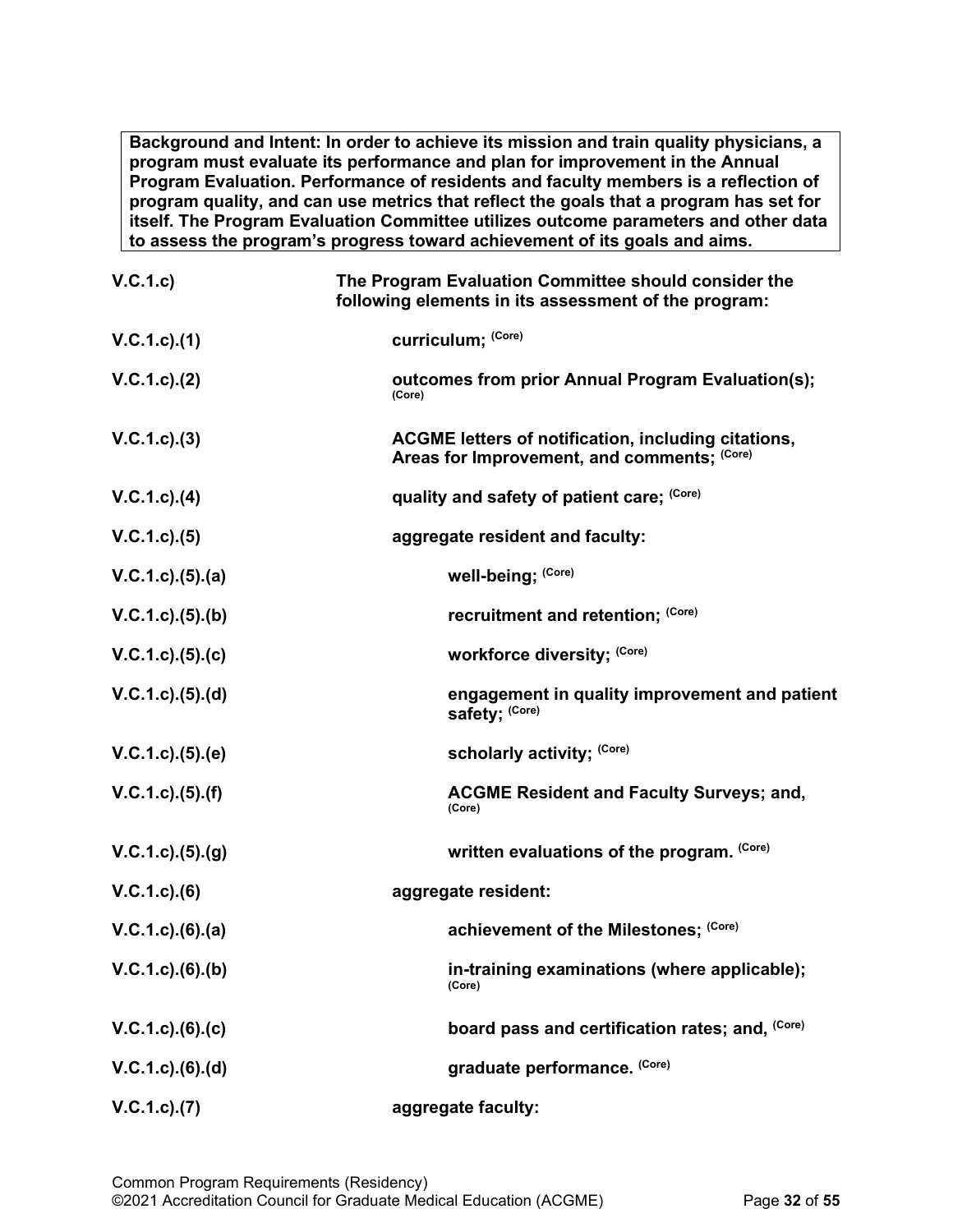| V.C.1.c. (7). (a) | evaluation; and, (Core)                                                                                                                    |
|-------------------|--------------------------------------------------------------------------------------------------------------------------------------------|
| V.C.1.c).(7).(b)  | professional development. (Core)                                                                                                           |
| V.C.1.d           | The Program Evaluation Committee must evaluate the<br>program's mission and aims, strengths, areas for<br>improvement, and threats. (Core) |
| V.C.1.e)          | The annual review, including the action plan, must:                                                                                        |
| V.C.1.e).(1)      | be distributed to and discussed with the members of<br>the teaching faculty and the residents; and, (Core)                                 |
| V.C.1.e). (2)     | be submitted to the DIO. (Core)                                                                                                            |
| V.C.2.            | The program must complete a Self-Study prior to its 10-Year<br><b>Accreditation Site Visit. (Core)</b>                                     |
| V.C.2.a)          | A summary of the Self-Study must be submitted to the DIO.<br>(Core)                                                                        |

**Background and Intent: Outcomes of the documented Annual Program Evaluation can be integrated into the 10-year Self-Study process. The Self-Study is an objective, comprehensive evaluation of the residency program, with the aim of improving it. Underlying the Self-Study is this longitudinal evaluation of the program and its learning environment, facilitated through sequential Annual Program Evaluations that focus on the required components, with an emphasis on program strengths and selfidentified areas for improvement. Details regarding the timing and expectations for the Self-Study and the 10-Year Accreditation Site Visit are provided in the** *ACGME Manual of Policies and Procedures***. Additionally, a description of the [Self-Study process,](http://acgme.org/What-We-Do/Accreditation/Self-Study) as well as information on how to prepare for the [10-Year Accreditation Site Visit,](http://www.acgme.org/What-We-Do/Accreditation/Site-Visit/Eight-Steps-to-Prepare-for-the-10-Year-Accreditation-Site-Visit) is available on the ACGME website.**

*V.C.3. One goal of ACGME-accredited education is to educate physicians who seek and achieve board certification. One measure of the effectiveness of the educational program is the ultimate pass rate.*

> *The program director should encourage all eligible program graduates to take the certifying examination offered by the applicable American Board of Medical Specialties (ABMS) member board or American Osteopathic Association (AOA) certifying board.*

**V.C.3.a) For specialties in which the ABMS member board and/or AOA certifying board offer(s) an annual written exam, in the preceding three years, the program's aggregate pass rate of those taking the examination for the first time must be higher than the bottom fifth percentile of programs in that specialty. (Outcome)**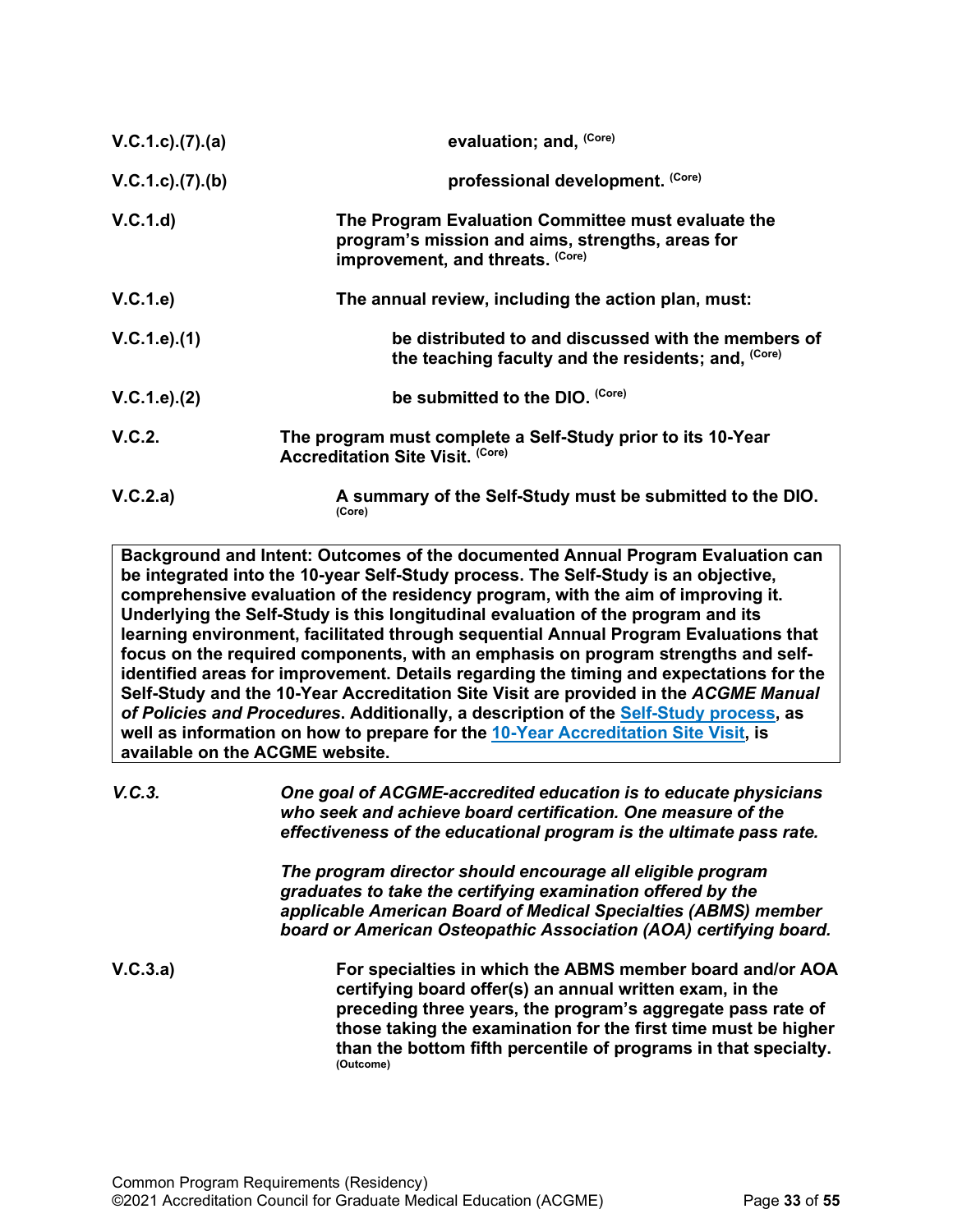| V.C.3.b) | For specialties in which the ABMS member board and/or AOA<br>certifying board offer(s) a biennial written exam, in the<br>preceding six years, the program's aggregate pass rate of<br>those taking the examination for the first time must be higher<br>than the bottom fifth percentile of programs in that specialty.<br>(Outcome) |
|----------|---------------------------------------------------------------------------------------------------------------------------------------------------------------------------------------------------------------------------------------------------------------------------------------------------------------------------------------|
| V.C.3.c  | For specialties in which the ABMS member board and/or AOA<br>certifying board offer(s) an annual oral exam, in the preceding<br>three years, the program's aggregate pass rate of those<br>taking the examination for the first time must be higher than<br>the bottom fifth percentile of programs in that specialty.<br>(Outcome)   |
| V.C.3.d  | For specialties in which the ABMS member board and/or AOA<br>certifying board offer(s) a biennial oral exam, in the preceding<br>six years, the program's aggregate pass rate of those taking<br>the examination for the first time must be higher than the<br>bottom fifth percentile of programs in that specialty. (Outcome)       |
| V.C.3.e  | For each of the exams referenced in V.C.3.a)-d), any program<br>whose graduates over the time period specified in the<br>requirement have achieved an 80 percent pass rate will have<br>met this requirement, no matter the percentile rank of the<br>program for pass rate in that specialty. (Outcome)                              |

**Background and Intent: Setting a single standard for pass rate that works across specialties is not supportable based on the heterogeneity of the psychometrics of different examinations. By using a percentile rank, the performance of the lower five percent (fifth percentile) of programs can be identified and set on a path to curricular and test preparation reform.**

**There are specialties where there is a very high board pass rate that could leave successful programs in the bottom five percent (fifth percentile) despite admirable performance. These high-performing programs should not be cited, and V.C.3.e) is designed to address this.**

**V.C.3.f) Programs must report, in ADS, board certification status annually for the cohort of board-eligible residents that graduated seven years earlier. (Core)**

**Background and Intent: It is essential that residency programs demonstrate knowledge and skill transfer to their residents. One measure of that is the qualifying or initial certification exam pass rate. Another important parameter of the success of the program is the ultimate board certification rate of its graduates. Graduates are eligible for up to seven years from residency graduation for initial certification. The ACGME will calculate a rolling three-year average of the ultimate board certification rate at seven years post-graduation, and the Review Committees will monitor it.**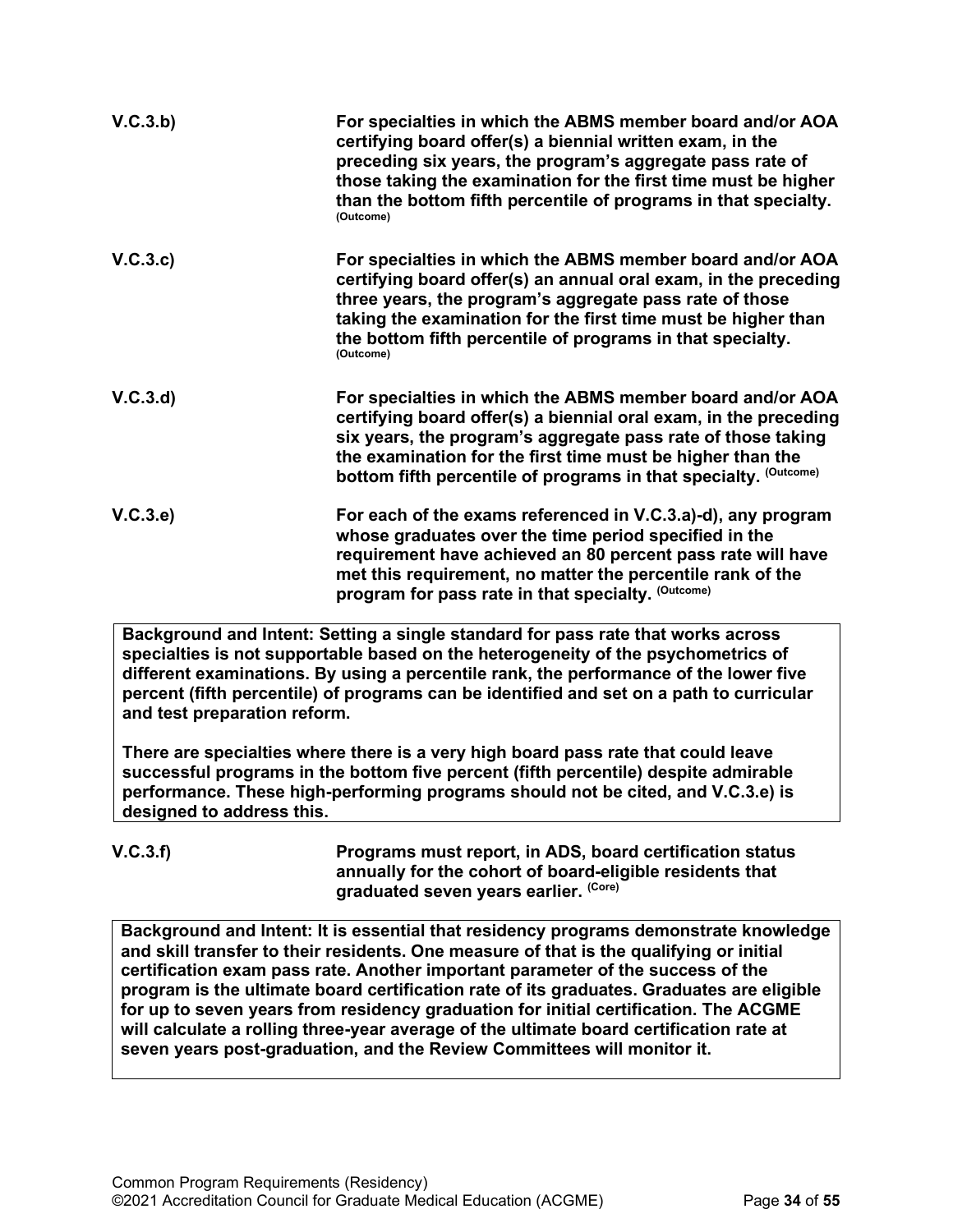**The Review Committees will track the rolling seven-year certification rate as an indicator of program quality. Programs are encouraged to monitor their graduates' performance on board certification examinations.**

**In the future, the ACGME may establish parameters related to ultimate board certification rates.**

### <span id="page-34-0"></span>**VI. The Learning and Working Environment**

*Residency education must occur in the context of a learning and working environment that emphasizes the following principles:*

- *Excellence in the safety and quality of care rendered to patients by residents today*
- *Excellence in the safety and quality of care rendered to patients by today's residents in their future practice*
- *Excellence in professionalism through faculty modeling of:*
	- o *the effacement of self-interest in a humanistic environment that supports the professional development of physicians*
	- o *the joy of curiosity, problem-solving, intellectual rigor, and discovery*
- *Commitment to the well-being of the students, residents, faculty members, and all members of the health care team*

**Background and Intent: The revised requirements are intended to provide greater flexibility within an established framework, allowing programs and residents more discretion to structure clinical education in a way that best supports the above principles of professional development. With this increased flexibility comes the responsibility for programs and residents to adhere to the 80-hour maximum weekly limit (unless a rotation-specific exception is granted by a Review Committee), and to utilize flexibility in a manner that optimizes patient safety, resident education, and resident well-being. The requirements are intended to support the development of a sense of professionalism by encouraging residents to make decisions based on patient needs and their own well-being, without fear of jeopardizing their program's accreditation status. In addition, the proposed requirements eliminate the burdensome documentation requirement for residents to justify clinical and educational work hour variations.**

**Clinical and educational work hours represent only one part of the larger issue of conditions of the learning and working environment, and Section VI has now been expanded to include greater attention to patient safety and resident and faculty member well-being. The requirements are intended to support programs and residents as they strive for excellence, while also ensuring ethical, humanistic training. Ensuring that flexibility is used in an appropriate manner is a shared responsibility of the program and residents. With this flexibility comes a responsibility for residents and faculty members to recognize the need to hand off care of a patient to another provider when a resident is**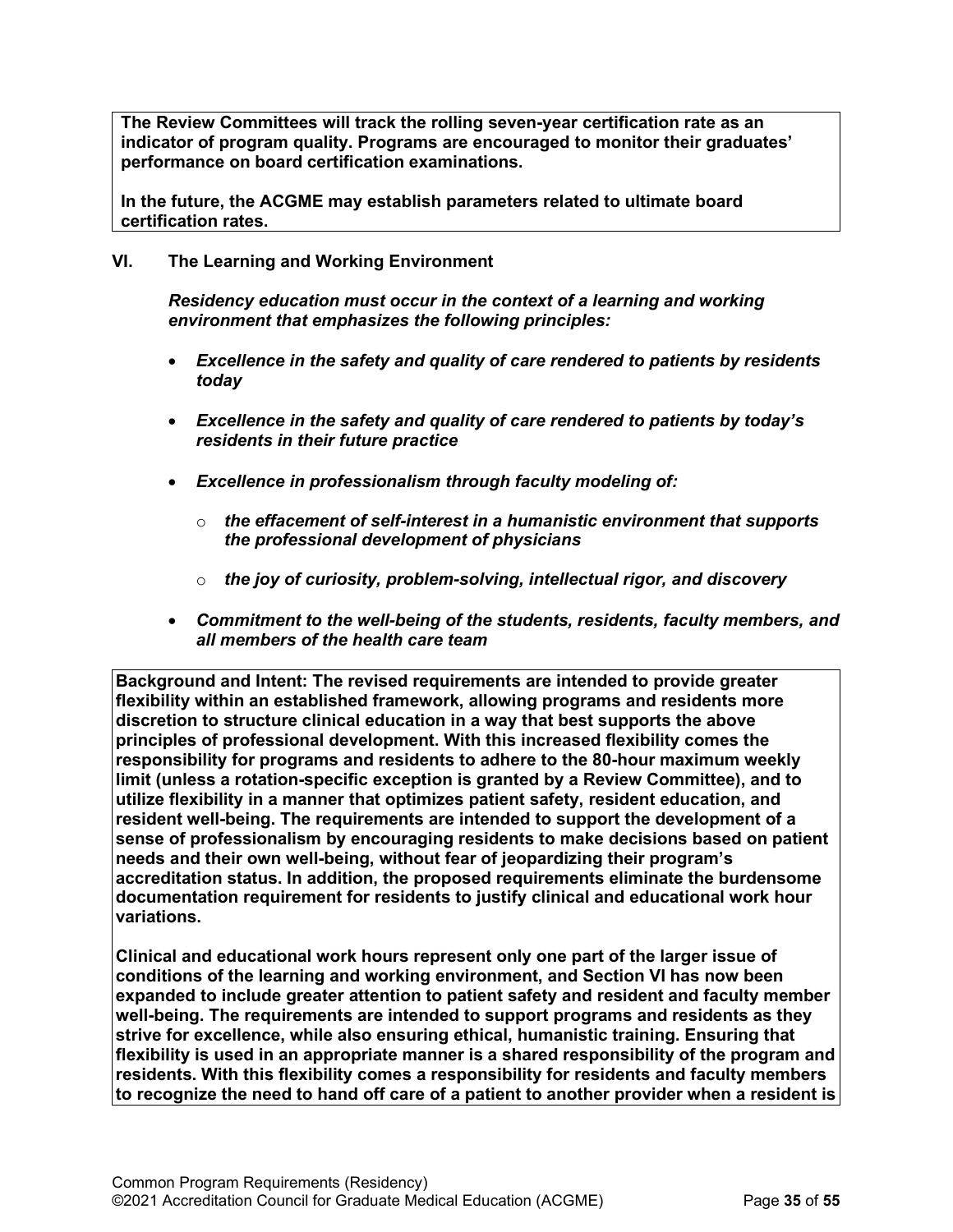**too fatigued to provide safe, high quality care and for programs to ensure that residents remain within the 80-hour maximum weekly limit.**

- <span id="page-35-0"></span>**VI.A. Patient Safety, Quality Improvement, Supervision, and Accountability**
- **VI.A.1. Patient Safety and Quality Improvement**

*All physicians share responsibility for promoting patient safety and enhancing quality of patient care. Graduate medical education must prepare residents to provide the highest level of clinical care with continuous focus on the safety, individual needs, and humanity of their patients. It is the right of each patient to be cared for by residents who are appropriately supervised; possess the requisite knowledge, skills, and abilities; understand the limits of their knowledge and experience; and seek assistance as required to provide optimal patient care.*

*Residents must demonstrate the ability to analyze the care they provide, understand their roles within health care teams, and play an active role in system improvement processes. Graduating residents will apply these skills to critique their future unsupervised practice and effect quality improvement measures.*

*It is necessary for residents and faculty members to consistently work in a well-coordinated manner with other health care professionals to achieve organizational patient safety goals.*

| VI.A.1.a)       | <b>Patient Safety</b>                                                                                                                                                                                                                                                                                                 |
|-----------------|-----------------------------------------------------------------------------------------------------------------------------------------------------------------------------------------------------------------------------------------------------------------------------------------------------------------------|
| VI.A.1.a)(1)    | <b>Culture of Safety</b>                                                                                                                                                                                                                                                                                              |
|                 | A culture of safety requires continuous identification<br>of vulnerabilities and a willingness to transparently<br>deal with them. An effective organization has formal<br>mechanisms to assess the knowledge, skills, and<br>attitudes of its personnel toward safety in order to<br>identify areas for improvement. |
| VI.A.1.a)(1)(a) | The program, its faculty, residents, and fellows<br>must actively participate in patient safety<br>systems and contribute to a culture of safety.<br>(Core)                                                                                                                                                           |
| VI.A.1.a)(1)(b) | The program must have a structure that<br>promotes safe, interprofessional, team-based<br>care. (Core)                                                                                                                                                                                                                |
| VI.A.1.a)(2)    | <b>Education on Patient Safety</b>                                                                                                                                                                                                                                                                                    |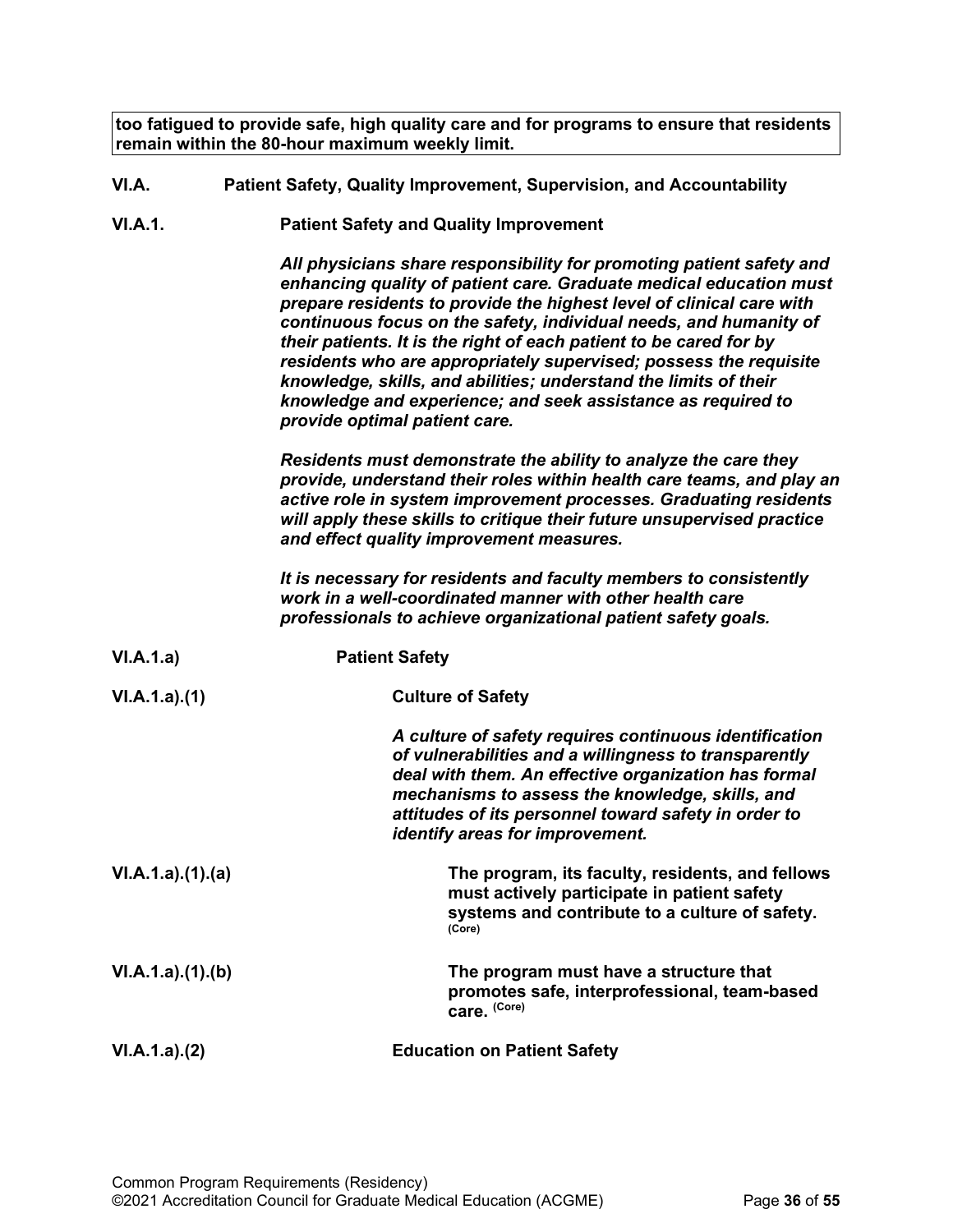|                                                     | Programs must provide formal educational activities<br>that promote patient safety-related goals, tools, and<br>techniques. (Core)                                                                                                                                                                                                                                                                                                                          |
|-----------------------------------------------------|-------------------------------------------------------------------------------------------------------------------------------------------------------------------------------------------------------------------------------------------------------------------------------------------------------------------------------------------------------------------------------------------------------------------------------------------------------------|
| interprofessional learning and working environment. | Background and Intent: Optimal patient safety occurs in the setting of a coordinated                                                                                                                                                                                                                                                                                                                                                                        |
|                                                     | [The Review Committee may further specify]                                                                                                                                                                                                                                                                                                                                                                                                                  |
| VI.A.1.a)(3)                                        | <b>Patient Safety Events</b>                                                                                                                                                                                                                                                                                                                                                                                                                                |
|                                                     | Reporting, investigation, and follow-up of adverse<br>events, near misses, and unsafe conditions are pivotal<br>mechanisms for improving patient safety, and are<br>essential for the success of any patient safety<br>program. Feedback and experiential learning are<br>essential to developing true competence in the ability<br>to identify causes and institute sustainable systems-<br>based changes to ameliorate patient safety<br>vulnerabilities. |
| VI.A.1.a)(3).(a)                                    | Residents, fellows, faculty members, and other<br>clinical staff members must:                                                                                                                                                                                                                                                                                                                                                                              |
| VI.A.1.a)(3)(a)(i)                                  | know their responsibilities in reporting<br>patient safety events at the clinical site;<br>(Core)                                                                                                                                                                                                                                                                                                                                                           |
| VI.A.1.a)(3).(a)(ii)                                | know how to report patient safety<br>events, including near misses, at the<br>clinical site; and, (Core)                                                                                                                                                                                                                                                                                                                                                    |
| VI.A.1.a)(3).(a).(iii)                              | be provided with summary information<br>of their institution's patient safety<br>reports. (Core)                                                                                                                                                                                                                                                                                                                                                            |
| VI.A.1.a)(3)(b)                                     | Residents must participate as team members in<br>real and/or simulated interprofessional clinical<br>patient safety activities, such as root cause<br>analyses or other activities that include<br>analysis, as well as formulation and<br>implementation of actions. (Core)                                                                                                                                                                                |
| VI.A.1.a)(4)                                        | <b>Resident Education and Experience in Disclosure of</b><br><b>Adverse Events</b>                                                                                                                                                                                                                                                                                                                                                                          |
|                                                     | Patient-centered care requires patients, and when<br>appropriate families, to be apprised of clinical<br>situations that affect them, including adverse events.<br>This is an important skill for faculty physicians to<br>model, and for residents to develop and apply.                                                                                                                                                                                   |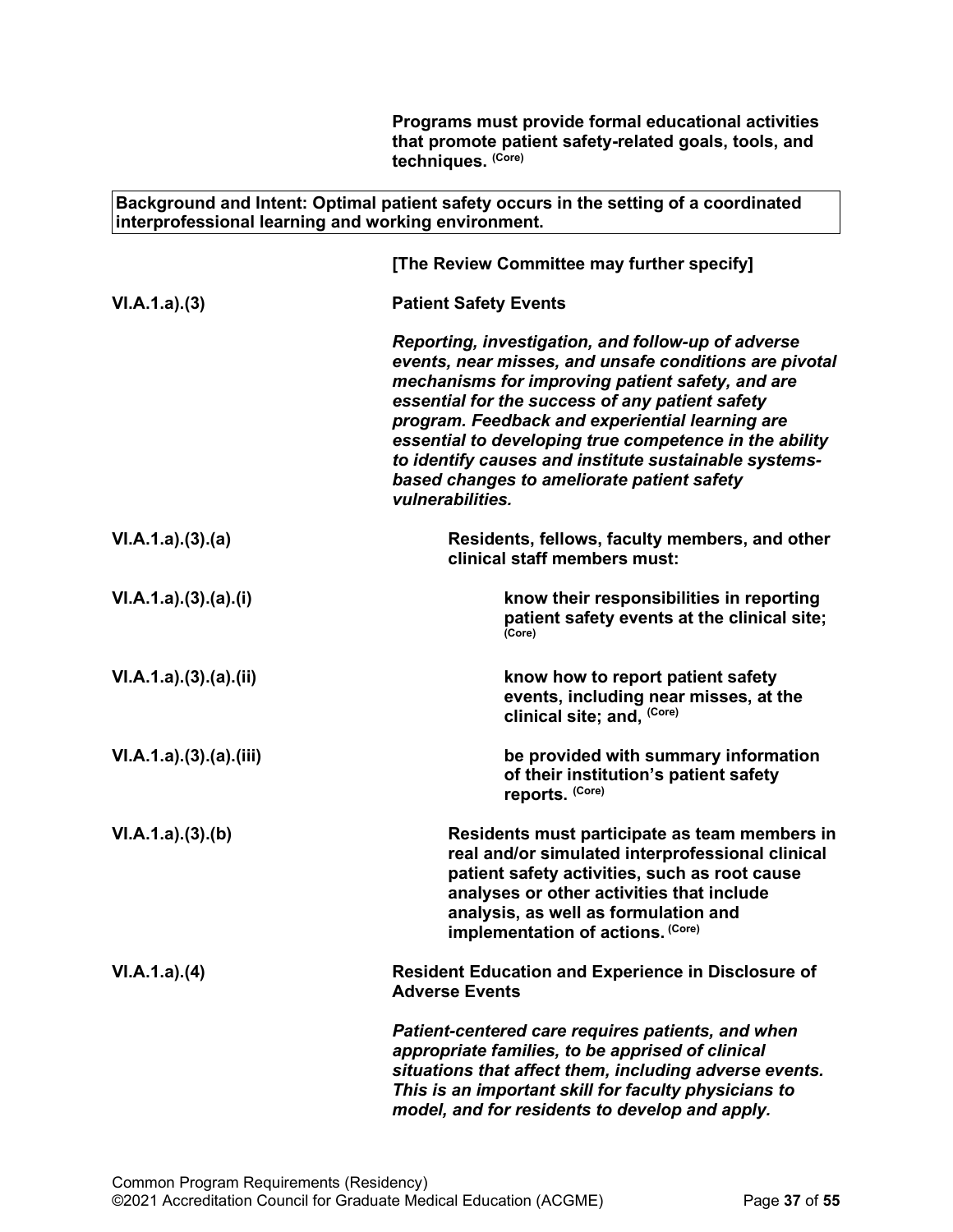| VI.A.1.a)(4)(a)    | All residents must receive training in how to<br>disclose adverse events to patients and<br>families. (Core)                                                                                    |
|--------------------|-------------------------------------------------------------------------------------------------------------------------------------------------------------------------------------------------|
| VI.A.1.a)(4)(b)    | Residents should have the opportunity to<br>participate in the disclosure of patient safety<br>events, real or simulated. (Detail)t                                                             |
| VI.A.1.b)          | <b>Quality Improvement</b>                                                                                                                                                                      |
| VI.A.1.b)(1)       | <b>Education in Quality Improvement</b>                                                                                                                                                         |
|                    | A cohesive model of health care includes quality-<br>related goals, tools, and techniques that are necessary<br>in order for health care professionals to achieve<br>quality improvement goals. |
| VI.A.1.b)(1)(a)    | Residents must receive training and experience<br>in quality improvement processes, including an<br>understanding of health care disparities. (Core)                                            |
| VI.A.1.b)(2)       | <b>Quality Metrics</b>                                                                                                                                                                          |
|                    | Access to data is essential to prioritizing activities for<br>care improvement and evaluating success of<br>improvement efforts.                                                                |
| VI.A.1.b)(2).(a)   | <b>Residents and faculty members must receive</b><br>data on quality metrics and benchmarks related<br>to their patient populations. (Core)                                                     |
| VI.A.1.b)(3)       | <b>Engagement in Quality Improvement Activities</b>                                                                                                                                             |
|                    | <b>Experiential learning is essential to developing the</b><br>ability to identify and institute sustainable systems-<br>based changes to improve patient care.                                 |
| VI.A.1.b)(3).(a)   | Residents must have the opportunity to<br>participate in interprofessional quality<br>improvement activities. (Core)                                                                            |
| VI.A.1.b)(3)(a)(i) | This should include activities aimed at<br>reducing health care disparities. (Detail)                                                                                                           |
|                    | [The Review Committee may further specify under any<br>requirement in VI.A.1.b)-VI.A.1.b).(3).(a).(i)]                                                                                          |
| <b>VI.A.2.</b>     | <b>Supervision and Accountability</b>                                                                                                                                                           |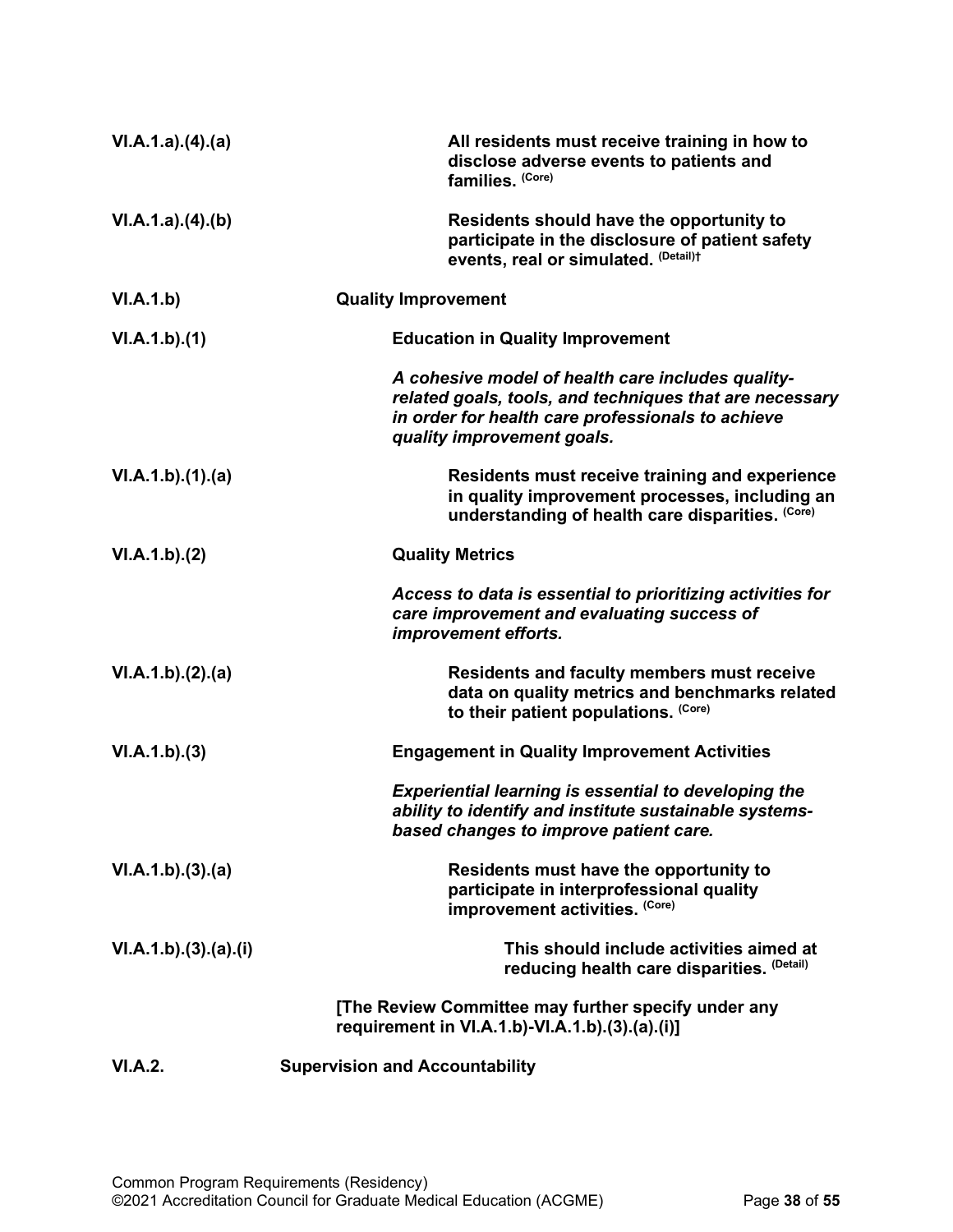| VI.A.2.a)        | Although the attending physician is ultimately responsible for<br>the care of the patient, every physician shares in the<br>responsibility and accountability for their efforts in the<br>provision of care. Effective programs, in partnership with<br>their Sponsoring Institutions, define, widely communicate,<br>and monitor a structured chain of responsibility and<br>accountability as it relates to the supervision of all patient<br>care.                                                                                                                                                                                    |
|------------------|------------------------------------------------------------------------------------------------------------------------------------------------------------------------------------------------------------------------------------------------------------------------------------------------------------------------------------------------------------------------------------------------------------------------------------------------------------------------------------------------------------------------------------------------------------------------------------------------------------------------------------------|
|                  | Supervision in the setting of graduate medical education<br>provides safe and effective care to patients; ensures each<br>resident's development of the skills, knowledge, and attitudes<br>required to enter the unsupervised practice of medicine; and<br>establishes a foundation for continued professional growth.                                                                                                                                                                                                                                                                                                                  |
| VI.A.2.a)(1)     | Each patient must have an identifiable and<br>appropriately-credentialed and privileged attending<br>physician (or licensed independent practitioner as<br>specified by the applicable Review Committee) who is<br>responsible and accountable for the patient's care.<br>(Core)                                                                                                                                                                                                                                                                                                                                                         |
| VI.A.2.a)(1).(a) | This information must be available to residents,<br>faculty members, other members of the health<br>care team, and patients. (Core)                                                                                                                                                                                                                                                                                                                                                                                                                                                                                                      |
| VI.A.2.a)(1)(b)  | <b>Residents and faculty members must inform</b><br>each patient of their respective roles in that<br>patient's care when providing direct patient<br>care. (Core)                                                                                                                                                                                                                                                                                                                                                                                                                                                                       |
| VI.A.2.b)        | Supervision may be exercised through a variety of methods.<br>For many aspects of patient care, the supervising physician<br>may be a more advanced resident or fellow. Other portions of<br>care provided by the resident can be adequately supervised<br>by the appropriate availability of the supervising faculty<br>member, fellow, or senior resident physician, either on site or<br>by means of telecommunication technology. Some activities<br>require the physical presence of the supervising faculty<br>member. In some circumstances, supervision may include<br>post-hoc review of resident-delivered care with feedback. |

**Background and Intent: Appropriate supervision is essential for patient safety and high-quality teaching. Supervision is also contextual. There is tremendous diversity of resident patient interactions, education and training locations, and resident skills and abilities even at the same level of the educational program. The degree of supervision is expected to evolve progressively as a resident gains more experience, even with the same patient condition or procedure. All residents have a level of supervision commensurate with their level of autonomy in practice; this level of supervision may be enhanced based on factors such as patient safety, complexity, acuity, urgency, risk of serious adverse events, or other pertinent variables.**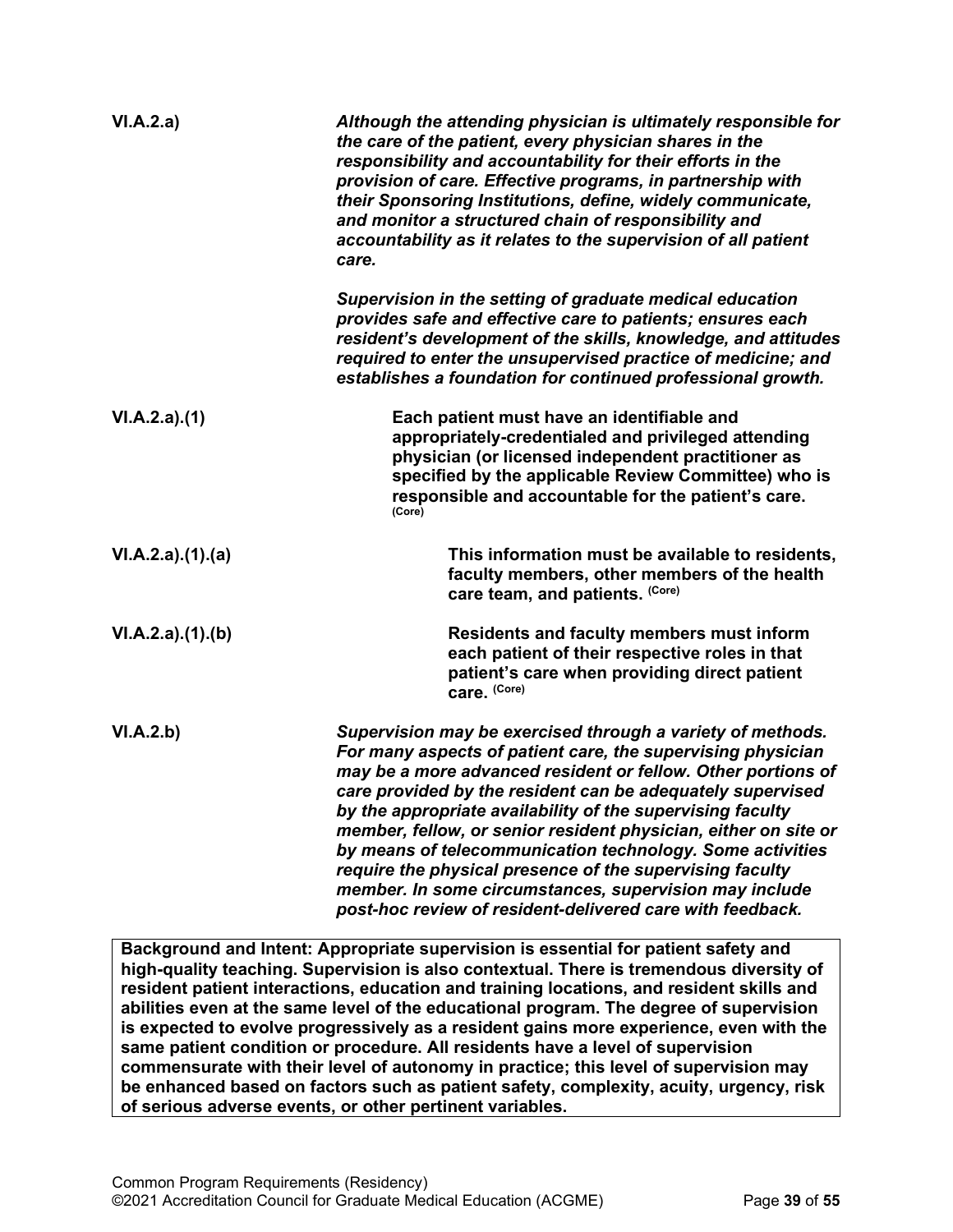| VI.A.2.b)(1)          | The program must demonstrate that the appropriate<br>level of supervision in place for all residents is based<br>on each resident's level of training and ability, as well<br>as patient complexity and acuity. Supervision may be<br>exercised through a variety of methods, as appropriate<br>to the situation. (Core) |
|-----------------------|--------------------------------------------------------------------------------------------------------------------------------------------------------------------------------------------------------------------------------------------------------------------------------------------------------------------------|
|                       | [The Review Committee may specify which<br>activities require different levels of<br>supervision.]                                                                                                                                                                                                                       |
| VI.A.2.b).(2)         | The program must define when physical presence of a<br>supervising physician is required. (Core)                                                                                                                                                                                                                         |
| VI.A.2.c)             | <b>Levels of Supervision</b>                                                                                                                                                                                                                                                                                             |
|                       | To promote appropriate resident supervision while providing<br>for graded authority and responsibility, the program must use<br>the following classification of supervision: (Core)                                                                                                                                      |
| VI.A.2.c.(1)          | <b>Direct Supervision:</b>                                                                                                                                                                                                                                                                                               |
| $VI.A.2.c.$ (1).(a)   | the supervising physician is physically present<br>with the resident during the key portions of the<br>patient interaction; or, (Core)                                                                                                                                                                                   |
|                       | [The Review Committee may further<br>specify]                                                                                                                                                                                                                                                                            |
| VI.A.2.c).(1).(a).(i) | PGY-1 residents must initially be<br>supervised directly, only as described in<br>$VI.A.2.c$ . (1). (a). $(Core)$                                                                                                                                                                                                        |
|                       | [The Review Committee may describe<br>the conditions under which PGY-1<br>residents progress to be supervised<br>indirectly]                                                                                                                                                                                             |
| VI.A.2.c)(1)(b)       | the supervising physician and/or patient is not<br>physically present with the resident and the<br>supervising physician is concurrently<br>monitoring the patient care through appropriate<br>telecommunication technology. (Core)                                                                                      |
|                       | [The Review Committee may further<br>specify]                                                                                                                                                                                                                                                                            |
|                       | [The RC may choose not to permit<br>VI.A.2.c)(1).(b)]                                                                                                                                                                                                                                                                    |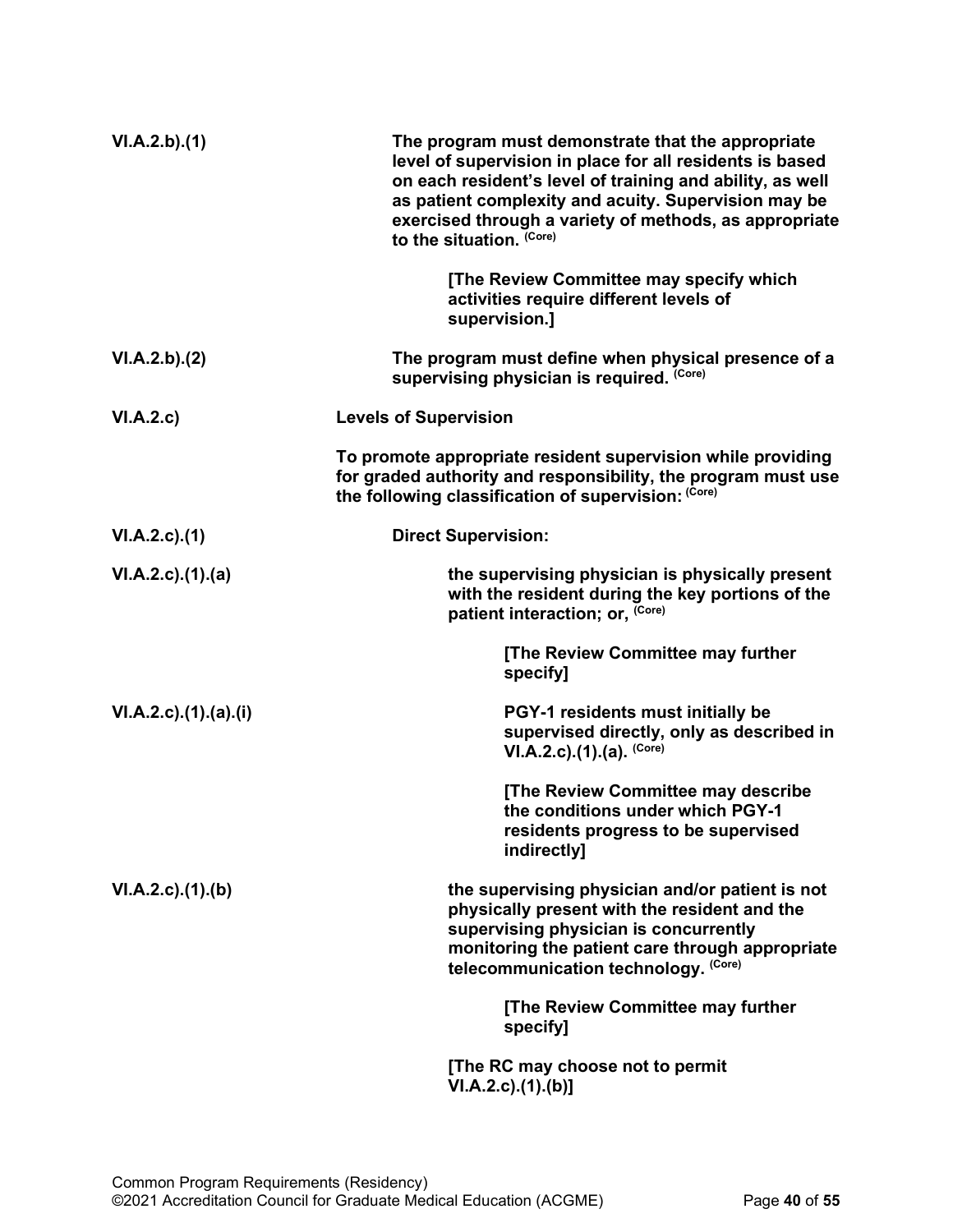| VI.A.2.c.2(2)      | Indirect Supervision: the supervising physician is not<br>providing physical or concurrent visual or audio<br>supervision but is immediately available to the<br>resident for guidance and is available to provide<br>appropriate direct supervision. (Core) |
|--------------------|--------------------------------------------------------------------------------------------------------------------------------------------------------------------------------------------------------------------------------------------------------------|
| VI.A.2.c.3)        | Oversight – the supervising physician is available to<br>provide review of procedures/encounters with<br>feedback provided after care is delivered. (Core)                                                                                                   |
| VI.A.2.d           | The privilege of progressive authority and responsibility,<br>conditional independence, and a supervisory role in patient<br>care delegated to each resident must be assigned by the<br>program director and faculty members. (Core)                         |
| VI.A.2.d)(1)       | The program director must evaluate each resident's<br>abilities based on specific criteria, guided by the<br>Milestones. (Core)                                                                                                                              |
| $VI.A.2.d$ . $(2)$ | <b>Faculty members functioning as supervising</b><br>physicians must delegate portions of care to residents<br>based on the needs of the patient and the skills of<br>each resident. (Core)                                                                  |
| VI.A.2.d)(3)       | Senior residents or fellows should serve in a<br>supervisory role to junior residents in recognition of<br>their progress toward independence, based on the<br>needs of each patient and the skills of the individual<br>resident or fellow. (Detail)        |
| VI.A.2.e)          | Programs must set guidelines for circumstances and events<br>in which residents must communicate with the supervising<br>faculty member(s). (Core)                                                                                                           |
| VI.A.2.e.(1)       | Each resident must know the limits of their scope of<br>authority, and the circumstances under which the<br>resident is permitted to act with conditional<br>independence. (Outcome)                                                                         |
| oversight.         | Background and Intent: The ACGME Glossary of Terms defines conditional<br>independence as: Graded, progressive responsibility for patient care with defined                                                                                                  |
| VI.A.2.f)          | Faculty supervision assignments must be of sufficient<br>duration to assess the knowledge and skills of each resident<br>and to delegate to the resident the appropriate level of patient<br>care authority and responsibility. (Core)                       |

# <span id="page-40-0"></span>**VI.B. Professionalism**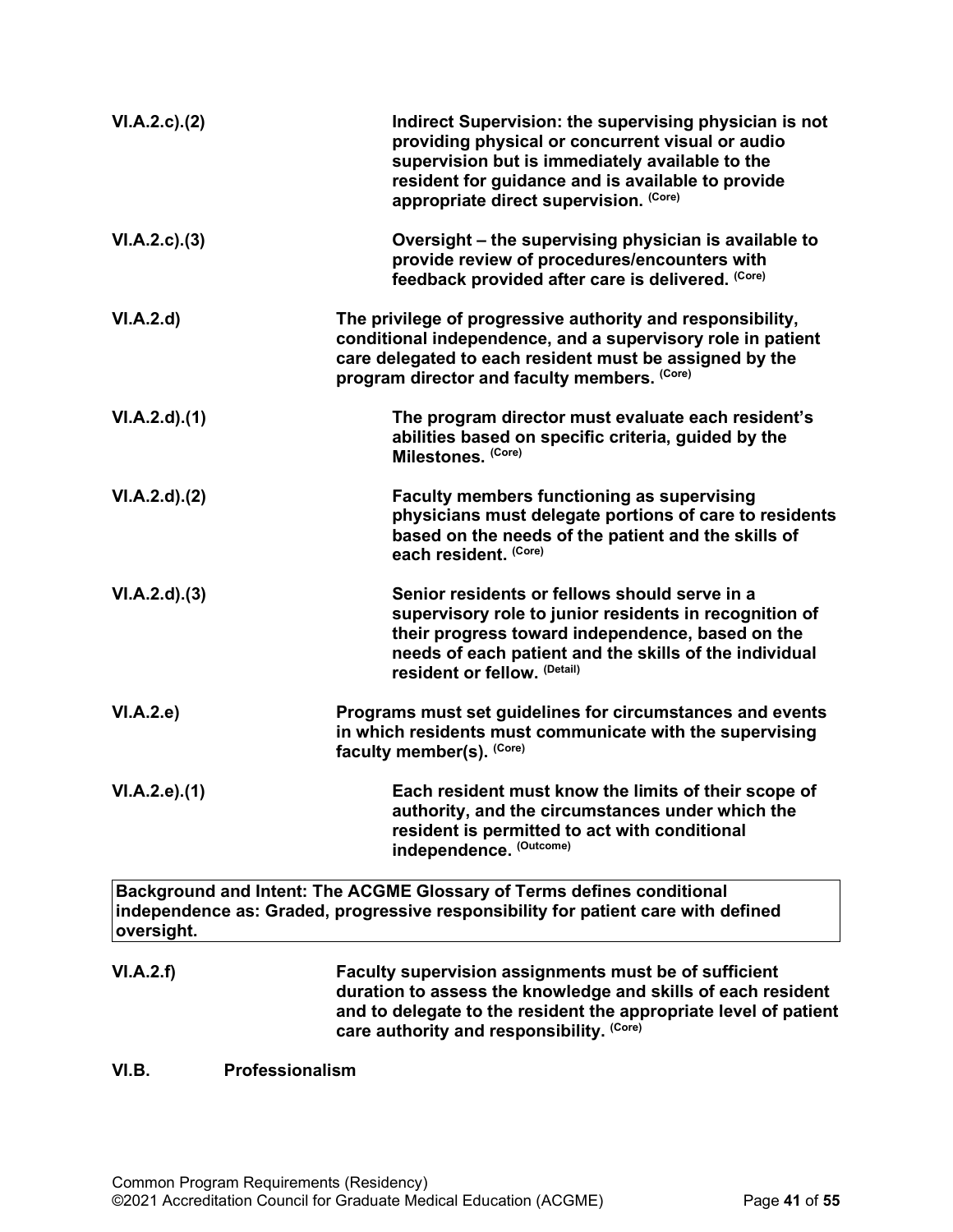| VI.B.1.   | Programs, in partnership with their Sponsoring Institutions, must<br>educate residents and faculty members concerning the professional<br>responsibilities of physicians, including their obligation to be<br>appropriately rested and fit to provide the care required by their<br>patients. (Core) |
|-----------|------------------------------------------------------------------------------------------------------------------------------------------------------------------------------------------------------------------------------------------------------------------------------------------------------|
| VI.B.2.   | The learning objectives of the program must:                                                                                                                                                                                                                                                         |
| VI.B.2.a) | be accomplished through an appropriate blend of supervised<br>patient care responsibilities, clinical teaching, and didactic<br>educational events; (Core)                                                                                                                                           |
| VI.B.2.b) | be accomplished without excessive reliance on residents to<br>fulfill non-physician obligations; and, (Core)                                                                                                                                                                                         |

**Background and Intent: Routine reliance on residents to fulfill non-physician obligations increases work compression for residents and does not provide an optimal educational experience. Non-physician obligations are those duties which in most institutions are performed by nursing and allied health professionals, transport services, or clerical staff. Examples of such obligations include transport of patients from the wards or units for procedures elsewhere in the hospital; routine blood drawing for laboratory tests; routine monitoring of patients when off the ward; and clerical duties, such as scheduling. While it is understood that residents may be expected to do any of these things on occasion when the need arises, these activities should not be performed by residents routinely and must be kept to a minimum to optimize resident education.**

VI.B.2.c) *ensure manageable patient care responsibilities.* **(Core)** 

**[The Review Committee may further specify]**

**Background and Intent: The Common Program Requirements do not define "manageable patient care responsibilities" as this is variable by specialty and PGY level. Review Committees will provide further detail regarding patient care responsibilities in the applicable specialty-specific Program Requirements and accompanying FAQs. However, all programs, regardless of specialty, should carefully assess how the assignment of patient care responsibilities can affect work compression, especially at the PGY-1 level.**

| VI.B.3.        | The program director, in partnership with the Sponsoring Institution,<br>must provide a culture of professionalism that supports patient<br>safety and personal responsibility. (Core) |
|----------------|----------------------------------------------------------------------------------------------------------------------------------------------------------------------------------------|
| <b>VI.B.4.</b> | Residents and faculty members must demonstrate an understanding<br>of their personal role in the:                                                                                      |
| VI.B.4.a)      | provision of patient- and family-centered care; (Outcome)                                                                                                                              |
| VI.B.4.b)      | safety and welfare of patients entrusted to their care,<br>including the ability to report unsafe conditions and adverse<br>events; (Outcome)                                          |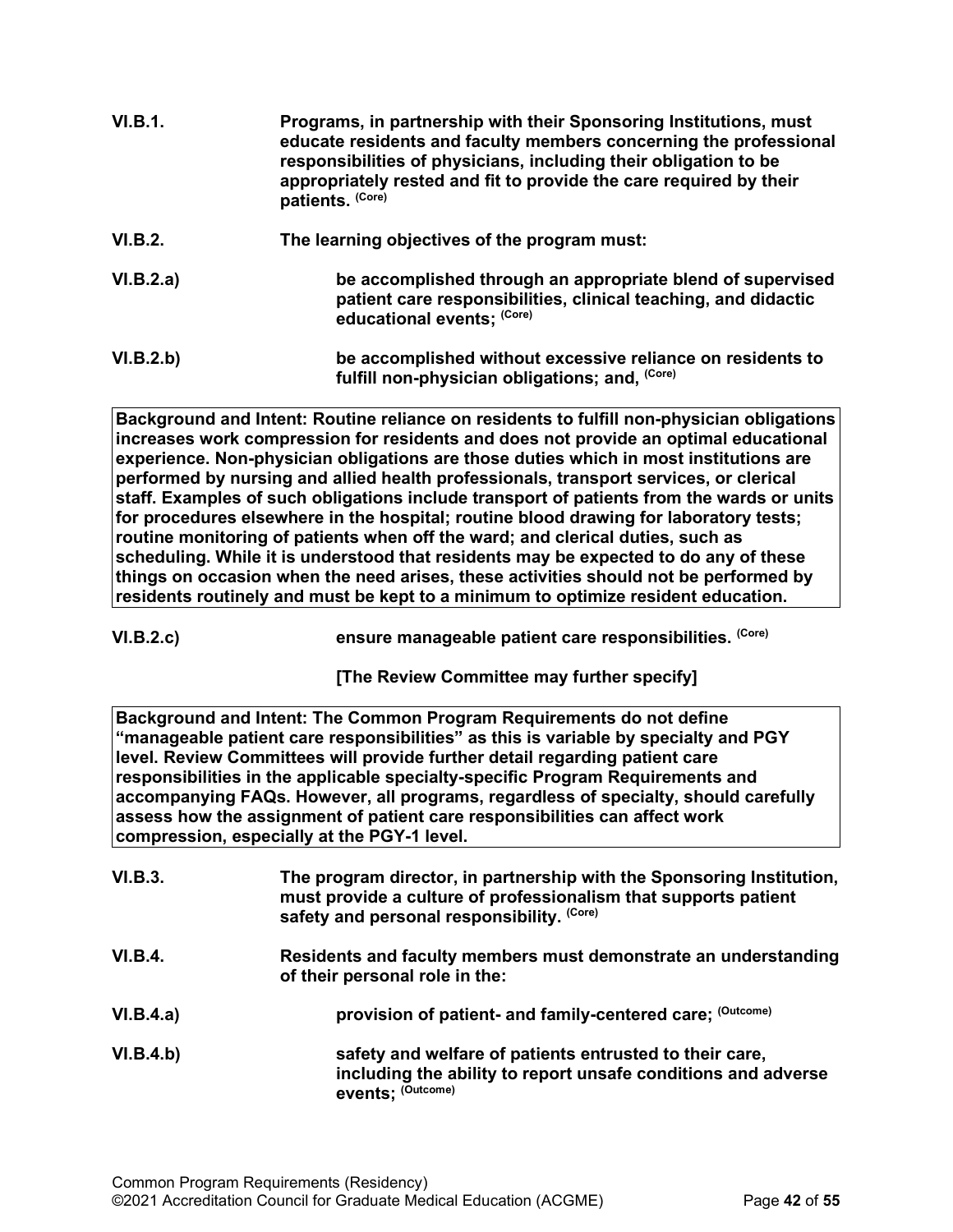**Background and Intent: This requirement emphasizes that responsibility for reporting unsafe conditions and adverse events is shared by all members of the team and is not solely the responsibility of the resident.**

VI.B.4.c) *assurance of their fitness for work, including:* **(Outcome)** 

**Background and Intent: This requirement emphasizes the professional responsibility of faculty members and residents to arrive for work adequately rested and ready to care for patients. It is also the responsibility of faculty members, residents, and other members of the care team to be observant, to intervene, and/or to escalate their concern about resident and faculty member fitness for work, depending on the situation, and in accordance with institutional policies.**

| $VI.B.4.c$ ). $(1)$ | management of their time before, during, and after<br>clinical assignments; and, (Outcome)                                                                                                                                                                                                                                             |
|---------------------|----------------------------------------------------------------------------------------------------------------------------------------------------------------------------------------------------------------------------------------------------------------------------------------------------------------------------------------|
| $VI.B.4.c$ ). $(2)$ | recognition of impairment, including from illness,<br>fatigue, and substance use, in themselves, their peers,<br>and other members of the health care team. (Outcome)                                                                                                                                                                  |
| VI.B.4.d)           | commitment to lifelong learning; (Outcome)                                                                                                                                                                                                                                                                                             |
| VI.B.4.e)           | monitoring of their patient care performance improvement<br>indicators; and, (Outcome)                                                                                                                                                                                                                                                 |
| VI.B.4.f)           | accurate reporting of clinical and educational work hours,<br>patient outcomes, and clinical experience data. (Outcome)                                                                                                                                                                                                                |
| <b>VI.B.5.</b>      | All residents and faculty members must demonstrate<br>responsiveness to patient needs that supersedes self-interest. This<br>includes the recognition that under certain circumstances, the best<br>interests of the patient may be served by transitioning that patient's<br>care to another qualified and rested provider. (Outcome) |
| <b>VI.B.6.</b>      | Programs, in partnership with their Sponsoring Institutions, must<br>provide a professional, equitable, respectful, and civil environment<br>that is free from discrimination, sexual and other forms of<br>harassment, mistreatment, abuse, or coercion of students,<br>residents, faculty, and staff. (Core)                         |
| <b>VI.B.7.</b>      | Programs, in partnership with their Sponsoring Institutions, should<br>have a process for education of residents and faculty regarding<br>unprofessional behavior and a confidential process for reporting,<br>investigating, and addressing such concerns. (Core)                                                                     |
| VI.C.               | <b>Well-Being</b>                                                                                                                                                                                                                                                                                                                      |

<span id="page-42-0"></span>*Psychological, emotional, and physical well-being are critical in the development of the competent, caring, and resilient physician and require*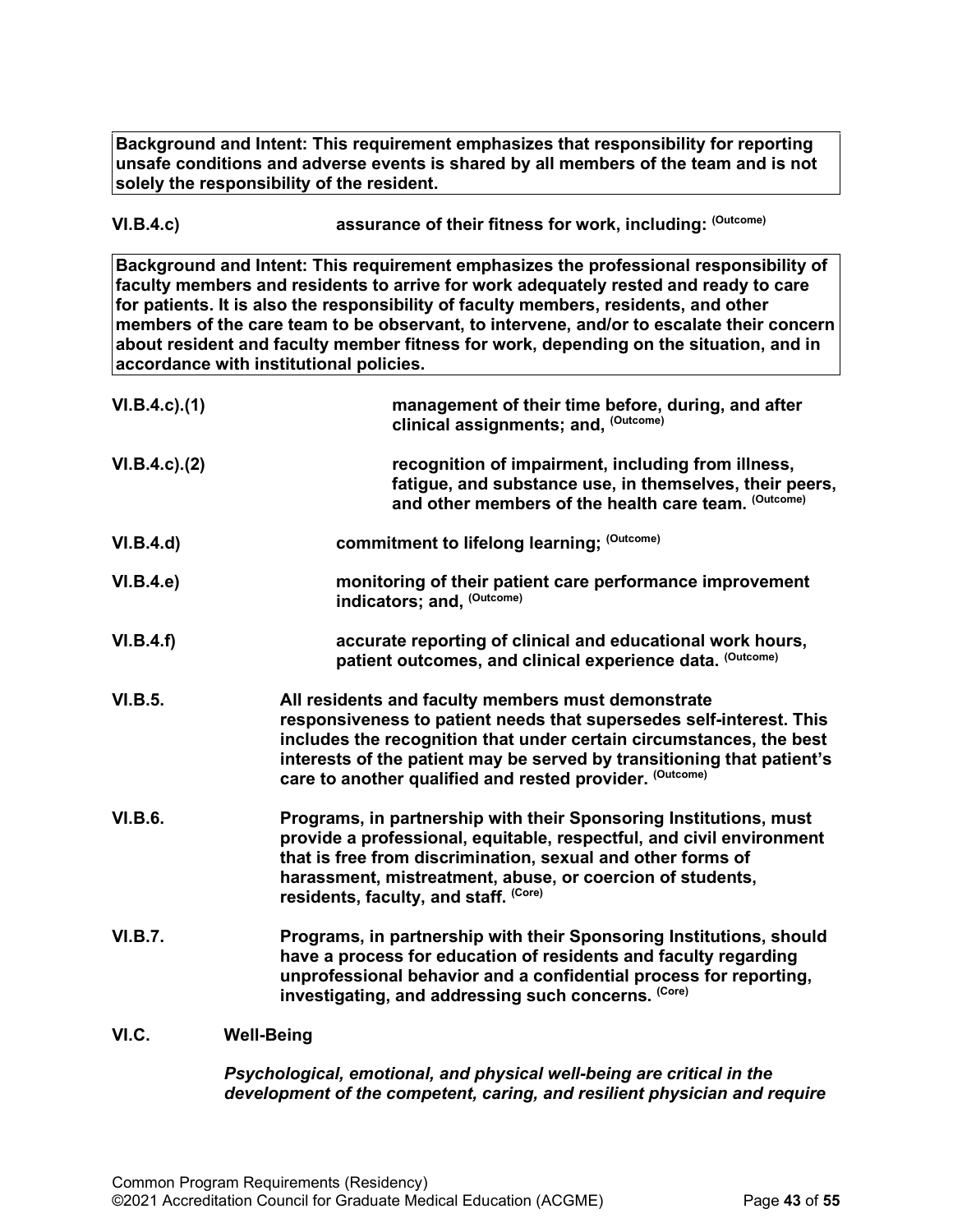*proactive attention to life inside and outside of medicine. Well-being requires that physicians retain the joy in medicine while managing their own real-life stresses. Self-care and responsibility to support other members of the health care team are important components of professionalism; they are also skills that must be modeled, learned, and nurtured in the context of other aspects of residency training.*

*Residents and faculty members are at risk for burnout and depression. Programs, in partnership with their Sponsoring Institutions, have the same responsibility to address well-being as other aspects of resident competence. Physicians and all members of the health care team share responsibility for the well-being of each other. For example, a culture which encourages covering for colleagues after an illness without the expectation of reciprocity reflects the ideal of professionalism. A positive culture in a clinical learning environment models constructive behaviors, and prepares residents with the skills and attitudes needed to thrive throughout their careers.*

**Background and Intent: The ACGME is committed to addressing physician well-being for individuals and as it relates to the learning and working environment. The creation of a learning and working environment with a culture of respect and accountability for physician well-being is crucial to physicians' ability to deliver the safest, best possible care to patients. The ACGME is leveraging its resources in four key areas to support the ongoing focus on physician well-being: education, influence, research, and collaboration. Information regarding the ACGME's ongoing efforts in this area is available on the ACGME website.**

**As these efforts evolve, information will be shared with programs seeking to develop and/or strengthen their own well-being initiatives. In addition, there are many activities that programs can utilize now to assess and support physician well-being. These include culture of safety surveys, ensuring the availability of counseling services, and attention to the safety of the entire health care team.**

| VI.C.1.   | The responsibility of the program, in partnership with the<br>Sponsoring Institution, to address well-being must include:                                                                                                                                                                                                        |
|-----------|----------------------------------------------------------------------------------------------------------------------------------------------------------------------------------------------------------------------------------------------------------------------------------------------------------------------------------|
| VI.C.1.a) | efforts to enhance the meaning that each resident finds in the<br>experience of being a physician, including protecting time<br>with patients, minimizing non-physician obligations,<br>providing administrative support, promoting progressive<br>autonomy and flexibility, and enhancing professional<br>relationships; (Core) |
| VI.C.1.b) | attention to scheduling, work intensity, and work<br>compression that impacts resident well-being; (Core)                                                                                                                                                                                                                        |
| VI.C.1.c) | evaluating workplace safety data and addressing the safety of<br>residents and faculty members; (Core)                                                                                                                                                                                                                           |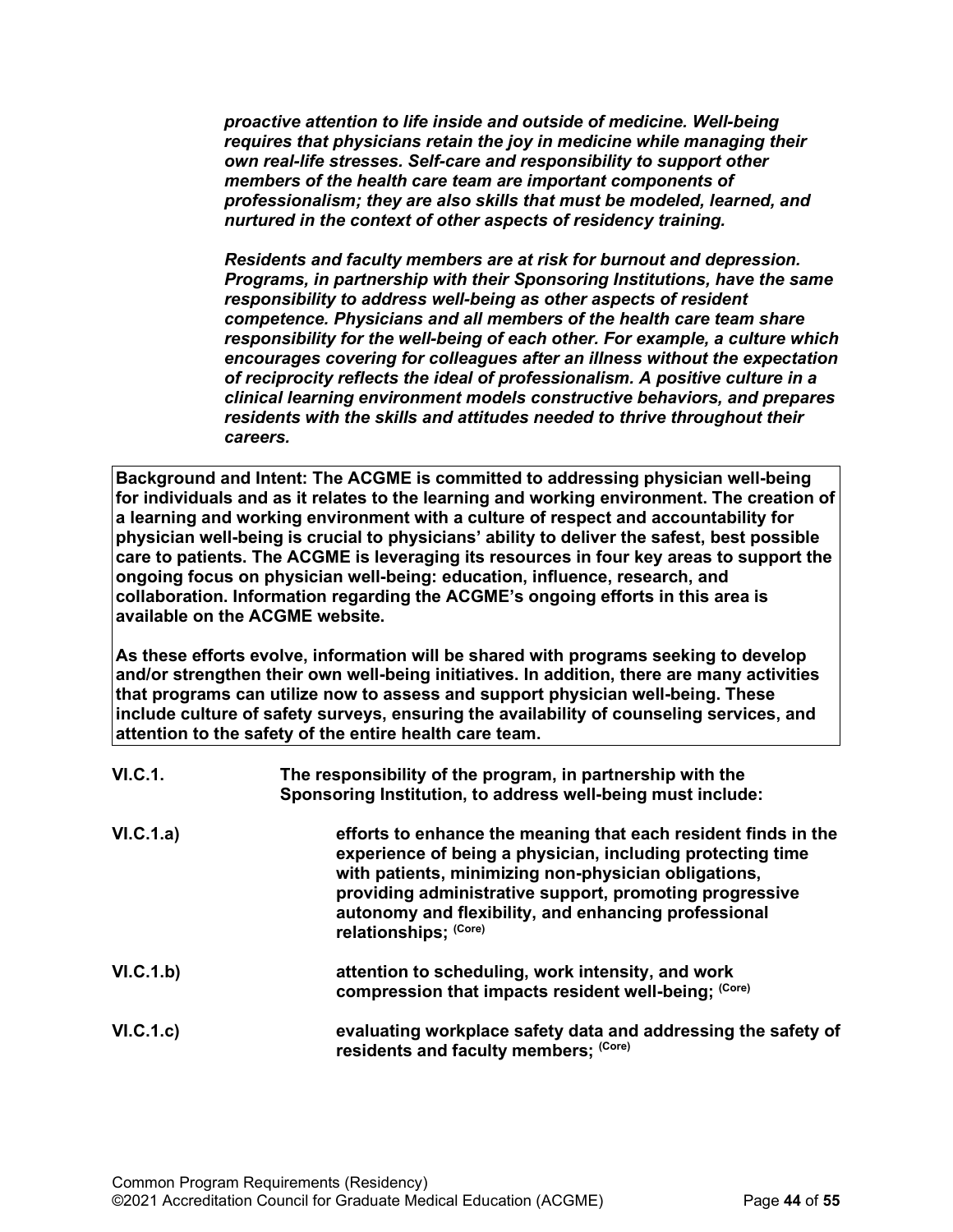**Background and Intent: This requirement emphasizes the responsibility shared by the Sponsoring Institution and its programs to gather information and utilize systems that monitor and enhance resident and faculty member safety, including physical safety. Issues to be addressed include, but are not limited to, monitoring of workplace injuries, physical or emotional violence, vehicle collisions, and emotional well-being after adverse events.**

**VI.C.1.d) policies and programs that encourage optimal resident and faculty member well-being; and, (Core)**

**Background and Intent: Well-being includes having time away from work to engage with family and friends, as well as to attend to personal needs and to one's own health, including adequate rest, healthy diet, and regular exercise.** 

**VI.C.1.d).(1) Residents must be given the opportunity to attend medical, mental health, and dental care appointments, including those scheduled during their working hours. (Core)**

**Background and Intent: The intent of this requirement is to ensure that residents have the opportunity to access medical and dental care, including mental health care, at times that are appropriate to their individual circumstances. Residents must be provided with time away from the program as needed to access care, including appointments scheduled during their working hours.**

**VI.C.1.e) attention to resident and faculty member burnout, depression, and substance use disorders. The program, in partnership with its Sponsoring Institution, must educate faculty members and residents in identification of the symptoms of burnout, depression, and substance use disorders, including means to assist those who experience these conditions. Residents and faculty members must also be educated to recognize those symptoms in themselves and how to seek appropriate care. The program, in partnership with its Sponsoring Institution, must: (Core)**

**Background and Intent: Programs and Sponsoring Institutions are encouraged to review materials in order to create systems for identification of burnout, depression, and substance use disorders. Materials and more information are available on the Physician Well-being section of the ACGME website [\(http://www.acgme.org/What-We-](http://www.acgme.org/What-We-Do/Initiatives/Physician-Well-Being)[Do/Initiatives/Physician-Well-Being\)](http://www.acgme.org/What-We-Do/Initiatives/Physician-Well-Being).**

**VI.C.1.e).(1) encourage residents and faculty members to alert the program director or other designated personnel or programs when they are concerned that another resident, fellow, or faculty member may be displaying signs of burnout, depression, a substance use disorder, suicidal ideation, or potential for violence; (Core)**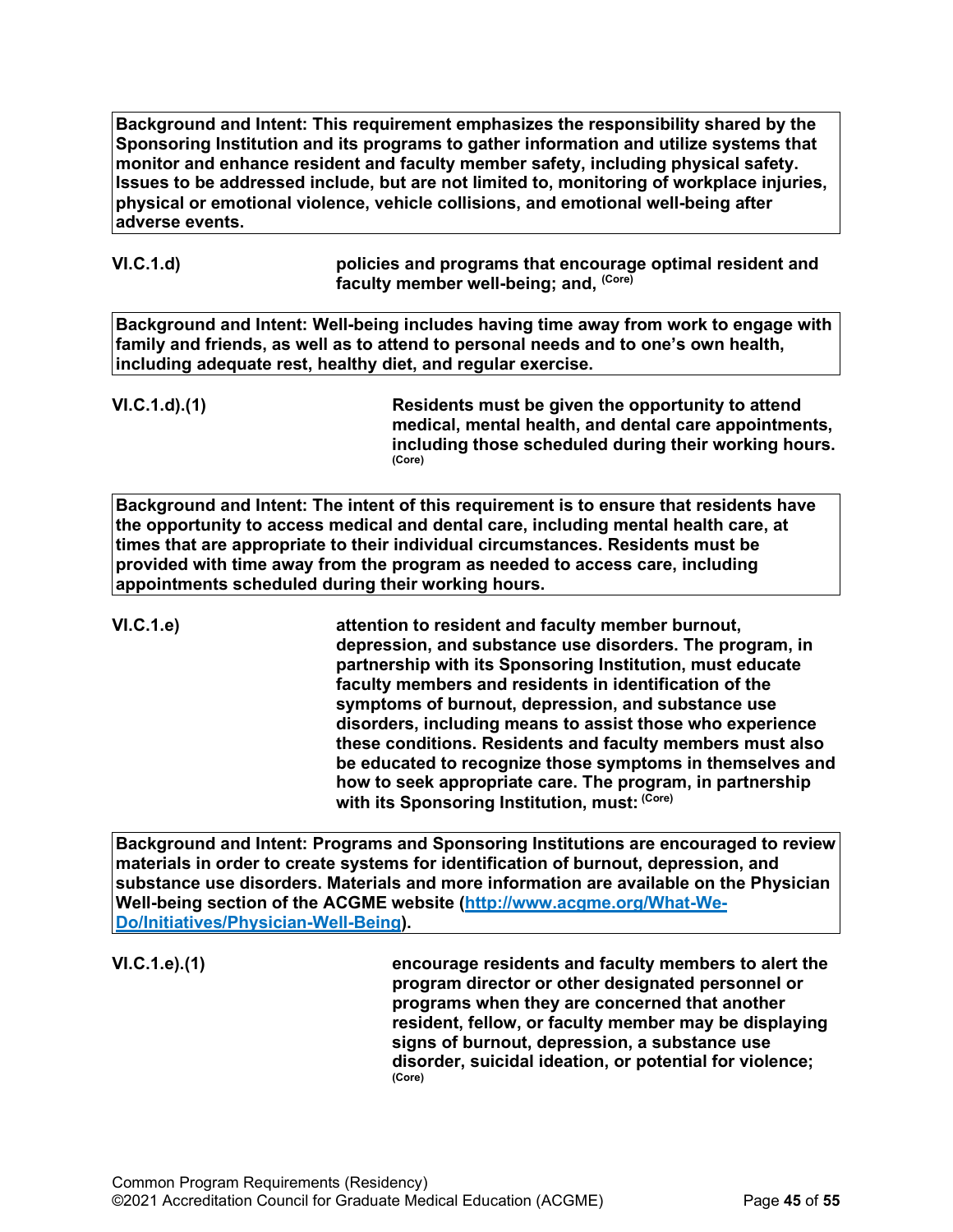**Background and Intent: Individuals experiencing burnout, depression, a substance use disorder, and/or suicidal ideation are often reluctant to reach out for help due to the stigma associated with these conditions, and are concerned that seeking help may have a negative impact on their career. Recognizing that physicians are at increased risk in these areas, it is essential that residents and faculty members are able to report their concerns when another resident or faculty member displays signs of any of these conditions, so that the program director or other designated personnel, such as the department chair, may assess the situation and intervene as necessary to facilitate access to appropriate care. Residents and faculty members must know which personnel, in addition to the program director, have been designated with this responsibility; those personnel and the program director should be familiar with the institution's impaired physician policy and any employee health, employee assistance, and/or wellness programs within the institution. In cases of physician impairment, the program director or designated personnel should follow the policies of their institution for reporting.**

| VI.C.1.e). (2) | provide access to appropriate tools for self-screening;<br>and, (Core)                                                                                                                          |
|----------------|-------------------------------------------------------------------------------------------------------------------------------------------------------------------------------------------------|
| VI.C.1.e). (3) | provide access to confidential, affordable mental<br>health assessment, counseling, and treatment,<br>including access to urgent and emergent care 24<br>hours a day, seven days a week. (Core) |

**Background and Intent: The intent of this requirement is to ensure that residents have immediate access at all times to a mental health professional (psychiatrist, psychologist, Licensed Clinical Social Worker, Primary Mental Health Nurse Practitioner, or Licensed Professional Counselor) for urgent or emergent mental health issues. In-person, telemedicine, or telephonic means may be utilized to satisfy this requirement. Care in the Emergency Department may be necessary in some cases, but not as the primary or sole means to meet the requirement.**

**The reference to affordable counseling is intended to require that financial cost not be a barrier to obtaining care.**

| VI.C.2.   | There are circumstances in which residents may be unable to attend<br>work, including but not limited to fatigue, illness, family<br>emergencies, and parental leave. Each program must allow an<br>appropriate length of absence for residents unable to perform their<br>patient care responsibilities. (Core) |
|-----------|------------------------------------------------------------------------------------------------------------------------------------------------------------------------------------------------------------------------------------------------------------------------------------------------------------------|
| VI.C.2.a) | The program must have policies and procedures in place to<br>ensure coverage of patient care. (Core)                                                                                                                                                                                                             |
| VI.C.2.b) | These policies must be implemented without fear of negative<br>consequences for the resident who is or was unable to<br>provide the clinical work. (Core)                                                                                                                                                        |

**Background and Intent: Residents may need to extend their length of training depending on length of absence and specialty board eligibility requirements.**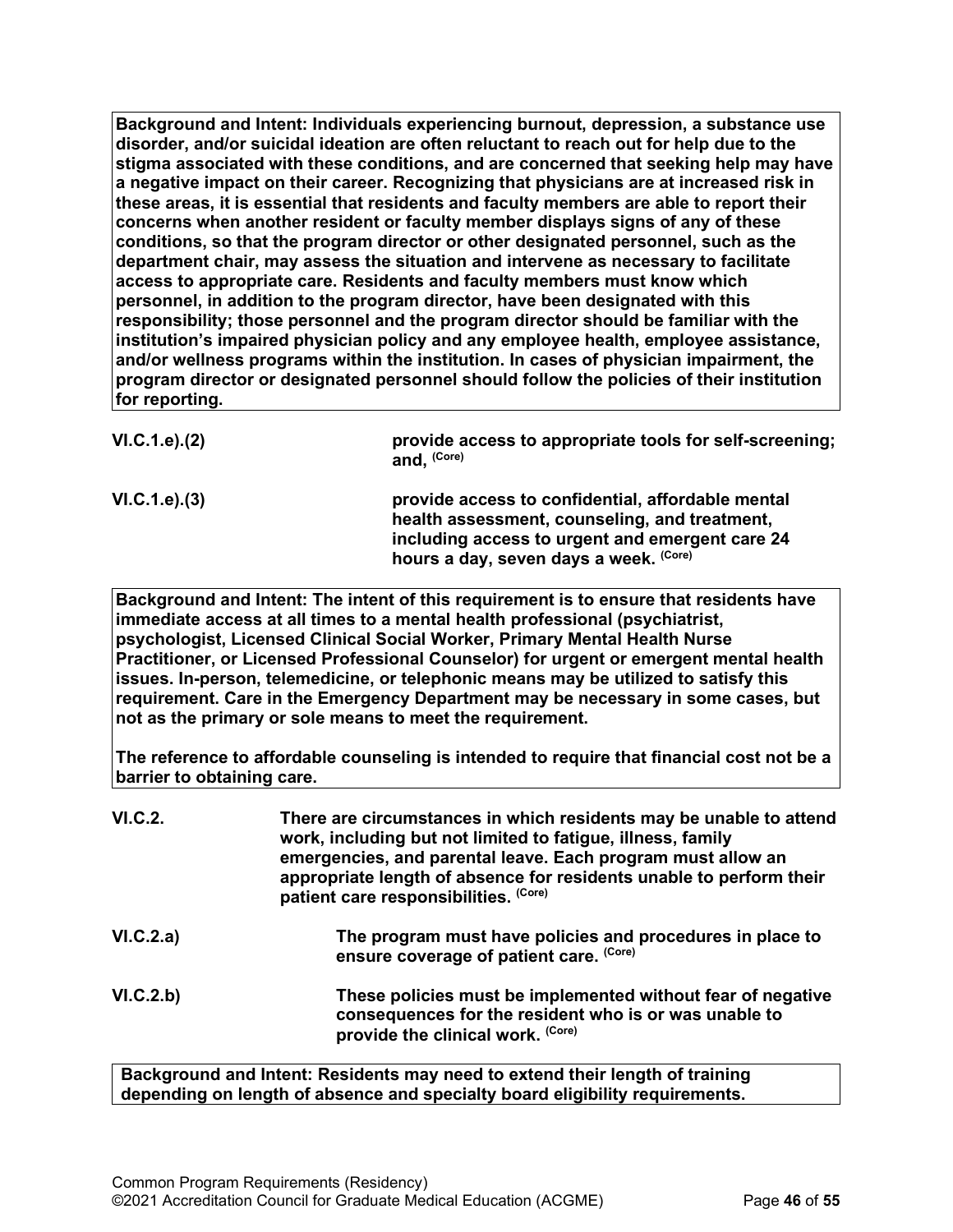**Teammates should assist colleagues in need and equitably reintegrate them upon return.**

<span id="page-46-0"></span>

| VI.D.     | <b>Fatigue Mitigation</b>                                                                                                                                |  |
|-----------|----------------------------------------------------------------------------------------------------------------------------------------------------------|--|
| VI.D.1.   | <b>Programs must:</b>                                                                                                                                    |  |
| VI.D.1.a) | educate all faculty members and residents to recognize the<br>signs of fatigue and sleep deprivation; (Core)                                             |  |
| VI.D.1.b) | educate all faculty members and residents in alertness<br>management and fatigue mitigation processes; and, (Core)                                       |  |
| VI.D.1.c  | encourage residents to use fatigue mitigation processes to<br>manage the potential negative effects of fatigue on patient<br>care and learning. (Detail) |  |

**Background and Intent: Providing medical care to patients is physically and mentally demanding. Night shifts, even for those who have had enough rest, cause fatigue. Experiencing fatigue in a supervised environment during training prepares residents for managing fatigue in practice. It is expected that programs adopt fatigue mitigation processes and ensure that there are no negative consequences and/or stigma for using fatigue mitigation strategies.**

**This requirement emphasizes the importance of adequate rest before and after clinical responsibilities. Strategies that may be used include, but are not limited to, strategic napping; the judicious use of caffeine; availability of other caregivers; time management to maximize sleep off-duty; learning to recognize the signs of fatigue, and selfmonitoring performance and/or asking others to monitor performance; remaining active to promote alertness; maintaining a healthy diet; using relaxation techniques to fall asleep; maintaining a consistent sleep routine; exercising regularly; increasing sleep time before and after call; and ensuring sufficient sleep recovery periods.**

<span id="page-46-1"></span>

| <b>VI.D.2.</b> | Each program must ensure continuity of patient care, consistent<br>with the program's policies and procedures referenced in VI.C.2–<br>VI.C.2.b), in the event that a resident may be unable to perform their<br>patient care responsibilities due to excessive fatigue. (Core) |
|----------------|---------------------------------------------------------------------------------------------------------------------------------------------------------------------------------------------------------------------------------------------------------------------------------|
| VI.D.3.        | The program, in partnership with its Sponsoring Institution, must<br>ensure adequate sleep facilities and safe transportation options for<br>residents who may be too fatigued to safely return home. (Core)                                                                    |
| VI.E.          | <b>Clinical Responsibilities, Teamwork, and Transitions of Care</b>                                                                                                                                                                                                             |
| VI.E.1.        | <b>Clinical Responsibilities</b>                                                                                                                                                                                                                                                |
|                | The clinical responsibilities for each resident must be based on PGY<br>level, patient safety, resident ability, severity and complexity of<br>patient illness/condition, and available support services. (Core)                                                                |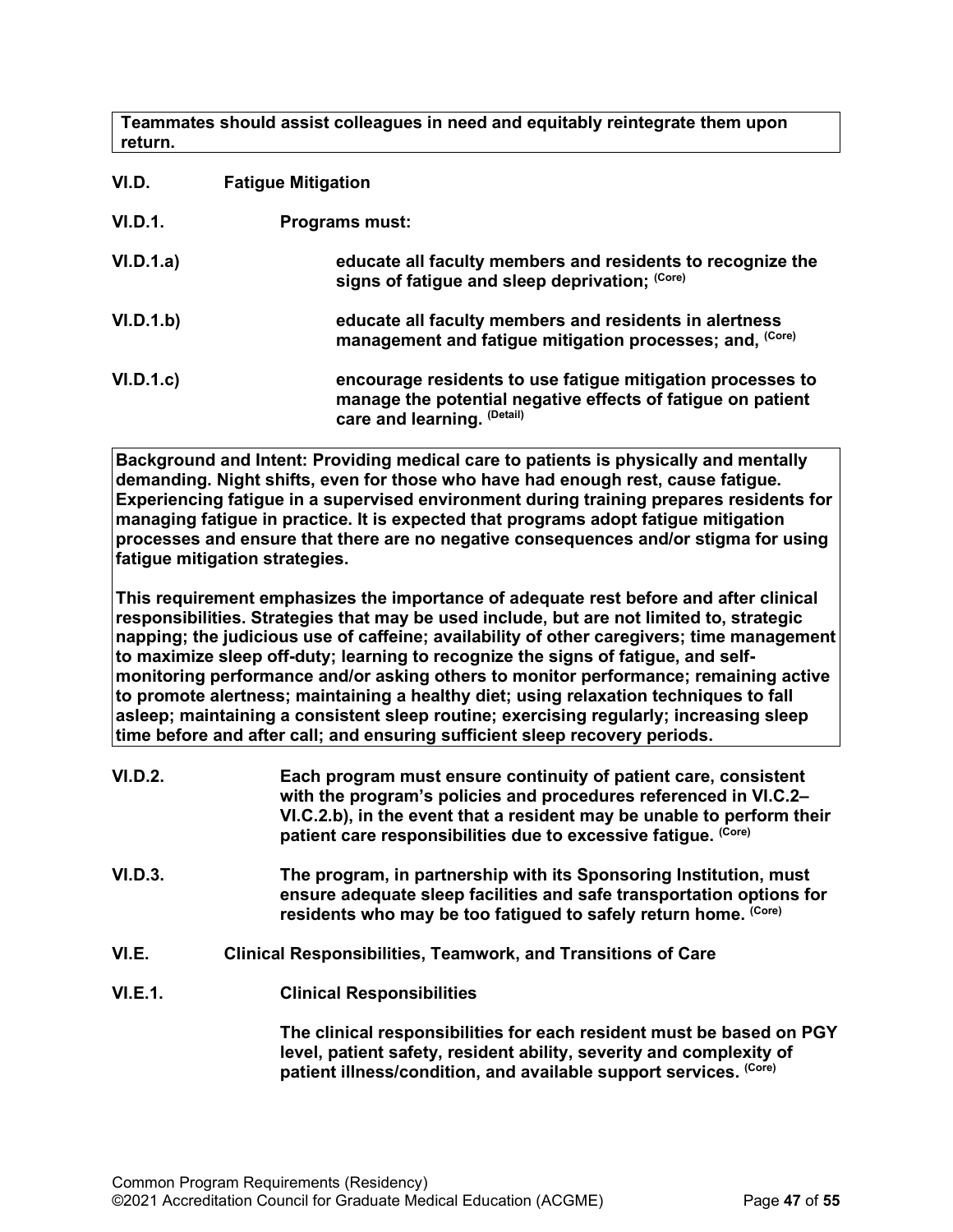**[Optimal clinical workload may be further specified by each Review Committee]**

**Background and Intent: The changing clinical care environment of medicine has meant that work compression due to high complexity has increased stress on residents. Faculty members and program directors need to make sure residents function in an environment that has safe patient care and a sense of resident well-being. Some Review Committees have addressed this by setting limits on patient admissions, and it is an essential responsibility of the program director to monitor resident workload. Workload should be distributed among the resident team and interdisciplinary teams to minimize work compression.**

| VI.E.2. | <b>Teamwork</b> |
|---------|-----------------|
|         |                 |

|                  | Residents must care for patients in an environment that maximizes<br>communication. This must include the opportunity to work as a<br>member of effective interprofessional teams that are appropriate to<br>the delivery of care in the specialty and larger health system. (Core)                               |
|------------------|-------------------------------------------------------------------------------------------------------------------------------------------------------------------------------------------------------------------------------------------------------------------------------------------------------------------|
|                  | [The Review Committee may further specify]                                                                                                                                                                                                                                                                        |
| <b>VI.E.3.</b>   | <b>Transitions of Care</b>                                                                                                                                                                                                                                                                                        |
| <b>VI.E.3.a)</b> | Programs must design clinical assignments to optimize<br>transitions in patient care, including their safety, frequency,<br>and structure. (Core)                                                                                                                                                                 |
| VI.E.3.b)        | Programs, in partnership with their Sponsoring Institutions,<br>must ensure and monitor effective, structured hand-over<br>processes to facilitate both continuity of care and patient<br>safety. (Core)                                                                                                          |
| <b>VI.E.3.c)</b> | Programs must ensure that residents are competent in<br>communicating with team members in the hand-over process.<br>(Outcome)                                                                                                                                                                                    |
| VI.E.3.d)        | Programs and clinical sites must maintain and communicate<br>schedules of attending physicians and residents currently<br>responsible for care. (Core)                                                                                                                                                            |
| <b>VI.E.3.e)</b> | Each program must ensure continuity of patient care,<br>consistent with the program's policies and procedures<br>referenced in VI.C.2-VI.C.2.b), in the event that a resident may<br>be unable to perform their patient care responsibilities due to<br>excessive fatigue or illness, or family emergency. (Core) |

### <span id="page-47-0"></span>**VI.F. Clinical Experience and Education**

*Programs, in partnership with their Sponsoring Institutions, must design an effective program structure that is configured to provide residents with*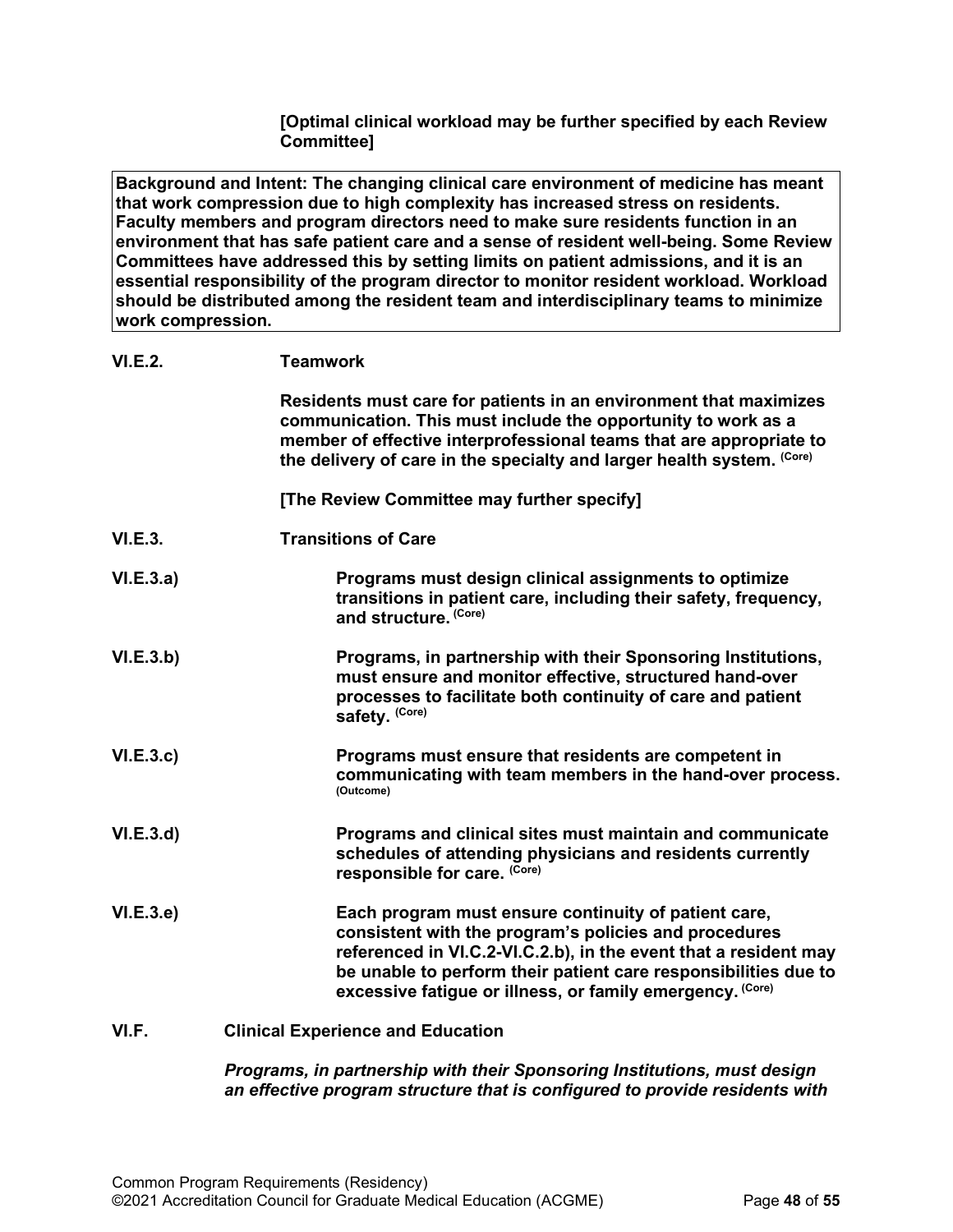*educational and clinical experience opportunities, as well as reasonable opportunities for rest and personal activities.*

**Background and Intent: In the new requirements, the terms "clinical experience and education," "clinical and educational work," and "clinical and educational work hours" replace the terms "duty hours," "duty periods," and "duty." These changes have been made in response to concerns that the previous use of the term "duty" in reference to number of hours worked may have led some to conclude that residents' duty to "clock out" on time superseded their duty to their patients.**

# **VI.F.1. Maximum Hours of Clinical and Educational Work per Week**

**Clinical and educational work hours must be limited to no more than 80 hours per week, averaged over a four-week period, inclusive of all in-house clinical and educational activities, clinical work done from home, and all moonlighting. (Core)**

**Background and Intent: Programs and residents have a shared responsibility to ensure that the 80-hour maximum weekly limit is not exceeded. While the requirement has been written with the intent of allowing residents to remain beyond their scheduled work periods to care for a patient or participate in an educational activity, these additional hours must be accounted for in the allocated 80 hours when averaged over four weeks.**

### *Scheduling*

**While the ACGME acknowledges that, on rare occasions, a resident may work in excess of 80 hours in a given week, all programs and residents utilizing this flexibility will be required to adhere to the 80-hour maximum weekly limit when averaged over a fourweek period. Programs that regularly schedule residents to work 80 hours per week and still permit residents to remain beyond their scheduled work period are likely to exceed the 80-hour maximum, which would not be in substantial compliance with the requirement. These programs should adjust schedules so that residents are scheduled to work fewer than 80 hours per week, which would allow residents to remain beyond their scheduled work period when needed without violating the 80-hour requirement. Programs may wish to consider using night float and/or making adjustments to the frequency of in-house call to ensure compliance with the 80-hour maximum weekly limit.**

### *Oversight*

**With increased flexibility introduced into the Requirements, programs permitting this flexibility will need to account for the potential for residents to remain beyond their assigned work periods when developing schedules, to avoid exceeding the 80-hour maximum weekly limit, averaged over four weeks. The ACGME Review Committees will strictly monitor and enforce compliance with the 80-hour requirement. Where violations of the 80-hour requirement are identified, programs will be subject to citation and at risk for an adverse accreditation action.**

### *Work from Home*

**While the requirement specifies that clinical work done from home must be counted toward the 80-hour maximum weekly limit, the expectation remains that scheduling be structured so that residents are able to complete most work on site during scheduled clinical work hours without requiring them to take work home. The new requirements**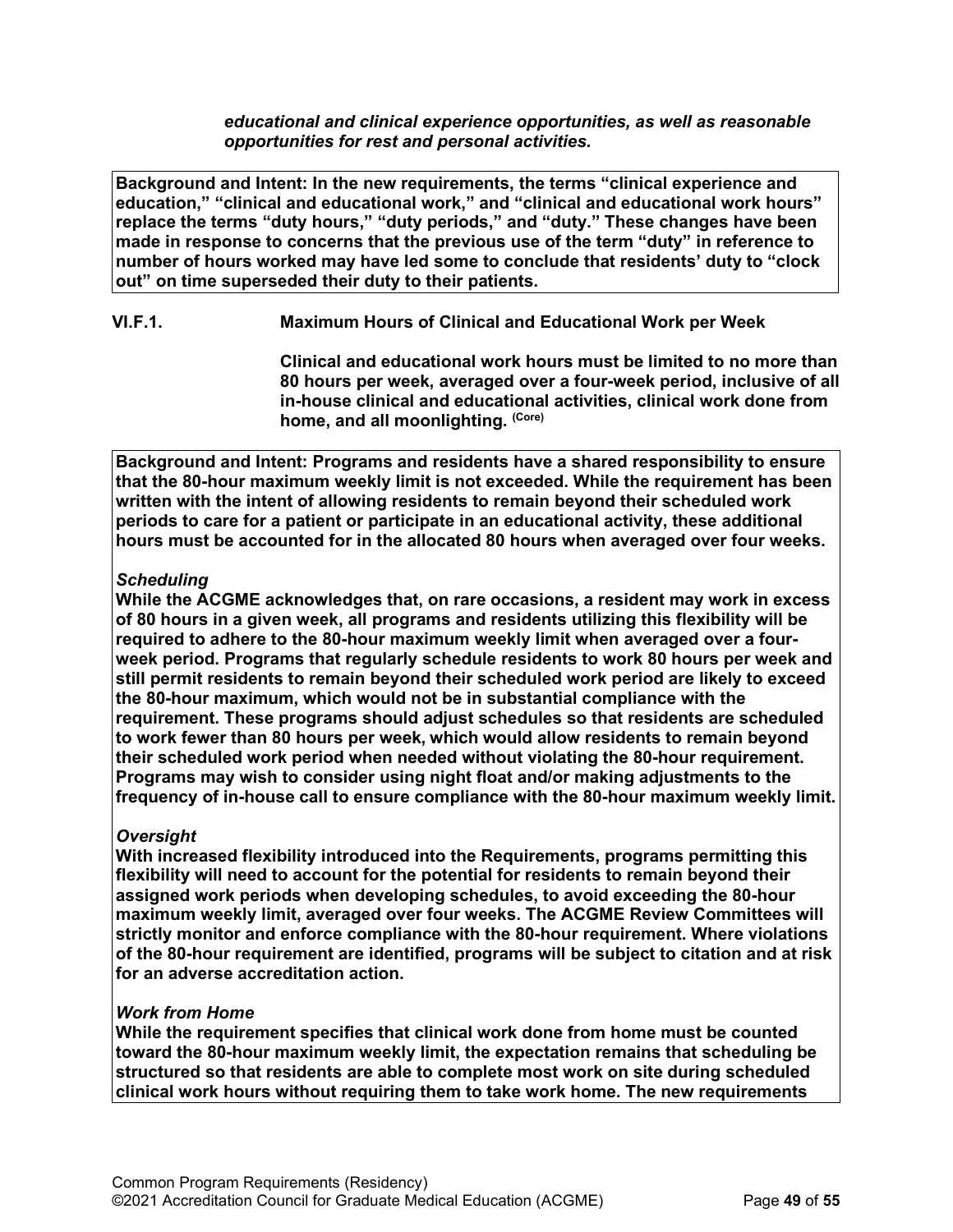**acknowledge the changing landscape of medicine, including electronic health records, and the resulting increase in the amount of work residents choose to do from home. The requirement provides flexibility for residents to do this while ensuring that the time spent by residents completing clinical work from home is accomplished within the 80 hour weekly maximum. Types of work from home that must be counted include using an electronic health record and taking calls from home. Reading done in preparation for the following day's cases, studying, and research done from home do not count toward the 80 hours. Resident decisions to leave the hospital before their clinical work has been completed and to finish that work later from home should be made in consultation with the resident's supervisor. In such circumstances, residents should be mindful of their professional responsibility to complete work in a timely manner and to maintain patient confidentiality.**

**During the public comment period many individuals raised questions and concerns related to this change. Some questioned whether minute by minute tracking would be required; in other words, if a resident spends three minutes on a phone call and then a few hours later spends two minutes on another call, will the resident need to report that time. Others raised concerns related to the ability of programs and institutions to verify the accuracy of the information reported by residents. The new requirements are not an attempt to micromanage this process. Residents are to track the time they spend on clinical work from home and to report that time to the program. Decisions regarding whether to report infrequent phone calls of very short duration will be left to the individual resident. Programs will need to factor in time residents are spending on clinical work at home when schedules are developed to ensure that residents are not working in excess of 80 hours per week, averaged over four weeks. There is no requirement that programs assume responsibility for documenting this time. Rather, the program's responsibility is ensuring that residents report their time from home and that schedules are structured to ensure that residents are not working in excess of 80 hours per week, averaged over four weeks.**

# *PGY-1 and PGY-2 Residents*

**PGY-1 and PGY-2 residents may not have the experience to make decisions about when it is appropriate to utilize flexibility or may feel pressured to use it when unnecessary. Programs are responsible for ensuring that residents are provided with manageable workloads that can be accomplished during scheduled work hours. This includes ensuring that a resident's assigned direct patient load is manageable, that residents have appropriate support from their clinical teams, and that residents are not overburdened with clerical work and/or other non-physician duties.**

| VI.F.2.      | <b>Mandatory Time Free of Clinical Work and Education</b>                                                                                                                                                            |
|--------------|----------------------------------------------------------------------------------------------------------------------------------------------------------------------------------------------------------------------|
| VI.F.2.a)    | The program must design an effective program structure that<br>is configured to provide residents with educational<br>opportunities, as well as reasonable opportunities for rest<br>and personal well-being. (Core) |
| VI.F.2.b)    | Residents should have eight hours off between scheduled<br>clinical work and education periods. (Detail)                                                                                                             |
| VI.F.2.b)(1) | There may be circumstances when residents choose<br>to stay to care for their patients or return to the                                                                                                              |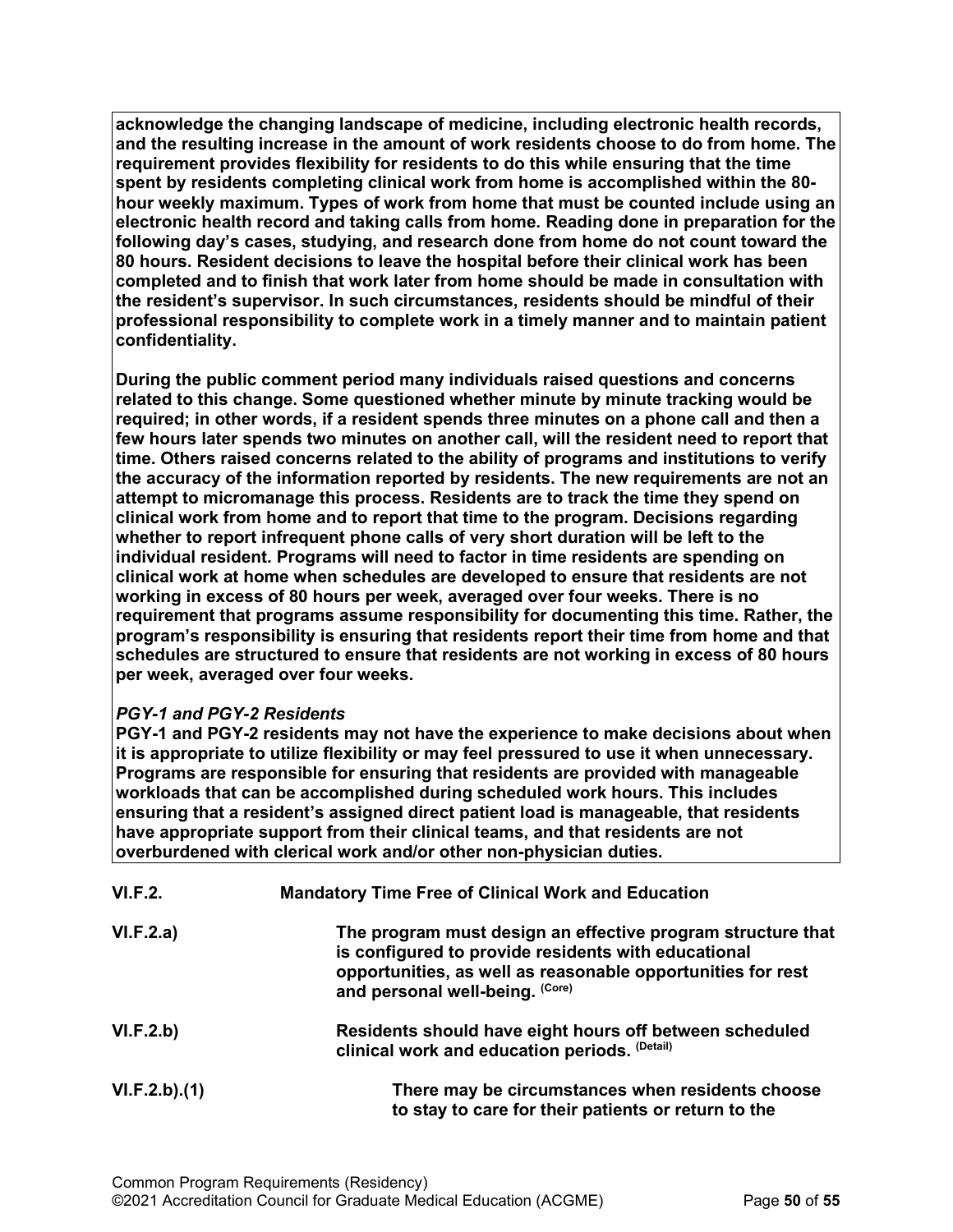**hospital with fewer than eight hours free of clinical experience and education. This must occur within the context of the 80-hour and the one-day-off-in-seven requirements. (Detail)**

**Background and Intent: While it is expected that resident schedules will be structured to ensure that residents are provided with a minimum of eight hours off between scheduled work periods, it is recognized that residents may choose to remain beyond their scheduled time, or return to the clinical site during this time-off period, to care for a patient. The requirement preserves the flexibility for residents to make those choices. It is also noted that the 80-hour weekly limit (averaged over four weeks) is a deterrent for scheduling fewer than eight hours off between clinical and education work periods, as it would be difficult for a program to design a schedule that provides fewer than eight hours off without violating the 80-hour rule.**

**VI.F.2.c) Residents must have at least 14 hours free of clinical work and education after 24 hours of in-house call. (Core)**

**Background and Intent: Residents have a responsibility to return to work rested, and thus are expected to use this time away from work to get adequate rest. In support of this goal, residents are encouraged to prioritize sleep over other discretionary activities.**

**VI.F.2.d) Residents must be scheduled for a minimum of one day in seven free of clinical work and required education (when averaged over four weeks). At-home call cannot be assigned on these free days. (Core)**

**Background and Intent: The requirement provides flexibility for programs to distribute days off in a manner that meets program and resident needs. It is strongly recommended that residents' preference regarding how their days off are distributed be considered as schedules are developed. It is desirable that days off be distributed throughout the month, but some residents may prefer to group their days off to have a "golden weekend," meaning a consecutive Saturday and Sunday free from work. The requirement for one free day in seven should not be interpreted as precluding a golden weekend. Where feasible, schedules may be designed to provide residents with a weekend, or two consecutive days, free of work. The applicable Review Committee will evaluate the number of consecutive days of work and determine whether they meet educational objectives. Programs are encouraged to distribute days off in a fashion that optimizes resident well-being, and educational and personal goals. It is noted that a day off is defined in the ACGME Glossary of Terms as "one (1) continuous 24-hour period free from all administrative, clinical, and educational activities."**

**VI.F.3. Maximum Clinical Work and Education Period Length**

**VI.F.3.a) Clinical and educational work periods for residents must not exceed 24 hours of continuous scheduled clinical assignments. (Core)**

**Background and Intent: The Task Force examined the question of "consecutive time on task." It examined the research supporting the current limit of 16 consecutive hours of**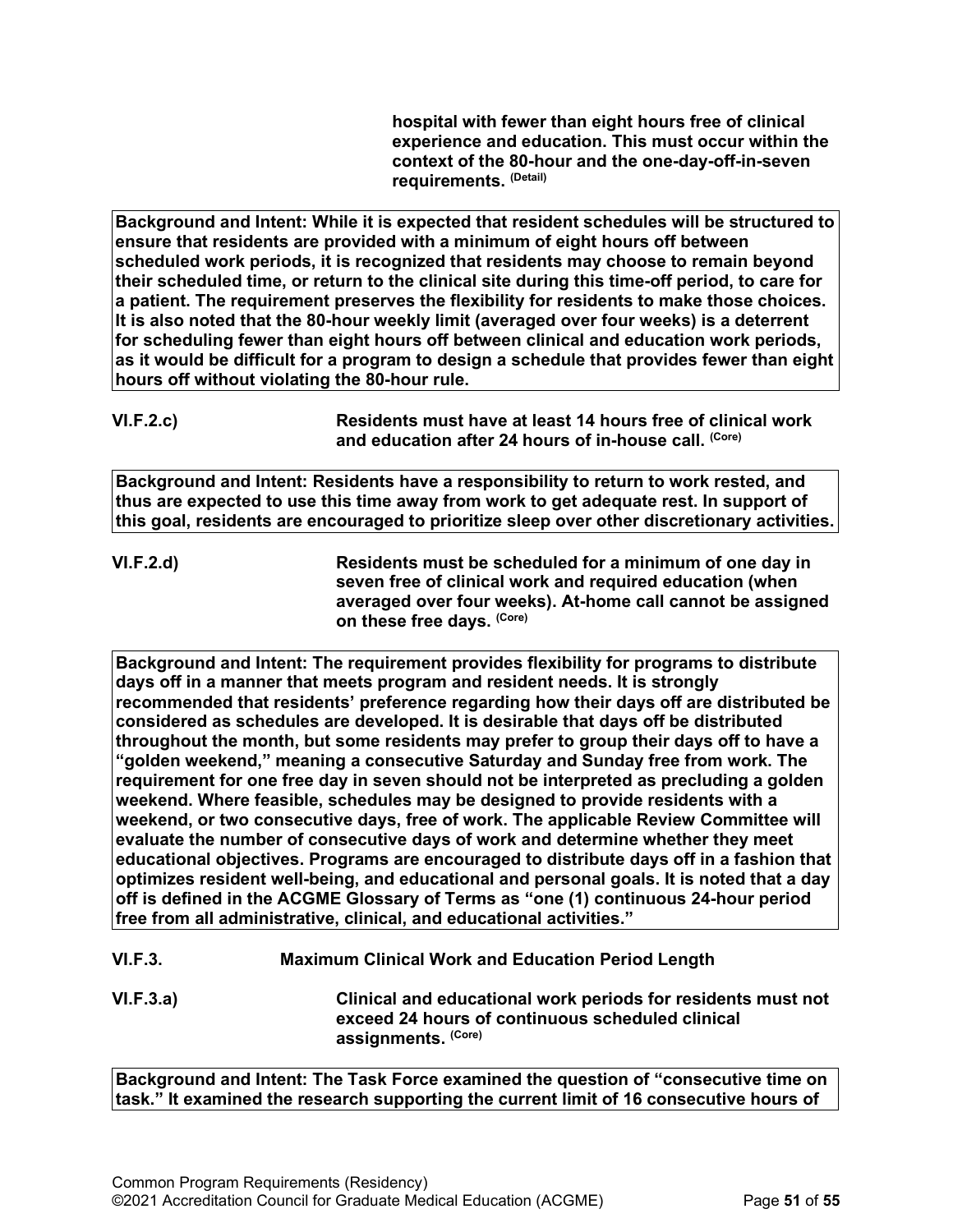**time on task for PGY-1 residents; the range of often conflicting impacts of this requirement on patient safety, clinical care, and continuity of care by resident teams; and resident learning found in the literature. Finally, it heard a uniform request by the specialty societies, certifying boards, membership societies and organizations, and senior residents to repeal this requirement. It heard conflicting perspectives from resident unions, a medical student association, and a number of public advocacy groups, some arguing for continuation of the requirement, others arguing for extension of the requirement to all residents.**

**Of greatest concern to the Task Force were the observations of disruption of team care and patient care continuity brought about with residents beyond the PGY-1 level adhering to differing requirements. The graduate medical education community uniformly requested that the Task Force remove this requirement. The most frequentlycited reason for this request was the complete disruption of the team, separating the PGY-1 from supervisory faculty members and residents who were best able to judge the ability of the resident and customize the supervision of patient care for each PGY-1. Cited nearly as frequently was the separation of the PGY-1 from the team, delaying maturation of clinical skills, and threatening to create a "shift" mentality in disciplines where overnight availability to patients is essential in delivery of care.**

**The Task Force examined the impact of the request to consider 16-consecutive-hour limits for all residents, and rejected the proposition. It found that model incompatible with the actual practice of medicine and surgery in many specialties, excessively limiting in configuration of clinical services in many disciplines, and potentially disruptive of the inculcation of responsibility and professional commitment to altruism and placing the needs of patients above those of the physician.**

**After careful consideration of the information available, the testimony and position of all parties submitting information, and presentations to the Task Force, the Task Force removed the 16-hour-consecutive-time-on-task requirement for PGY-1 residents. It remains crucial that programs ensure that PGY-1 residents are supervised in compliance with the applicable Program Requirements, and that resident well-being is prioritized as described in Section VI.C. of these requirements.**

| VI.F.3.a)(1) | Up to four hours of additional time may be used for                                                                  |
|--------------|----------------------------------------------------------------------------------------------------------------------|
|              | activities related to patient safety, such as providing<br>effective transitions of care, and/or resident education. |
|              | (Core)                                                                                                               |

**VI.F.3.a).(1).(a) Additional patient care responsibilities must not be assigned to a resident during this time. (Core)**

**Background and Intent: The additional time referenced in VI.F.3.a).(1) should not be used for the care of new patients. It is essential that the resident continue to function as a member of the team in an environment where other members of the team can assess resident fatigue, and that supervision for post-call residents is provided. This 24 hours and up to an additional four hours must occur within the context of 80-hour weekly limit, averaged over four weeks.**

# **VI.F.4. Clinical and Educational Work Hour Exceptions**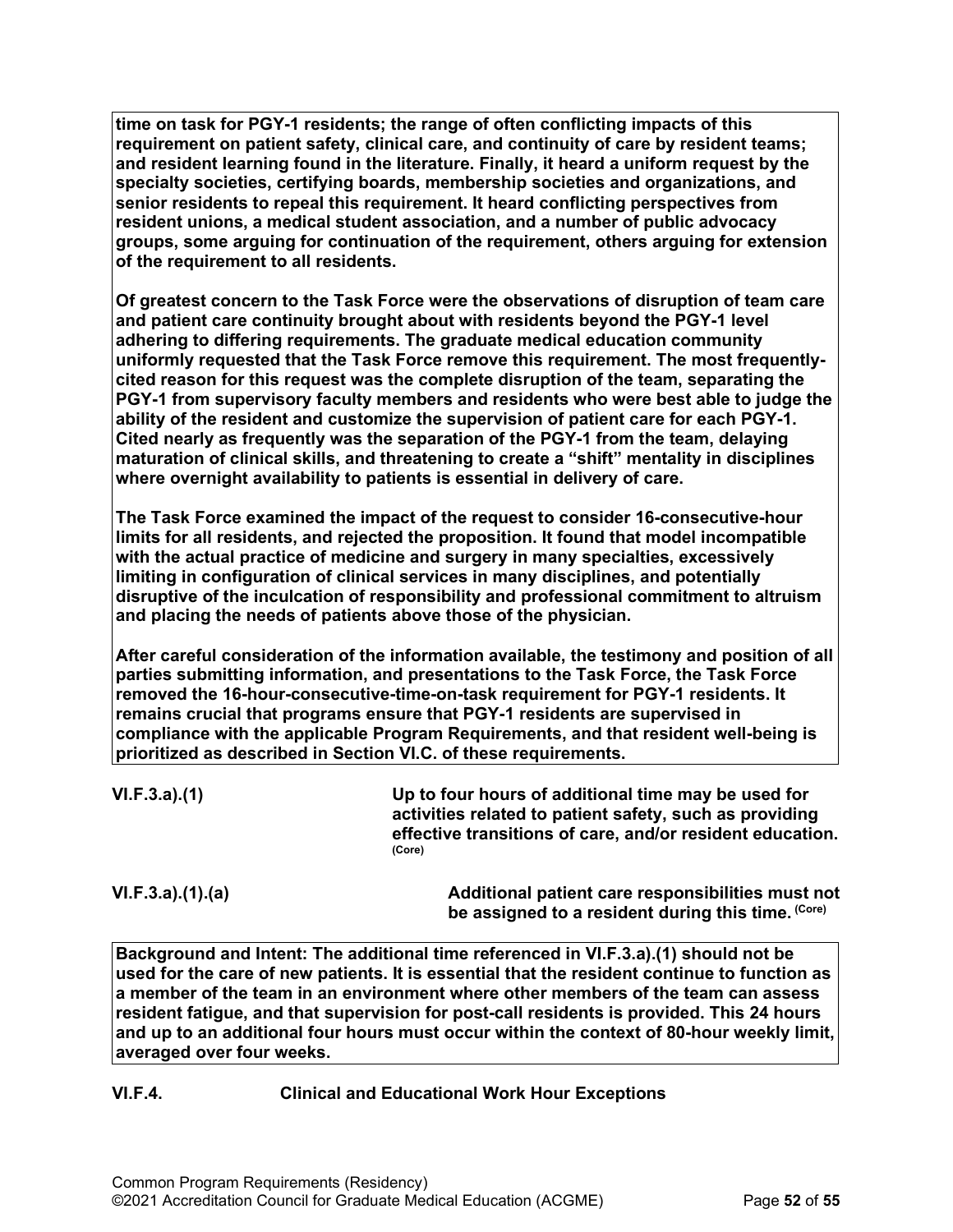| VI.F.4.a)    | In rare circumstances, after handing off all other<br>responsibilities, a resident, on their own initiative, may elect<br>to remain or return to the clinical site in the following<br>circumstances: |
|--------------|-------------------------------------------------------------------------------------------------------------------------------------------------------------------------------------------------------|
| VI.F.4.a)(1) | to continue to provide care to a single severely ill or<br>unstable patient; (Detail)                                                                                                                 |
| VI.F.4.a)(2) | humanistic attention to the needs of a patient or<br>family; or, <sup>(Detail)</sup>                                                                                                                  |
| VI.F.4.a)(3) | to attend unique educational events. (Detail)                                                                                                                                                         |
| VI.F.4.b)    | These additional hours of care or education will be counted<br>toward the 80-hour weekly limit. (Detail)                                                                                              |

**Background and Intent: This requirement is intended to provide residents with some control over their schedules by providing the flexibility to voluntarily remain beyond the scheduled responsibilities under the circumstances described above. It is important to note that a resident may remain to attend a conference, or return for a conference later in the day, only if the decision is made voluntarily. Residents must not be required to stay. Programs allowing residents to remain or return beyond the scheduled work and clinical education period must ensure that the decision to remain is initiated by the resident and that residents are not coerced. This additional time must be counted toward the 80-hour maximum weekly limit.**

| VI.F.4.c)           | A Review Committee may grant rotation-specific exceptions<br>for up to 10 percent or a maximum of 88 clinical and<br>educational work hours to individual programs based on a<br>sound educational rationale. |
|---------------------|---------------------------------------------------------------------------------------------------------------------------------------------------------------------------------------------------------------|
| $VI.F.4.c$ ). $(1)$ | In preparing a request for an exception, the program<br>director must follow the clinical and educational work<br>hour exception policy from the ACGME Manual of<br>Policies and Procedures. (Core)           |
| $VI.F.4.c$ . $(2)$  | Prior to submitting the request to the Review<br>Committee, the program director must obtain approval<br>from the Sponsoring Institution's GMEC and DIO. (Core)                                               |

**Background and Intent: The provision for exceptions for up to 88 hours per week has been modified to specify that exceptions may be granted for specific rotations if the program can justify the increase based on criteria specified by the Review Committee. As in the past, Review Committees may opt not to permit exceptions. The underlying philosophy for this requirement is that while it is expected that all residents should be able to train within an 80-hour work week, it is recognized that some programs may include rotations with alternate structures based on the nature of the specialty. DIO/GMEC approval is required before the request will be considered by the Review Committee.**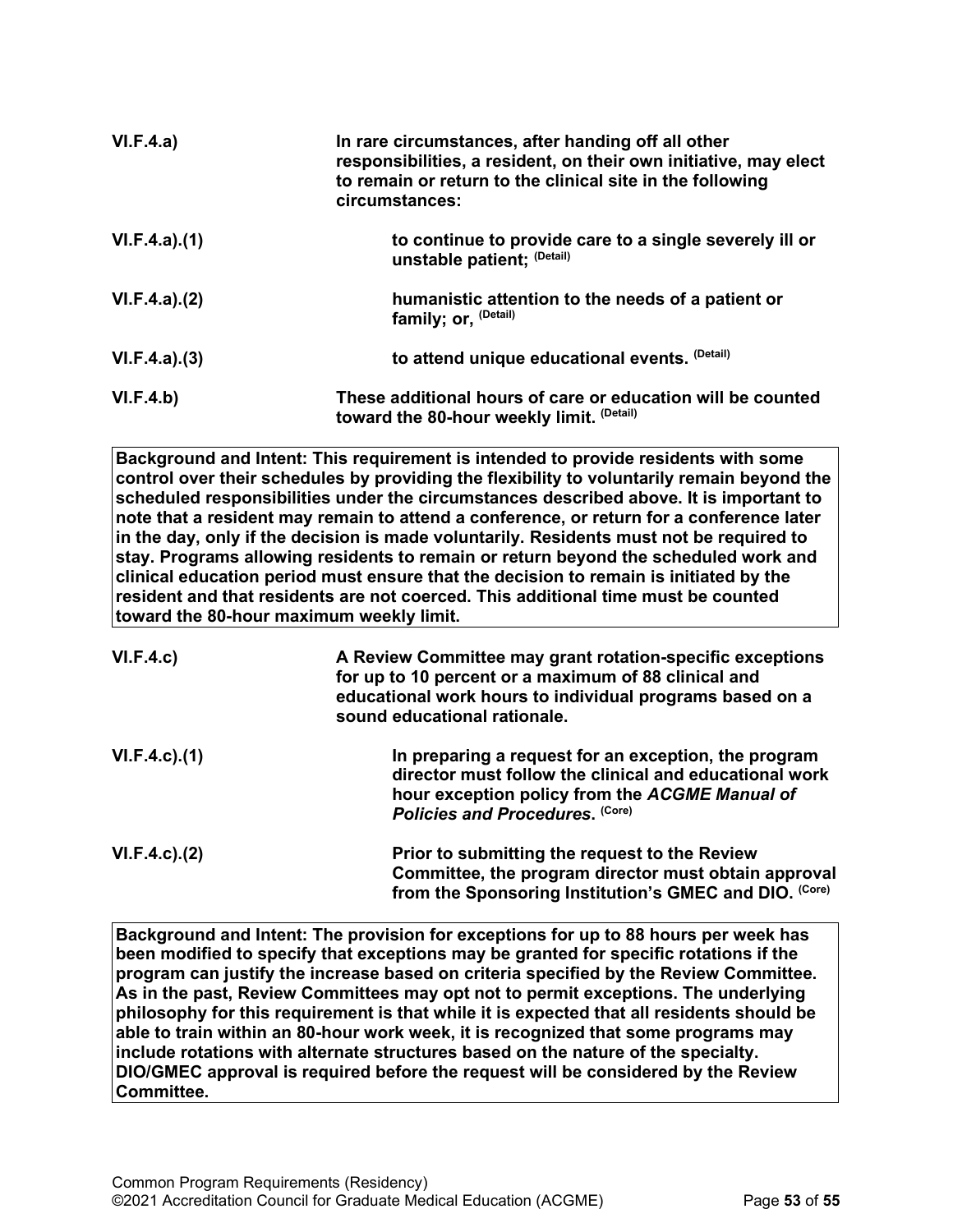| <b>VI.F.5.</b>                                                                                                                                                             | <b>Moonlighting</b>                                                                                                                                                                                                                                                                                                                                       |
|----------------------------------------------------------------------------------------------------------------------------------------------------------------------------|-----------------------------------------------------------------------------------------------------------------------------------------------------------------------------------------------------------------------------------------------------------------------------------------------------------------------------------------------------------|
| VI.F.5.a)                                                                                                                                                                  | Moonlighting must not interfere with the ability of the resident<br>to achieve the goals and objectives of the educational<br>program, and must not interfere with the resident's fitness for<br>work nor compromise patient safety. (Core)                                                                                                               |
| VI.F.5.b)                                                                                                                                                                  | Time spent by residents in internal and external moonlighting<br>(as defined in the ACGME Glossary of Terms) must be<br>counted toward the 80-hour maximum weekly limit. (Core)                                                                                                                                                                           |
| VI.F.5.c)                                                                                                                                                                  | PGY-1 residents are not permitted to moonlight. (Core)                                                                                                                                                                                                                                                                                                    |
|                                                                                                                                                                            | Background and Intent: For additional clarification of the expectations related to<br>moonlighting, please refer to the Common Program Requirement FAQs (available at<br>http://www.acgme.org/What-We-Do/Accreditation/Common-Program-Requirements).                                                                                                      |
| <b>VI.F.6.</b>                                                                                                                                                             | <b>In-House Night Float</b>                                                                                                                                                                                                                                                                                                                               |
|                                                                                                                                                                            | Night float must occur within the context of the 80-hour and one-<br>day-off-in-seven requirements. (Core)                                                                                                                                                                                                                                                |
|                                                                                                                                                                            | [The maximum number of consecutive weeks of night float, and<br>maximum number of months of night float per year may be further<br>specified by the Review Committee.]                                                                                                                                                                                    |
| Background and Intent: The requirement for no more than six consecutive nights of<br>night float was removed to provide programs with increased flexibility in scheduling. |                                                                                                                                                                                                                                                                                                                                                           |
| <b>VI.F.7.</b>                                                                                                                                                             | <b>Maximum In-House On-Call Frequency</b>                                                                                                                                                                                                                                                                                                                 |
|                                                                                                                                                                            | Residents must be scheduled for in-house call no more frequently<br>than every third night (when averaged over a four-week period). (Core)                                                                                                                                                                                                                |
| <b>VI.F.8.</b>                                                                                                                                                             | <b>At-Home Call</b>                                                                                                                                                                                                                                                                                                                                       |
| VI.F.8.a)                                                                                                                                                                  | Time spent on patient care activities by residents on at-home<br>call must count toward the 80-hour maximum weekly limit.<br>The frequency of at-home call is not subject to the every-<br>third-night limitation, but must satisfy the requirement for one<br>day in seven free of clinical work and education, when<br>averaged over four weeks. (Core) |
| VI.F.8.a)(1)                                                                                                                                                               | At-home call must not be so frequent or taxing as to<br>preclude rest or reasonable personal time for each<br>resident. (Core)                                                                                                                                                                                                                            |
| VI.F.8.b)                                                                                                                                                                  | Residents are permitted to return to the hospital while on at-<br>home call to provide direct care for new or established                                                                                                                                                                                                                                 |